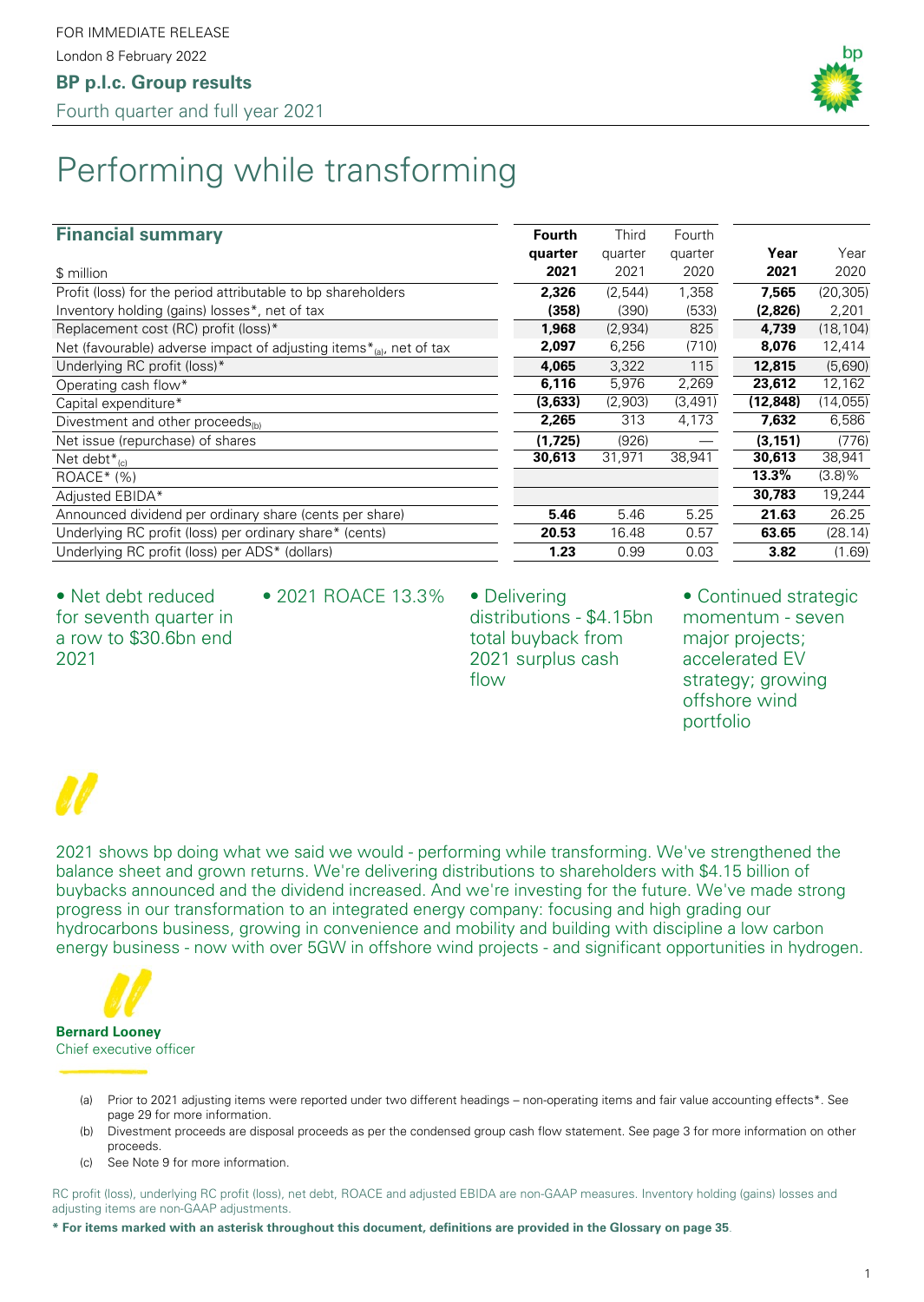## **Highlights**

#### **Underlying results and cash flow**

- Underlying replacement cost profit<sup>\*</sup> for the quarter was \$4.1 billion, compared with \$3.3 billion for the previous quarter. This result was driven by higher oil and gas realizations, higher upstream\* production volumes and stronger refining commercial optimization, partly offset by a significantly lower oil trading result and an average contribution from gas marketing and trading and the impact of higher energy costs.
- Reported profit for the quarter was \$2.3 billion, compared with a loss of \$2.5 billion for the third quarter 2021. The reported result includes adjusting items\* before tax of \$3.0 billion with net impairments of \$1.1 billion and adverse fair value accounting effects\* of \$0.9 billion primarily due to further increases in forward gas prices compared to the third quarter.
- Operating cash flow\* of \$6.1 billion includes a working capital\* build of \$2.2 billion (after adjusting for inventory holding gains\* and fair value accounting effects).
- bp received \$7.6 billion of divestment and other proceeds in the full year including \$2.3 billion during the fourth quarter. bp expects to receive proceeds of \$2-3 billion in 2022.
- For full year 2021 ROACE\* was 13.3%.

#### **Building a track-record of delivery against our disciplined financial frame**

- For the fourth quarter bp has announced a dividend of 5.46 cents per ordinary share payable in March 2022.
- Net debt\* fell to \$30.6 billion at the end of the fourth quarter a reduction of \$8.3 billion compared to fourth quarter 2020.
- Capital expenditure\* in the fourth quarter and full year was \$3.6 billion and \$12.8 billion respectively. bp now expects capital expenditure of \$14-15 billion in 2022 and continues to expect a range of \$14-16 billion per annum through 2025.
- During 2021 bp generated surplus cash flow\* of \$6.3 billion.
- Share buybacks of \$1.725 billion were executed during the fourth quarter including \$1.25 billion announced with third quarter results and \$475 million to complete the buybacks announced with second quarter results.
- bp intends to execute a further \$1.5 billion share buyback from 2021 surplus cash flow prior to announcing its first quarter 2022 results.
- For 2022, and subject to maintaining a strong investment grade credit rating, bp is committed to using 60% of surplus cash flow for share buybacks and intends to allocate the remaining 40% to strengthen the balance sheet.
- On average, based on bp's current forecasts, at around \$60 per barrel Brent and subject to the board's discretion each quarter, bp expects to be able to deliver share buybacks of around \$4.0 billion per annum and have capacity for an annual increase in the dividend per ordinary share of around 4% through 2025.
- In addition, to date in 2022, bp has executed a share buyback of \$500 million to offset the expected full year dilution from the vesting of awards under employee share schemes in 2022.
- The board will take into account factors including the cumulative level of and outlook for surplus cash flow\*, the cash balance point\* and the maintenance of a strong investment grade credit rating in setting the dividend per ordinary share and the buyback each quarter.

#### **Investing for the future - transforming to an Integrated Energy Company**

- In a [separate announcement,](https://www.bp.com/en/global/corporate/news-and-insights/press-releases/bp-update-on-strategic-progress.html) bp has today provided an update on the significant progress made in executing its transformation to an IEC since outlining its new strategy. Since announcing third quarter results:
	- In resilient and focused hydrocarbons bp announced the start-up of Platina, offshore Angola the seventh major project\* start-up during the year. In addition, bp has taken further steps to drive portfolio competitiveness supporting the proposed acquisition of Lundin Energy's oil and gas business by Aker BP.
	- In convenience and mobility, bp acquired EV fleet charging provider AMPLY Power in the US, and in the UK, bp and Marks & Spencer agreed to extend their convenience partnership until at least 2030.
	- In low carbon bp has continued to advance its offshore wind strategy with the award of a lease option with 2.9GW gross potential in the Scotwind auction and finalizing offtake terms for the Empire Wind 2 and Beacon Wind 1 projects offshore New York. In addition, bp has announced plans for a new large-scale green hydrogen production facility in the UK - HyGreen Teeside - and formed a strategic partnership with Oman to progress an integrated project to deliver world-class scale renewable energy and green hydrogen.

#### N

During 2021 we established a track-record of delivery against our financial frame with four quarters of strong underlying financial performance. We raised our dividend, substantially reduced net debt, invested with discipline, announced \$4.15 billion of share buybacks and drove returns to 13.3%. Looking ahead, our priorities for capital allocation are unchanged and we remain committed to the continued execution of this plan.

**Murray Auchincloss**  Chief financial officer

The commentary above contains forward-looking statements and should be read in conjunction with the cautionary statement on page 41.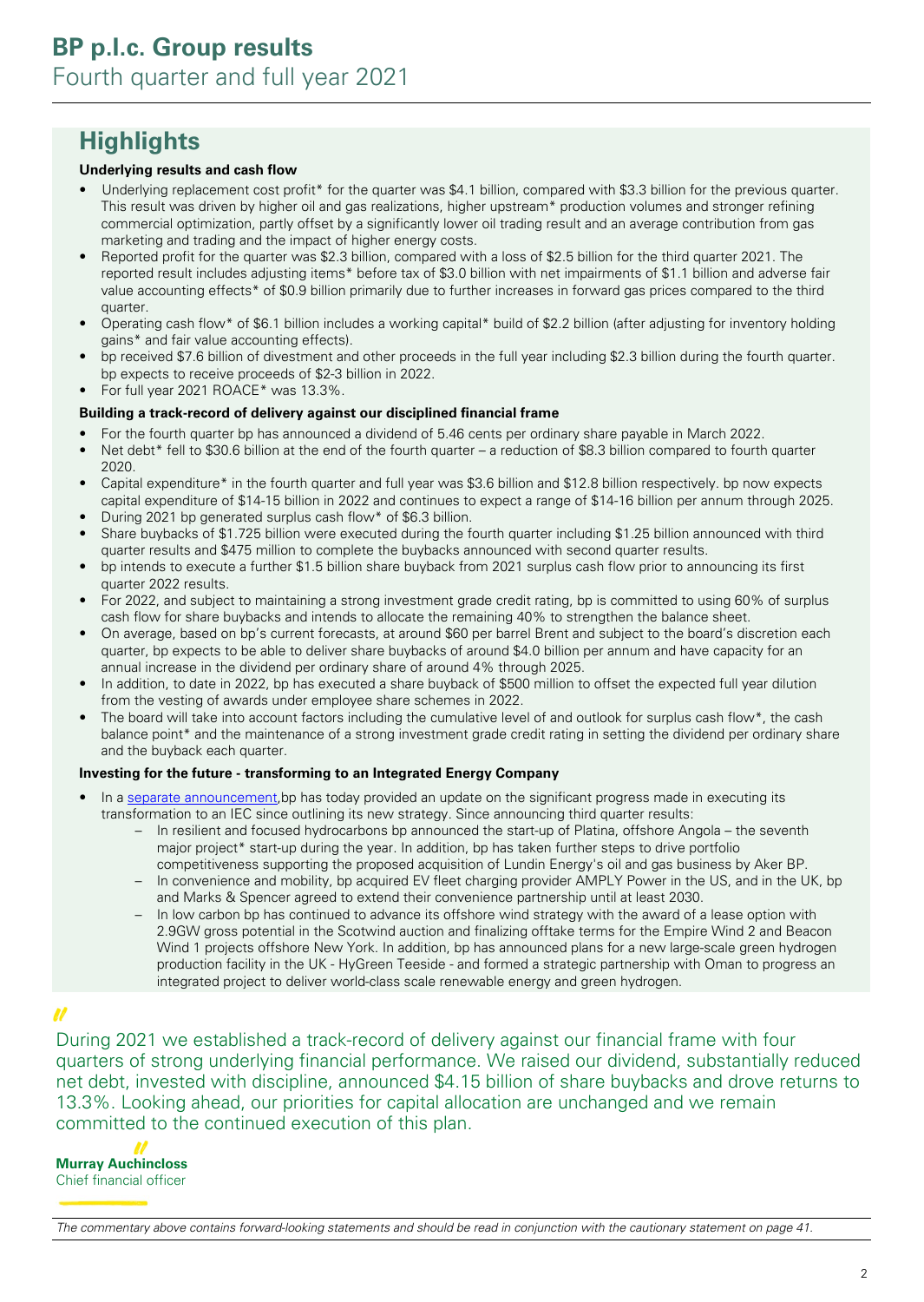## **Financial results**

At 31 December 2020, the group's reportable segments were Upstream, Downstream and Rosneft. From the first quarter of 2021, the group's reportable segments are gas & low carbon energy, oil production & operations, customers & products, and Rosneft. Comparative information for 2020 has been restated to reflect the changes in reportable segments. For more information see note 1 Basis of preparation - Change in segmentation.

In addition to the highlights on page 2:

- Profit attributable to bp shareholders in the fourth quarter was \$2,326 million with a profit of \$7,565 million for the full year compared with a profit of \$1,358 million and a loss of \$20,305 million in the fourth quarter and full year of 2020 respectively. Underlying replacement cost profit\* has improved as a result of higher oil and gas prices and refining margins and stronger trading results; however this improvement in the fourth quarter compared to 2020 has been somewhat offset by the impact of adjusting items\*. The level of adverse adjusting items for the full year 2021 was lower than in 2020 and the full year 2021 profit attributable to shareholders also included an inventory holding gain compared with a loss in full year 2020.
- Adjusting items in the fourth quarter and full year were an adverse pre-tax impact of \$2,985 million and \$8,697 million respectively compared with an adverse pre-tax impact of \$5 million and \$16,649 million in the same periods of 2020 respectively. The fourth quarter and full year 2021 charges were driven by adverse fair value accounting effects\* of \$856 million and \$8,075 million respectively primarily arising from the exceptional increase in forward gas prices. Under IFRS, reported earnings include the mark-to-market value of the hedges used to risk-manage LNG contracts, but not of the LNG contracts themselves. This mismatch at the end of 2021 is expected to unwind if prices decline and as the cargoes are delivered. The 2020 full year charge was primarily driven by net impairment charges of \$13,688 million which were mainly recorded in the second quarter. Pre-tax net impairment charges of \$1,131 million and net reversals of \$1,352 million are included in the fourth quarter and full year 2021 adjusting items total respectively.
- The effective tax rate (ETR) on RC profit or loss\* for the fourth quarter and full year was 38% and 51% respectively, compared with -141% and 16% for the same periods in 2020. Excluding adjusting items\*, the underlying ETR\* for the fourth quarter and full year was 34% and 32% respectively, compared with 40% and -14% for the same periods a year ago. The lower underlying ETR for the fourth quarter reflects changes in the geographical mix of profits. The underlying ETR for the full year is higher than the same period a year ago due to the absence of the exploration write-offs with a limited deferred tax benefit and the reassessment of deferred tax asset recognition. ETR on RC profit or loss and underlying ETR are non-GAAP measures.
- Operating cash flow\* was \$6.1 billion for the fourth quarter, and \$23.6 billion for the full year, compared with \$2.3 billion and \$12.2 billion for the same periods of 2020. Fourth quarter and full year 2021 includes \$0.1 billion and \$0.9 billion respectively of cash flow relating to severance costs associated with the reinvent programme.
- Total divestment and other proceeds for the fourth quarter and full year were \$2.3 billion and \$7.6 billion respectively, compared with \$4.2 billion and \$6.6 billion for the same periods in 2020. For the fourth quarter this includes \$1.5 billion of proceeds relating to the 2020 divestment of bp's Alaska business to Hilcorp.
- Other proceeds in the full year 2021 were \$0.7 billion from the sale of a 49% interest in a controlled affiliate holding certain refined product and crude logistics assets onshore US. In the fourth quarter and full year 2020 other proceeds were \$0.2 billion in relation to the sale of an interest in bp's New Zealand retail property portfolio and also in the full year 2020 \$0.5 billion in relation to the sale of an interest in bp's UK retail property portfolio and \$0.5 billion in relation to TANAP pipeline refinancing. The other proceeds from the US transaction in 2021 and the UK and New Zealand transactions in 2020 are reported within financing activities in the condensed group cash flow statement.
- At the end of the fourth quarter, net debt\* was \$30.6 billion, compared to \$32.0 billion at the end of the third quarter 2021 and \$38.9 billion at the end of the fourth quarter 2020.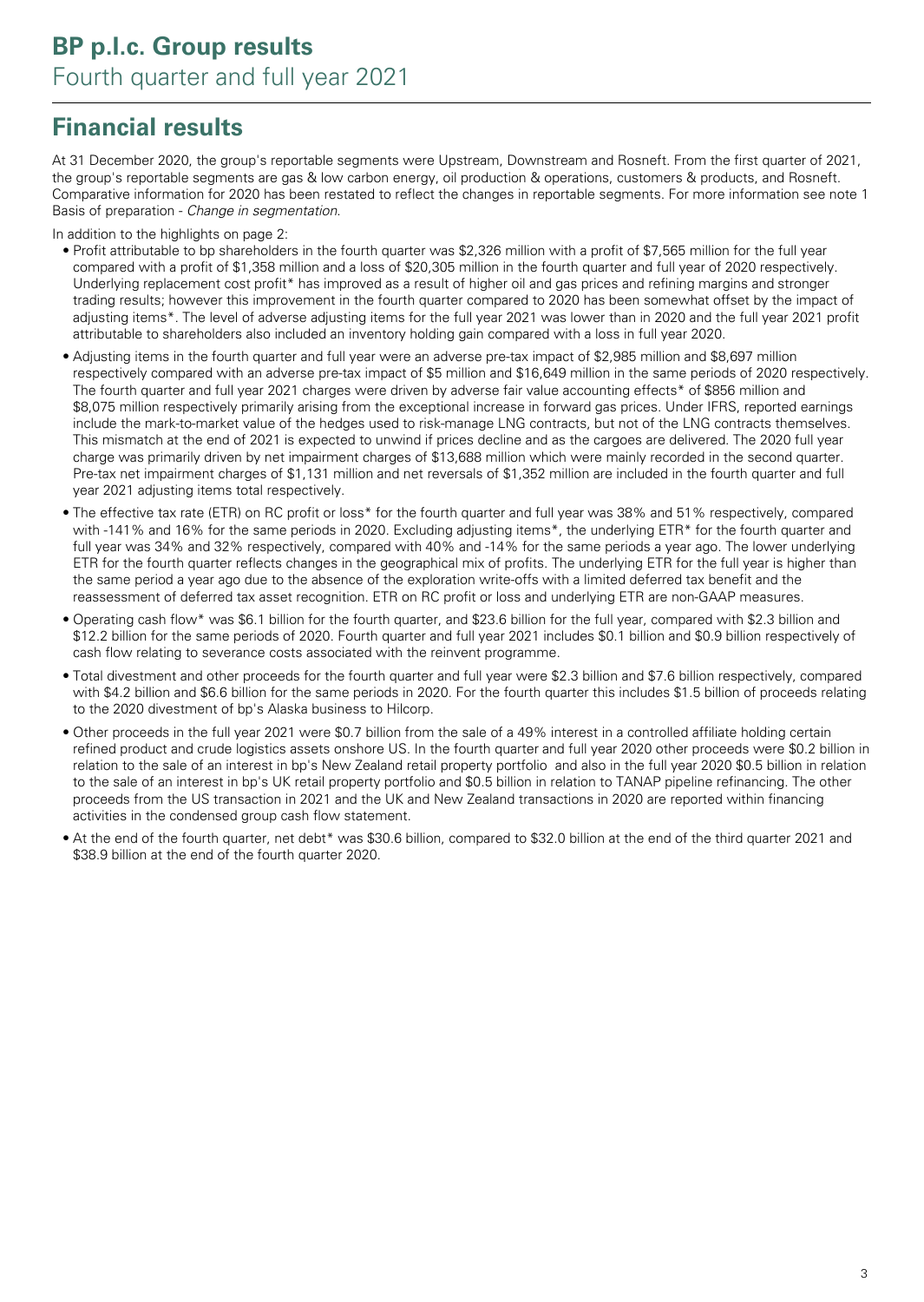### Analysis of RC profit (loss) before interest and tax and reconciliation to profit (loss) for the period

| \$ million                                                                                       | <b>Fourth</b><br>quarter<br>2021 | <b>Third</b><br>quarter<br>2021 | Fourth<br>quarter<br>2020 | Year<br>2021 | Year<br>2020 |
|--------------------------------------------------------------------------------------------------|----------------------------------|---------------------------------|---------------------------|--------------|--------------|
| <b>RC</b> profit (loss) before interest and tax                                                  |                                  |                                 |                           |              |              |
| gas & low carbon energy                                                                          | 1,911                            | (4, 135)                        | (638)                     | 2,133        | (7.068)      |
| oil production & operations                                                                      | 3,212                            | 2,692                           | 66                        | 10,501       | (14, 583)    |
| customers & products                                                                             | (426)                            | 1,060                           | 1,245                     | 2,208        | 3,418        |
| Rosneft                                                                                          | 555                              | 868                             | 270                       | 2,429        | (149)        |
| other businesses & corporate                                                                     | (924)                            | (750)                           | 288                       | (2,777)      | (579)        |
| Consolidation adjustment - UPII*                                                                 | (7)                              | (42)                            | (77)                      | (67)         | 89           |
| RC profit (loss) before interest and tax                                                         | 4,321                            | (307)                           | 1,154                     | 14,427       | (18, 872)    |
| Finance costs and net finance expense relating to pensions and other<br>post-retirement benefits | (751)                            | (688)                           | (759)                     | (2,855)      | (3, 148)     |
| Taxation on a RC basis                                                                           | (1,350)                          | (1,740)                         | 557                       | (5, 911)     | 3,492        |
| Non-controlling interests                                                                        | (252)                            | (199)                           | (127)                     | (922)        | 424          |
| RC profit (loss) attributable to bp shareholders*                                                | 1,968                            | (2,934)                         | 825                       | 4,739        | (18, 104)    |
| Inventory holding gains (losses)*                                                                | 472                              | 500                             | 695                       | 3,655        | (2,868)      |
| Taxation (charge) credit on inventory holding gains and losses                                   | (114)                            | (110)                           | (162)                     | (829)        | 667          |
| Profit (loss) for the period attributable to bp shareholders                                     | 2,326                            | (2,544)                         | 1,358                     | 7,565        | (20, 305)    |

### Analysis of underlying RC profit (loss) before interest and tax

| \$ million                                                                                       | <b>Fourth</b><br>quarter<br>2021 | <b>Third</b><br>quarter<br>2021 | Fourth<br>quarter<br>2020 | Year<br>2021 | Year<br>2020 |
|--------------------------------------------------------------------------------------------------|----------------------------------|---------------------------------|---------------------------|--------------|--------------|
| Underlying RC profit (loss) before interest and tax                                              |                                  |                                 |                           |              |              |
| gas & low carbon energy                                                                          | 2,211                            | 1,807                           | 154                       | 7,528        | 689          |
| oil production & operations                                                                      | 4.024                            | 2,461                           | 563                       | 10,292       | (5,888)      |
| customers & products                                                                             | 611                              | 1,158                           | 126                       | 3,252        | 3,088        |
| Rosneft                                                                                          | 745                              | 923                             | 311                       | 2.720        | 56           |
| other businesses & corporate                                                                     | (535)                            | (373)                           | (109)                     | (1, 383)     | (882)        |
| Consolidation adjustment - UPII                                                                  | (7)                              | (42)                            | (77)                      | (67)         | 89           |
| Underlying RC profit (loss) before interest and tax                                              | 7.049                            | 5,934                           | 968                       | 22,342       | (2,848)      |
| Finance costs and net finance expense relating to pensions and other<br>post-retirement benefits | (494)                            | (513)                           | (568)                     | (2,073)      | (2,523)      |
| Taxation on an underlying RC basis                                                               | (2,238)                          | (1,900)                         | (158)                     | (6,532)      | (743)        |
| Non-controlling interests                                                                        | (252)                            | (199)                           | (127)                     | (922)        | 424          |
| Underlying RC profit (loss) attributable to bp shareholders*                                     | 4,065                            | 3,322                           | 115                       | 12,815       | (5,690)      |

Reconciliations of underlying RC profit attributable to bp shareholders to the nearest equivalent IFRS measure are provided on page 1 for the group and on pages 6-14 for the segments.

### Operating Metrics

| <b>Operating metrics</b>                                 | <b>Year 2021</b> | vs Year 2020 |
|----------------------------------------------------------|------------------|--------------|
| Tier 1 and tier 2 process safety events*                 | 62               | -8           |
| Reported recordable injury frequency*                    | 0.164            | $+24.5%$     |
| Group production (mboe/d) $_{(a)}$                       | 3,316            | $-4.5\%$     |
| upstream* production (mboe/d) (excludes Rosneft segment) | 2,218            | $-6.6\%$     |
| upstream unit production costs $*_{{(b)}}$ (\$/boe)      | 6.82             | $+6.7\%$     |
| bp-operated hydrocarbon plant reliability*               | $94.0\%$         | 0.0          |
| bp-operated refining availability $*_{(a)}$              | 94.8%            | $-1.2$       |

(a) See Operational updates on pages 6, 8 and 10.

(b) Reflecting lower volumes and higher costs including phasing impacts.

#### **Reserves replacement ratio\***

The organic reserves replacement ratio on a combined basis of subsidiaries and equity-accounted entities was 50% for the year. Including acquisitions and divestments, the total reserves replacement was 16%.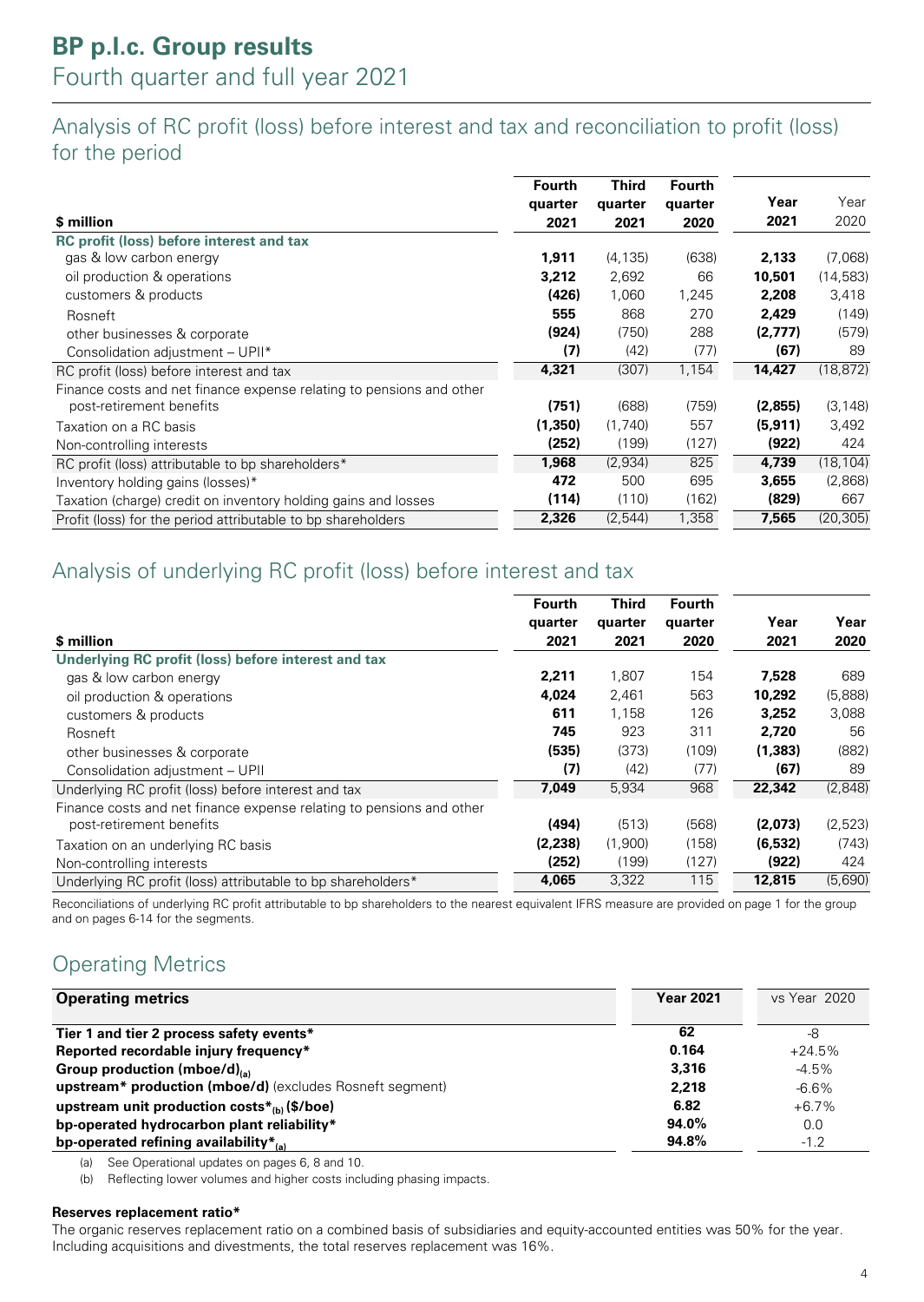## **Outlook & Guidance**

#### **Macro outlook**

- We expect oil supply and demand to move back into balance through 2022; however with lower levels of spare capacity price volatility is likely.
- OPEC+ decision making on production levels continues to be a key factor in oil prices and market rebalancing.
- In gas markets, with ongoing geopolitical uncertainty, and low storage levels, we see the potential for continued price volatility.
- In the first quarter of 2022, we expect industry refining margins to remain broadly flat compared to the fourth quarter of 2021.

#### **1Q22 guidance**

- Looking ahead, we expect first-quarter 2022 reported upstream\* production to be lower than fourth-quarter 2021 reflecting base decline and higher maintenance. Within this, we expect production from both oil production & operations and gas & low carbon to be lower.
- In our customer businesses we expect product demand to remain impacted by ongoing uncertainty around COVID-19 restrictions and continued additive supply shortages in Castrol. In products we expect energy costs to remain under pressure.

#### **2022 Guidance**

- In addition to the guidance on page 2:
- For full year 2022 we expect both reported and underlying upstream\* production to be broadly flat compared with 2021. Within this, we expect production from oil production & operations to be slightly higher and production from gas & low carbon to be slightly lower. We expect the start-up of Mad Dog Phase 2 in the second half of the year and first gas from the Tangguh expansion project in 2023.
- The other businesses & corporate underlying annual charge is expected to be in a range of \$1.2-1.4 billion for 2022. The charge may vary from quarter to quarter.
- Depreciation, depletion and amortization is expected to be at a similar level to 2021.
- The underlying ETR\* for 2022 is expected to be around 35% but is sensitive to the impact that volatility in the current price environment may have on the geographical mix of the group's profits and losses.
- We expect divestment and other proceeds for the year of \$2-3 billion. Our target of \$25 billion of divestment and other proceeds between the second half of 2020 and 2025 is now underpinned by agreed or completed transactions of around \$15.5 billion with almost \$12.8 billion of proceeds received.
- Gulf of Mexico oil spill payments for the year are expected to be around \$1.4 billion pre-tax.

### COVID-19 Update

- bp's future financial performance, including cash flows and net debt, will be impacted by the extent and duration of the current market conditions and the effectiveness of the actions that it and others take, including its financial interventions. It is difficult to predict when all current supply and demand imbalances will be resolved and what the ultimate impact of COVID-19 will be.
- bp continues to take steps to protect and support its staff through the pandemic. Precautions in operations and offices together with enhanced support and guidance to staff continue with a focus on safety, health and hygiene, homeworking and mental health. Decisions on working practices and return to office based working are being taken with caution and in compliance with local and national guidelines and regulations.

The commentary above contains forward-looking statements and should be read in conjunction with the cautionary statement on page 41.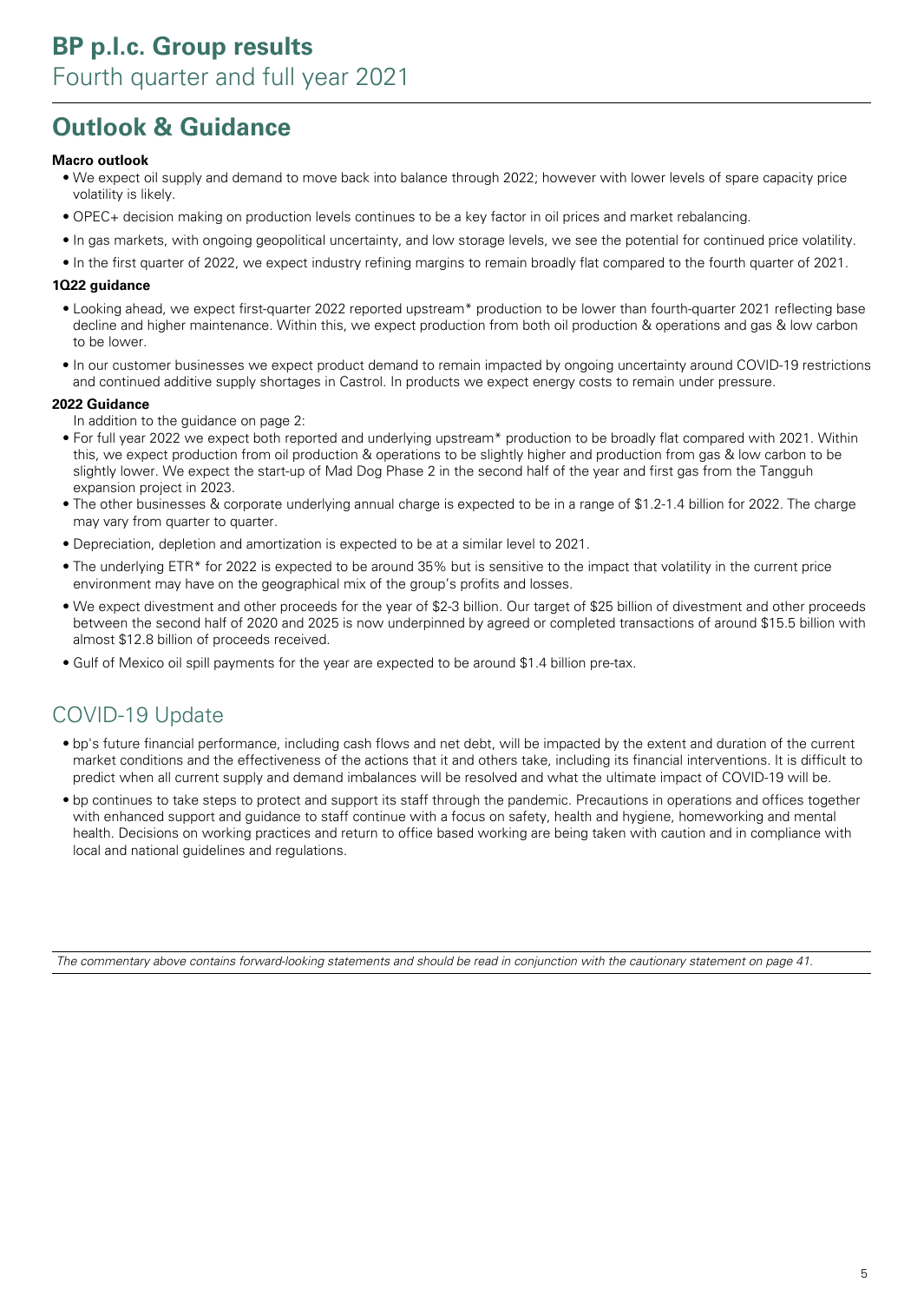### gas & low carbon energy

#### **Financial results**

- The replacement cost profit before interest and tax for the fourth quarter and full year was \$1,911 million and \$2,133 million respectively, compared with a loss of \$638 million and \$7,068 million for the same periods in 2020. The fourth quarter and full year include an adverse impact of net adjusting items\* of \$300 million and \$5,395 million respectively, compared with an adverse impact of net adjusting items of \$792 million and \$7,757 million for the same periods in 2020.
- After excluding adjusting items, the underlying replacement cost profit before interest and tax\* for the fourth quarter and full year was \$2,211 million and \$7,528 million respectively, compared with \$154 million and \$689 million for the same periods in 2020.
- The underlying replacement cost profit for the fourth quarter, compared with the same period in 2020, reflects higher realizations, higher production and a higher gas marketing and trading result, offset by a higher depreciation, depletion and amortization charge. For the full year, compared with the same period in 2020, the underlying replacement cost profit mainly reflects higher realizations, higher production and an exceptional gas marketing and trading result, offset by a higher depreciation, depletion and amortization charge.

#### **Operational update**

- Reported production for the quarter and full year were 974mboe/d and 912mboe/d respectively, higher than the same periods in 2020 mainly due to major project\* start-ups, partially offset by base decline and the partial divestment in Oman. Underlying production\* was also higher, by 26.5% and 9.0% for the quarter and full year respectively, mainly due to major project\* start-ups, partially offset by base decline.
- Renewables pipeline\* at the end of the quarter was 23.1GW (bp net). The renewables pipeline decreased by 0.2GW during the quarter as a result of new projects more than offset by promotions to FID. For the full year the pipeline grew by 12.2GW (bp net), due to growth in Lightsource bp (LSbp) and the acquisition of a 9GW development pipeline from 7X Energy.

#### **Strategic progress**

**gas**

- On 10 January bp and its partner Eni were awarded the new exploration block EGY-MED-E5 in Egypt following a successful bidding round organized by the Egyptian Natural Gas Holding Company. The block is located in the Eastern Mediterranean Sea.
- In December 2021 and January 2022, bp signed two 10-year sale and purchase agreements with State Power Investment Co. Ltd. (SPIC) and Qianhai Foran Energy Co. Ltd. Both agreements will start in 2023, and bp will provide in total about 300,000 tonnes per year of pipeline gas. The supply will be re-gasified through Guangdong Dapeng LNG's receiving terminal, in which bp has a 30% stake.

#### **low carbon energy**

- On 17 January bp and its partner EnBW were awarded a lease option off the east coast of Scotland to develop a major offshore wind project. The approximately 860km<sup>2</sup> lease is located around 60km off the coast of Aberdeen, allowing the partners to develop it as a fixed-bottom offshore wind project with a total generating capacity of around 2.9GW (1.45GW bp net), sufficient to power more than three million homes.
- On 17 January bp and Oman formed a strategic partnership to progress world-class scale renewable energy and green hydrogen development in Oman. As part of the agreement, bp will capture and evaluate solar and wind data from 8,000km<sup>2</sup> of land, to support the Government of Oman in approving the future developments of renewable energy and green hydrogen hubs within this area.
- On 14 January bp and its partner Equinor signed a 25 year purchase and sale agreement with the New York State Energy Research and Development Authority (NYSERDA) for 2.5GW of power offtake agreements for US projects Empire Wind II and Beacon Wind I.
- In the fourth quarter LSbp developed 17 projects to FID in five countries taking their overall total capacity developed to FID to 2,038MW for the full year, compared to 1,403MW for the same period in 2020. In the fourth quarter LSbp continued to grow its pipeline of projects including securing its first projects in Poland with a 757MW acquisition.
- On 29 November bp confirmed it is planning a new large-scale green hydrogen production facility, HyGreen Teesside, in the North-East of England that could deliver up to 500 megawatts electrical input (MWe) of hydrogen production capacity by 2030. The initial phase is for 60MWe and bp is aiming to start production by 2025.

|                                                    | <b>Fourth</b><br>quarter | <b>Third</b><br>quarter | <b>Fourth</b><br>quarter | Year    | Year    |
|----------------------------------------------------|--------------------------|-------------------------|--------------------------|---------|---------|
| \$ million                                         | 2021                     | 2021                    | 2020                     | 2021    | 2020    |
| Profit (loss) before interest and tax              | 1,903                    | (4.120)                 | (628)                    | 2,166   | (7,049) |
| Inventory holding (gains) losses*                  | 8                        | (15)                    | (10)                     | (33)    | (19)    |
| RC profit (loss) before interest and tax           | 1,911                    | (4, 135)                | (638)                    | 2,133   | (7,068) |
| Net (favourable) adverse impact of adjusting items | 300                      | 5,942                   | 792                      | 5,395   | 7,757   |
| Underlying RC profit before interest and tax       | 2,211                    | 1,807                   | 154                      | 7.528   | 689     |
| Taxation on an underlying RC basis                 | (509)                    | (389)                   | (152)                    | (1,677) | (773)   |
| Underlying RC profit (loss) before interest        | 1,702                    | 1,418                   | 2                        | 5,851   | (84)    |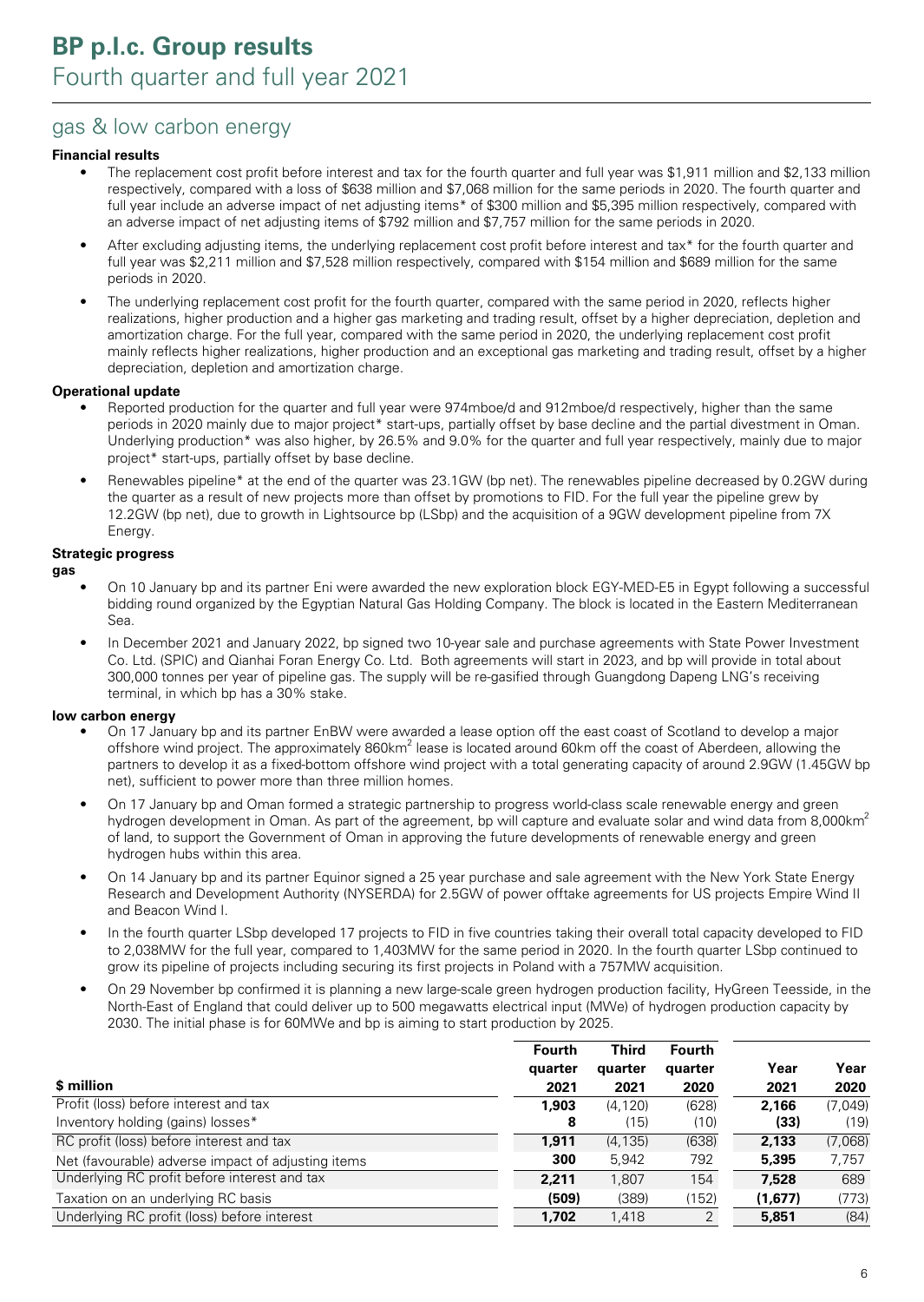### gas & low carbon energy (continued)

| \$ million                                     | <b>Fourth</b><br>quarter<br>2021 | <b>Third</b><br>quarter<br>2021 | <b>Fourth</b><br>quarter<br>2020 | Year<br>2021 | Year<br>2020 |
|------------------------------------------------|----------------------------------|---------------------------------|----------------------------------|--------------|--------------|
| Depreciation, depletion and amortization       |                                  |                                 |                                  |              |              |
| Total depreciation, depletion and amortization | 1,265                            | 1,230                           | 721                              | 4,464        | 3,457        |
| <b>Exploration write-offs</b>                  |                                  |                                 |                                  |              |              |
| Exploration write-offs $_{(a)}$                | $\mathbf{2}$                     | 14                              | 42                               | 43           | 1,741        |
| <b>Adjusted EBITDA*</b>                        |                                  |                                 |                                  |              |              |
| <b>Total adjusted EBITDA</b>                   | 3,478                            | 3,051                           | 914                              | 12,035       | 5,214        |
| <b>Capital expenditure*</b>                    |                                  |                                 |                                  |              |              |
| gas                                            | 928                              | 736                             | 929                              | 3,180        | 4,012        |
| low carbon energy $_{(b)}$                     | 109                              | 336                             | 541                              | 1,561        | 596          |
| Total capital expenditure                      | 1,037                            | 1,072                           | 1,470                            | 4.741        | 4,608        |

(a) Fourth quarter and full year 2020 include a write-off of \$3 million and \$673 million respectively, which have been classified within the 'other' category of adjusting items.

(b) Full year 2021 includes \$712 million in respect of the remaining payment to Equinor for our investment in our strategic US offshore wind partnership and \$326 million as a lease option fee deposit paid to The Crown Estate in connection with our participation in the UK Round 4 Offshore Wind Leasing together with our partner EnBW.

|                                                     | Fourth<br>quarter<br>2021 | <b>Third</b><br>quarter<br>2021 | <b>Fourth</b><br>quarter<br>2020 | Year<br>2021 | Year<br>2020 |
|-----------------------------------------------------|---------------------------|---------------------------------|----------------------------------|--------------|--------------|
| <b>Production</b> (net of royalties) <sub>(c)</sub> |                           |                                 |                                  |              |              |
| Liquids* (mb/d)                                     | 122                       | 109                             | 98                               | 113          | 96           |
| Natural gas (mmcf/d)                                | 4,941                     | 4,520                           | 4,049                            | 4,632        | 4,379        |
| Total hydrocarbons* (mboe/d)                        | 974                       | 889                             | 796                              | 912          | 851          |
| Average realizations*(d)                            |                           |                                 |                                  |              |              |
| Liquids (\$/bbl)                                    | 71.63                     | 66.39                           | 36.51                            | 63.60        | 35.63        |
| Natural gas (\$/mcf)                                | 6.94                      | 5.26                            | 3.37                             | 5.11         | 3.25         |
| Total hydrocarbons* (\$/boe)                        | 43.68                     | 34.91                           | 21.27                            | 33.75        | 20.71        |

(c) Includes bp's share of production of equity-accounted entities in the gas & low carbon energy segment.

(d) Realizations are based on sales by consolidated subsidiaries only – this excludes equity-accounted entities.

|                                                                  | <b>Fourth</b> | <b>Third</b> | <b>Fourth</b> |      |      |
|------------------------------------------------------------------|---------------|--------------|---------------|------|------|
|                                                                  | quarter       | quarter      | quarter       | Year | Year |
| low carbon energy                                                | 2021          | 2021         | 2020          | 2021 | 2020 |
| <b>Renewables (bp net, GW)</b>                                   |               |              |               |      |      |
| Installed renewables capacity*                                   | 1.9           | 1.7          | 1.5           | 1.9  | 1.5  |
| Developed renewables to FID*                                     | 4.4           | 3.6          | 3.3           | 4.4  | 3.3  |
| Renewables pipeline                                              | 23.1          | 23.3         | 10.9          | 23.1 | 10.9 |
| of which by geographical area:                                   |               |              |               |      |      |
| Renewables pipeline - Americas                                   | 16.2          | 16.8         | 6.3           | 16.2 | 6.3  |
| Renewables pipeline – Asia Pacific                               | 1.4           | 1.1          | 0.8           | 1.4  | 0.8  |
| Renewables pipeline - Europe                                     | 5.3           | 5.2          | 3.7           | 5.3  | 3.7  |
| Renewables pipeline - Other                                      | 0.2           | 0.2          | 0.1           | 0.2  | 0.1  |
| of which by technology:                                          |               |              |               |      |      |
| Renewables pipeline – offshore wind                              | 3.7           | 3.7          | 2.2           | 3.7  | 2.2  |
| Renewables pipeline – solar                                      | 19.4          | 19.6         | 8.7           | 19.4 | 8.7  |
| <b>Total Developed renewables to FID and Renewables pipeline</b> | 27.5          | 26.9         | 14.1          | 27.5 | 14.1 |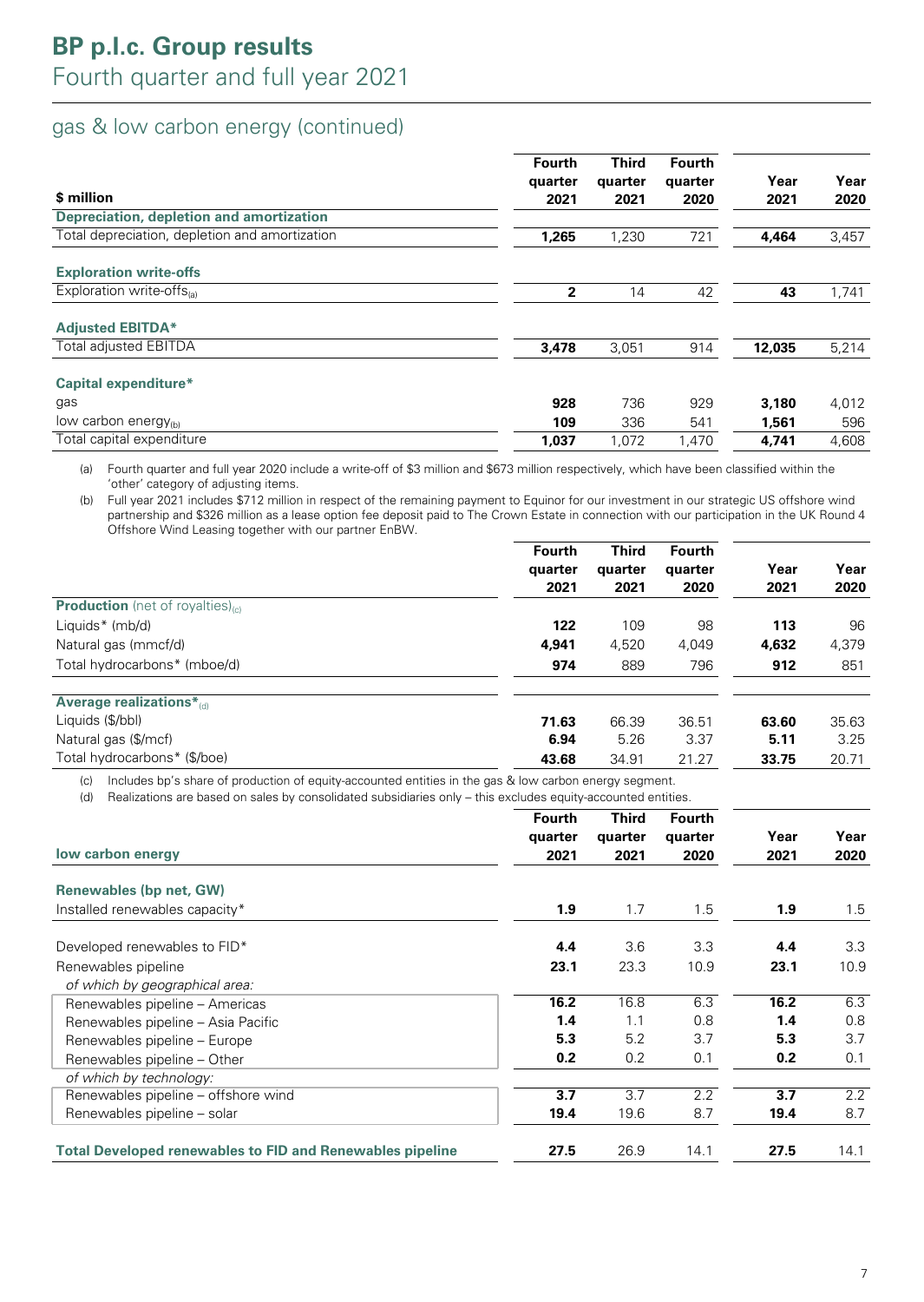### oil production & operations

#### **Financial results**

- The replacement cost profit before interest and tax for the fourth quarter and full year was \$3,212 million and \$10,501 million respectively, compared with a profit of \$66 million and a loss of \$14,583 million for the same periods in 2020. The fourth quarter and full year include an adverse impact of net adjusting items\* of \$812 million and a favourable impact of net adjusting items of \$209 million respectively, compared with an adverse impact of net adjusting items of \$497 million and \$8,695 million for the same periods in 2020.
- After excluding adjusting items, the underlying replacement cost profit before interest and tax\* for the fourth quarter and full year was \$4,024 million and \$10,292 million respectively, compared with a profit of \$563 million and a loss of \$5,888 million for the same periods in 2020.
- The underlying replacement cost profit for the fourth quarter, compared with the same period in 2020, primarily reflects higher liquids and gas realizations. For the full year, compared with the same period in 2020, the underlying replacement cost profit mainly reflects higher liquids and gas realizations and significantly lower exploration write-offs, partially offset by lower volumes.

#### **Operational update**

- Reported production for the quarter was 1,358mboe/d, which is flat with the fourth quarter of 2020. Underlying production\* for the quarter was 4.0% higher reflecting lower weather impacts from hurricanes in the Gulf of Mexico and the ramp-up and start-up of major projects\*.
- Reported production for the full year was 1,307mboe/d, 14.2% lower than the same period in 2020. This includes price impacts on PSA\* and TSC\* entitlement volumes and the impact of divestments in Alaska and BPX Energy. Underlying production for the full year decreased by 3.8% mainly due to impacts from reduced capital investment and decline.

#### **Strategic progress**

- On 11 November bp sold 7,718,571 shares, representing a 2.1% stake in Aker BP ASA, for a total of NOK 2.39 billion. Following the sale, at 31 December 2021 bp held a 27.85% interest, Aker held 37.14% and the portion of shares available to public investors was 35%.
- On 15 November Rosneft announced that the Yermak Neftegaz LLC joint venture (Rosneft 51%, bp 49%) discovered a material new gas condensate field in the Taymyr Peninsula.
- On 25 November bp announced the start of production from its Platina project in Block 18 in Angola (bp 46% operator, Sinopec 37.72%, Sonangol P&P 16.28%).
- On 3 December bp confirmed the start of production from CLOV Phase 2, a tie-back to the existing CLOV Floating Production, Storage and Offloading unit in Block 17, Angola (TotalEnergies 38% operator, Equinor 22.16%, ExxonMobil 19%, bp 15.84% and Sonangol P&P 5%).
- On 21 December Aker BP announced its proposed acquisition of the oil and gas business of Lundin Energy, through a statutory merger. Following completion of the merger, which is subject to approvals, bp is expected to own 15.9% in the combined company (Aker 21.2%, Nemesia S.á.r.l 14.4%, other Aker BP and Lundin Energy shareholders 48.6%).

|                                                     | Fourth<br>quarter | <b>Third</b><br>quarter | <b>Fourth</b><br>quarter | Year     | Year      |
|-----------------------------------------------------|-------------------|-------------------------|--------------------------|----------|-----------|
| \$ million                                          | 2021              | 2021                    | 2020                     | 2021     | 2020      |
| Profit (loss) before interest and tax               | 3,212             | 2.691                   | 76                       | 10,509   | (14.585)  |
| Inventory holding (gains) losses*                   |                   |                         | (10)                     | (8)      |           |
| RC profit (loss) before interest and tax            | 3,212             | 2,692                   | 66                       | 10,501   | (14, 583) |
| Net (favourable) adverse impact of adjusting items  | 812               | (231)                   | 497                      | (209)    | 8,695     |
| Underlying RC profit (loss) before interest and tax | 4.024             | 2,461                   | 563                      | 10,292   | (5,888)   |
| Taxation on an underlying RC basis                  | (1,235)           | (1,220)                 | (275)                    | (4, 123) | 70        |
| Underlying RC profit (loss) before interest         | 2,789             | 1,241                   | 288                      | 6,169    | (5,818)   |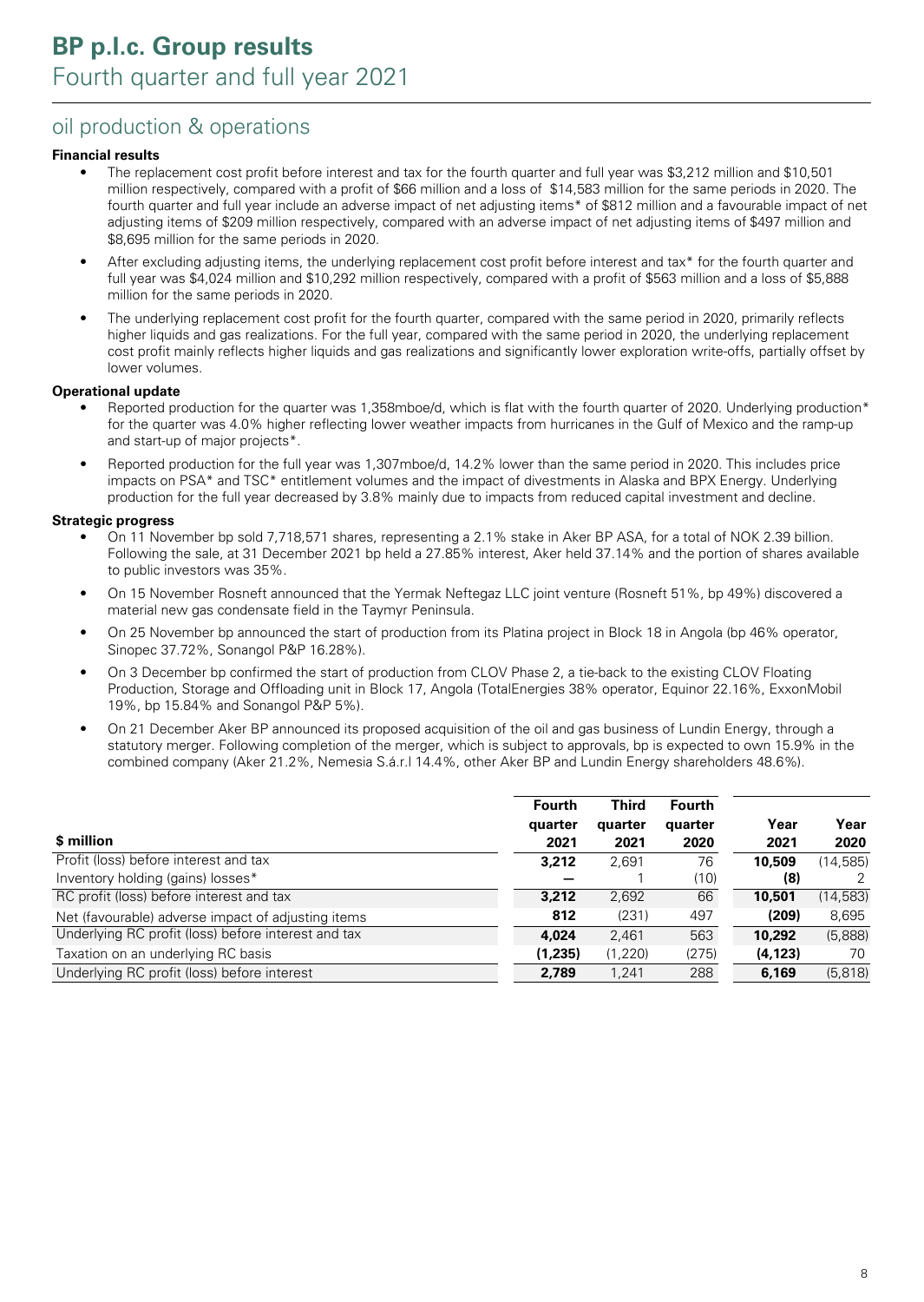### oil production & operations (continued)

| \$ million                                     | Fourth<br>quarter<br>2021 | <b>Third</b><br>quarter<br>2021 | Fourth<br>quarter<br>2020 | Year<br>2021 | Year<br>2020 |
|------------------------------------------------|---------------------------|---------------------------------|---------------------------|--------------|--------------|
| Depreciation, depletion and amortization       |                           |                                 |                           |              |              |
| Total depreciation, depletion and amortization | 1,628                     | 1,767                           | 1,786                     | 6,528        | 7,787        |
| <b>Exploration write-offs</b>                  |                           |                                 |                           |              |              |
| Exploration write-offs                         | 45                        | 16                              | 112                       | 125          | 8,179        |
| <b>Adjusted EBITDA*</b>                        |                           |                                 |                           |              |              |
| <b>Total adjusted EBITDA</b>                   | 5,697                     | 4,244                           | 2,461                     | 16,945       | 8,777        |
| Capital expenditure*                           |                           |                                 |                           |              |              |
| Total capital expenditure                      | 1,272                     | 1.099                           | 1,133                     | 4,838        | 5,829        |

(a) Full year 2020 includes a write-off of \$1,301 million which has been classified within the 'other' category of adjusting items.

|                                               | <b>Fourth</b><br>quarter<br>2021 | <b>Third</b><br>quarter<br>2021 | <b>Fourth</b><br>quarter<br>2020 | Year<br>2021 | Year<br>2020 |
|-----------------------------------------------|----------------------------------|---------------------------------|----------------------------------|--------------|--------------|
| <b>Production</b> (net of royalties) $_{(b)}$ |                                  |                                 |                                  |              |              |
| Liquids* (mb/d)                               | 1,004                            | 975                             | 1.021                            | 978          | 1,133        |
| Natural gas (mmcf/d)                          | 2,053                            | 1,961                           | 1,962                            | 1,903        | 2,264        |
| Total hydrocarbons* (mboe/d)                  | 1,358                            | 1,313                           | 1,359                            | 1,307        | 1,524        |
| <b>Average realizations*</b>                  |                                  |                                 |                                  |              |              |
| Liquids (\$/bbl)                              | 71.07                            | 65.53                           | 38.58                            | 62.57        | 36.21        |
| Natural gas (\$/mcf)                          | 9.27                             | 5.61                            | 2.38                             | 5.90         | 1.53         |
| Total hydrocarbons* (\$/boe)                  | 66.94                            | 57.72                           | 33.18                            | 56.19        | 29.88        |

(b) Includes bp's share of production of equity-accounted entities in the oil production & operations segment.

(c) Realizations are based on sales by consolidated subsidiaries only – this excludes equity-accounted entities.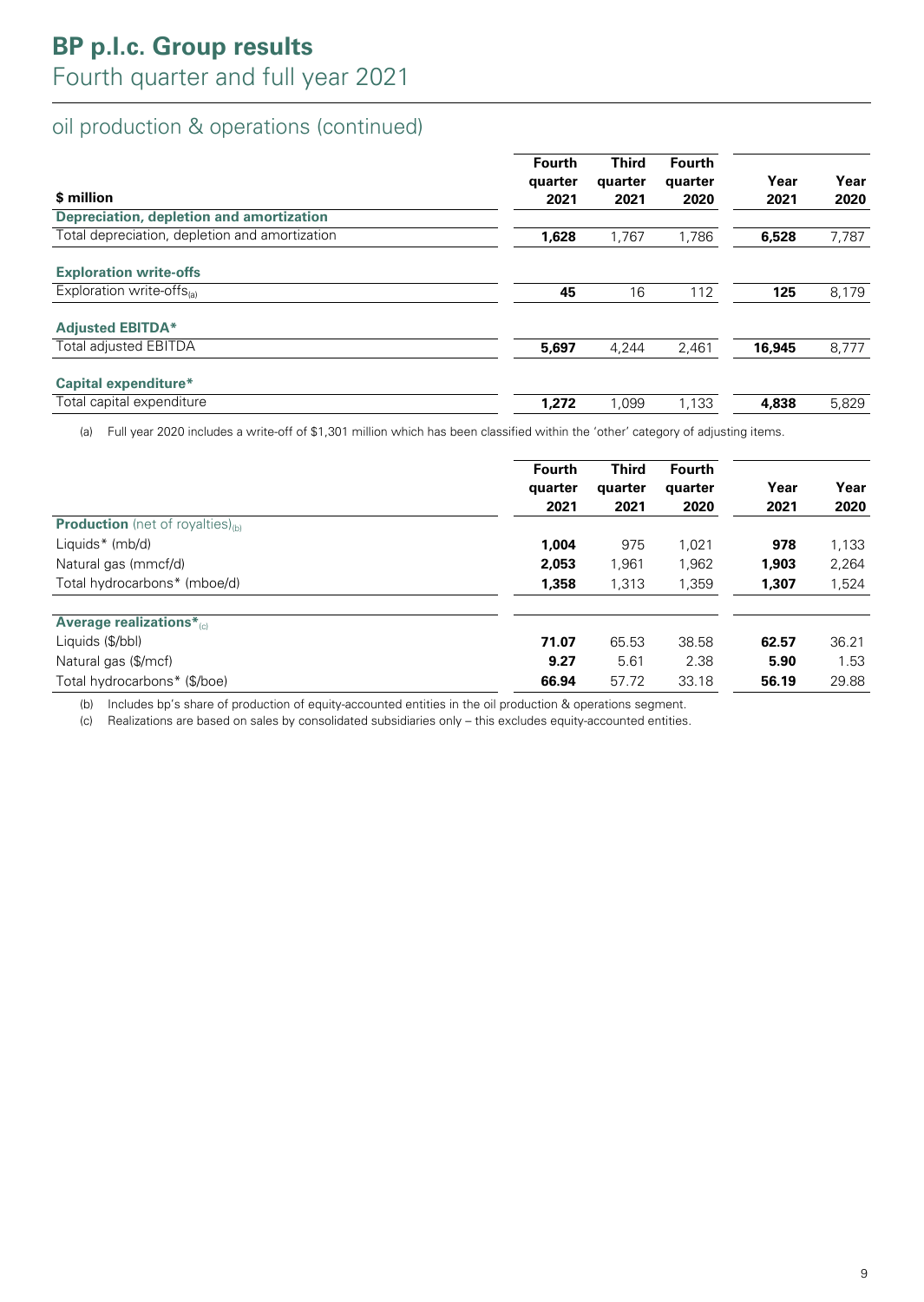## customers & products

#### **Financial results**

- The replacement cost loss before interest and tax for the fourth quarter was \$426 million and profit for the full year was \$2,208 million, compared with a profit of \$1,245 million and \$3,418 million for the same periods in 2020. The fourth quarter and full year included an adverse impact of net adjusting items\* of \$1,037 million and \$1,044 million respectively, compared with a favourable impact of net adjusting items of \$1,119 million and \$330 million for the same periods in 2020.
- After excluding adjusting items, the underlying replacement cost profit before interest and tax\* for the fourth quarter and full year was \$611 million and \$3,252 million respectively, compared with \$126 million and \$3,088 million for the same periods in 2020.
- The customers & products results for the fourth quarter and full year, reflect a stronger performance compared to the same periods in 2020, despite the absence of earnings from our divested petrochemicals business and ongoing COVID impacts.
- **• customers** convenience and mobility results, excluding Castrol, for the quarter and full year were similar to 2020 with the benefit of higher volumes offset by the impact of rising commodity costs and increased employee, and digital and marketing expenditure in support of our strategic growth agenda. Convenience gross margin\* delivery was a record for the year.

Castrol result in the quarter was lower than 2020 with the benefit of higher volumes more than offset by the impact of significantly higher industry base oil prices and continuing additive shortages. The full-year result was stronger than 2020. Premium volumes grew and growth markets delivered material earnings growth despite the impact of significantly higher industry base oil prices and additive shortages.

• **products** – the products results were higher for the quarter and full year due to an improved refining result, partially offset by a lower trading contribution, compared to the same periods in 2020. In refining, the results for the quarter and full year were higher due to improved refining margins, higher utilization and commercial optimization. This was partially offset by a higher level of combined turnaround and maintenance activity and increased energy costs.

#### **Operational update**

Utilization for the quarter and full year was around 8 and 5 percentage points higher than the same periods in 2020 mainly due to lower COVID related demand impacts. bp-operated refining availability\* for the fourth quarter and full year was 95.4% and 94.8% respectively, lower compared with 96.1% and 96.0% for the same periods in 2020, due to a higher level of maintenance activity.

#### **Strategic progress**

- Strategic convenience sites\* grew to 2,150, an increase of more than 200 compared to 2020.
- In January, bp and Marks & Spencer agreed to extend their convenience partnership for bp's UK retail forecourts until at least 2030.
- In the US, we are working with Grabango, a leading provider of checkout-free technology to bring a more seamless store experience to our customers.
- As a member of the South China Blue Sky Aviation Oil Co. joint venture, bp signed a twenty-five-year extension agreement which increased the JV's presence to over 30 commercial aviation airports in China. bp also agreed to supply sustainable aviation fuel (SAF) to Qantas.
- An agreement was announced to take full ownership of BP Midstream Partners LP (BPMP), which will deepen bp's interests in midstream assets that support the integration and optimization of our fuels value chain in the US. Completion of the transaction is expected in the second quarter, subject to customary closing conditions.
- Castrol and Williams Advanced Engineering (WAE) signed a strategic five-year partnership to co-develop EV fluids, with Castrol now the official supplier of EV Thermal Fluids for WAE's electrification programmes and electric motorsport activities including Formula E.
- EV charge points\* grew to over 13,100, of which nearly half are now rapid or ultra-fast charging. In addition:
	- in EV fleet, we acquired charging provider AMPLY Power in the US, accelerating bp's entry into one of the fastest growing fleet charging markets in the world, and we are working with Royal Mail, the UK's largest fleet, to provide EV charging products and services;
	- Jio-bp, our fuels and mobility joint venture in India with Reliance, opened their first EV charging hub in Delhi, one of the biggest in India with over 100 charge points.
- In refining, we announced our intention to invest in creating an integrated energy hub at bp's Castellón refinery in Spain, to reduce its operational emissions while scaling the production of low carbon products. This could help to position the Valencia region as a strategic point for the decarbonization of Spain.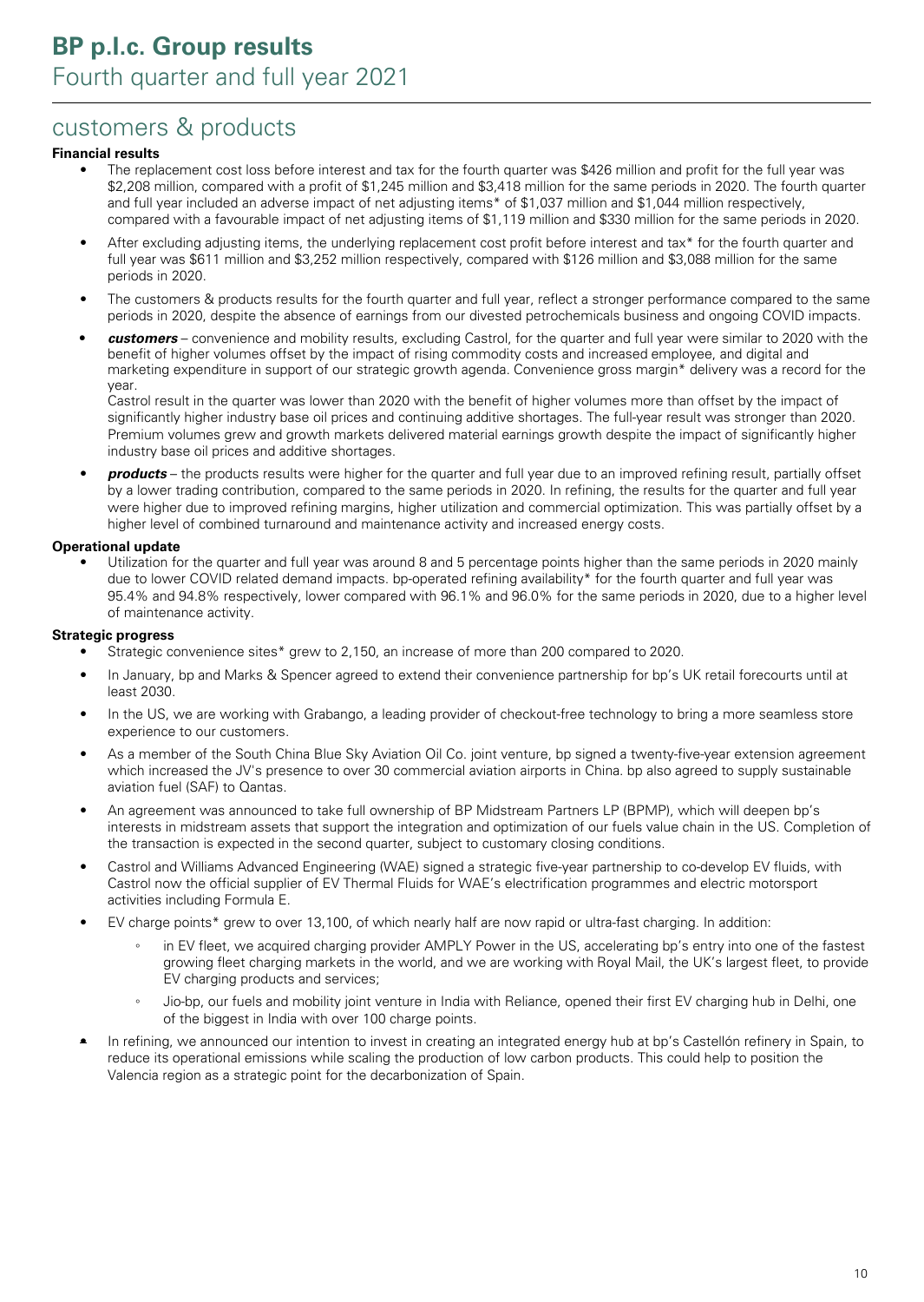## customers & products (continued)

|                                                    | Fourth  | <b>Third</b> | <b>Fourth</b> |         |       |
|----------------------------------------------------|---------|--------------|---------------|---------|-------|
|                                                    | quarter | quarter      | quarter       | Year    | Year  |
| \$ million                                         | 2021    | 2021         | 2020          | 2021    | 2020  |
| Profit (loss) before interest and tax              | (14)    | 1,511        | 1,895         | 5,563   | 622   |
| Inventory holding (gains) losses*                  | (412)   | (451)        | (650)         | (3,355) | 2,796 |
| RC profit (loss) before interest and tax           | (426)   | 1,060        | 1,245         | 2,208   | 3,418 |
| Net (favourable) adverse impact of adjusting items | 1,037   | 98           | (1, 119)      | 1,044   | (330) |
| Underlying RC profit before interest and tax       | 611     | 1,158        | 126           | 3,252   | 3,088 |
| Of which: $_{(a)}$                                 |         |              |               |         |       |
| customers – convenience & mobility                 | 637     | 806          | 682           | 3,052   | 2,883 |
| Castrol – included in customers                    | 207     | 231          | 262           | 1.037   | 818   |
| products – refining & trading                      | (26)    | 352          | (589)         | 200     | (28)  |
| petrochemicals                                     |         |              | 33            |         | 233   |
| Taxation on an underlying RC basis                 | (640)   | (314)        | 100           | (1,210) | (537) |
| Underlying RC profit before interest               | (29)    | 844          | 226           | 2.042   | 2,551 |

(a) A reconciliation to RC profit before interest and tax by business is provided on page 33.

|                                                | <b>Fourth</b><br>quarter | <b>Third</b><br>quarter | <b>Fourth</b><br>quarter | Year  | Year  |
|------------------------------------------------|--------------------------|-------------------------|--------------------------|-------|-------|
| \$ million                                     | 2021                     | 2021                    | 2020                     | 2021  | 2020  |
| Adjusted EBITDA* <sub>(b)</sub>                |                          |                         |                          |       |       |
| customers – convenience & mobility             | 966                      | 1,130                   | 1,006                    | 4,358 | 4,083 |
| Castrol – included in customers                | 243                      | 267                     | 304                      | 1,187 | 979   |
| products – refining & trading                  | 399                      | 775                     | (167)                    | 1,894 | 1,658 |
| petrochemicals                                 |                          |                         | 35                       |       | 337   |
|                                                | 1,365                    | 1,905                   | 874                      | 6,252 | 6,078 |
| Depreciation, depletion and amortization       |                          |                         |                          |       |       |
| Total depreciation, depletion and amortization | 754                      | 747                     | 748                      | 3,000 | 2,990 |
| Capital expenditure*                           |                          |                         |                          |       |       |
| customers – convenience & mobility             | 692                      | 301                     | 401                      | 1,564 | 2,157 |
| Castrol - included in customers                | 53                       | 37                      | 69                       | 173   | 173   |
| products – refining & trading                  | 532                      | 296                     | 365                      | 1,308 | 1,067 |
| petrochemicals                                 |                          |                         | 4                        |       | 91    |
| Total capital expenditure                      | 1,224                    | 597                     | 770                      | 2,872 | 3,315 |

(b) A reconciliation to RC profit before interest and tax by business is provided on page 33.

| $\mathsf{Retail}_{(c)}$            | <b>Fourth</b> | Third   | <b>Fourth</b> |        |        |
|------------------------------------|---------------|---------|---------------|--------|--------|
|                                    | quarter       | quarter | quarter       | Year   | Year   |
|                                    | 2021          | 2021    | 2020          | 2021   | 2020   |
| bp retail sites $* -$ total (#)    | 20,500        | 20.350  | 20.300        | 20,500 | 20,300 |
| bp retail sites in growth markets* | 2,700         | 2.650   | 2.700         | 2,700  | 2,700  |
| Strategic convenience sites*       | 2,150         | 2.050   | .900          | 2,150  | .900   |
|                                    |               |         |               |        |        |

(c) Reported to the nearest 50.

| Marketing sales of refined products (mb/d)              | Fourth  | <b>Third</b> | <b>Fourth</b> |       |       |
|---------------------------------------------------------|---------|--------------|---------------|-------|-------|
|                                                         | quarter | quarter      | quarter       | Year  | Year  |
|                                                         | 2021    | 2021         | 2020          | 2021  | 2020  |
| US                                                      | 1,151   | 1,161        | 1,055         | 1,115 | 1,011 |
| Europe                                                  | 936     | 968          | 801           | 863   | 823   |
| Rest of World                                           | 496     | 439          | 457           | 461   | 441   |
|                                                         | 2,583   | 2.568        | 2.313         | 2,439 | 2,275 |
| Trading/supply sales of refined products <sub>(d)</sub> | 395     | 425          | 370           | 393   | 416   |
| Total sales volume of refined products                  | 2,978   | 2,993        | 2,683         | 2.832 | 2,691 |

(d) Comparative information for 2020 has been restated for the changes to net presentation of revenues and purchases relating to physically settled derivative contracts effective 1 January 2021. For more information see Note 1 basis of preparation - Voluntary change in accounting policy.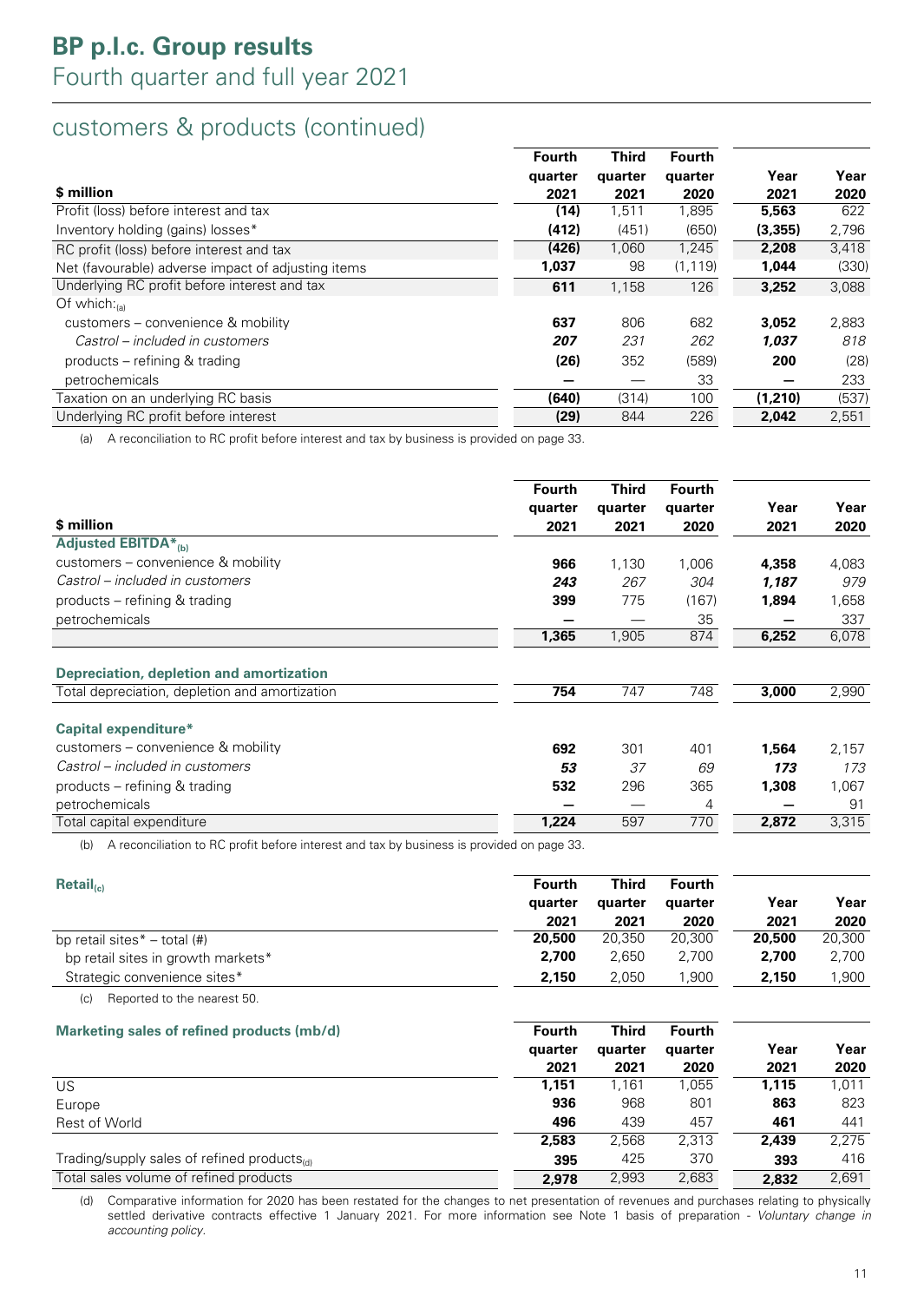## customers & products (continued)

| Refining marker margin $*_{{}_{(a)}}$            | <b>Fourth</b> | Third   | <b>Fourth</b> |      |      |
|--------------------------------------------------|---------------|---------|---------------|------|------|
|                                                  | quarter       | auarter | auarter       | Year | Year |
|                                                  | 2021          | 2021    | 2020          | 2021 | 2020 |
| bp average refining marker margin (RMM) (\$/bbl) | 15.1          | 15.2    | 5.9           | 13.2 |      |

(a) In 2021 the RMM has been updated to reflect changes in bp's portfolio, and the update of crude reference for Mediterranean region. On this basis the fourth quarter and full year 2020 RMM would be \$6.1/bbl and \$6.8/bbl respectively.

| Refinery throughputs (mb/d)            | <b>Fourth</b><br>quarter<br>2021 | <b>Third</b><br>quarter<br>2021 | <b>Fourth</b><br>quarter<br>2020 | Year<br>2021 | Year<br>2020 |
|----------------------------------------|----------------------------------|---------------------------------|----------------------------------|--------------|--------------|
| US                                     | 720                              | 737                             | 708                              | 719          | 693          |
| Europe                                 | 833                              | 804                             | 720                              | 787          | 742          |
| Rest of World                          | 91                               | 81                              | 200                              | 88           | 192          |
| Total refinery throughputs             | 1,644                            | 1,622                           | 1,628                            | 1,594        | 1,627        |
| bp-operated refining availability* (%) | 95.4                             | 95.6                            | 96.1                             | 94.8         | 96.0         |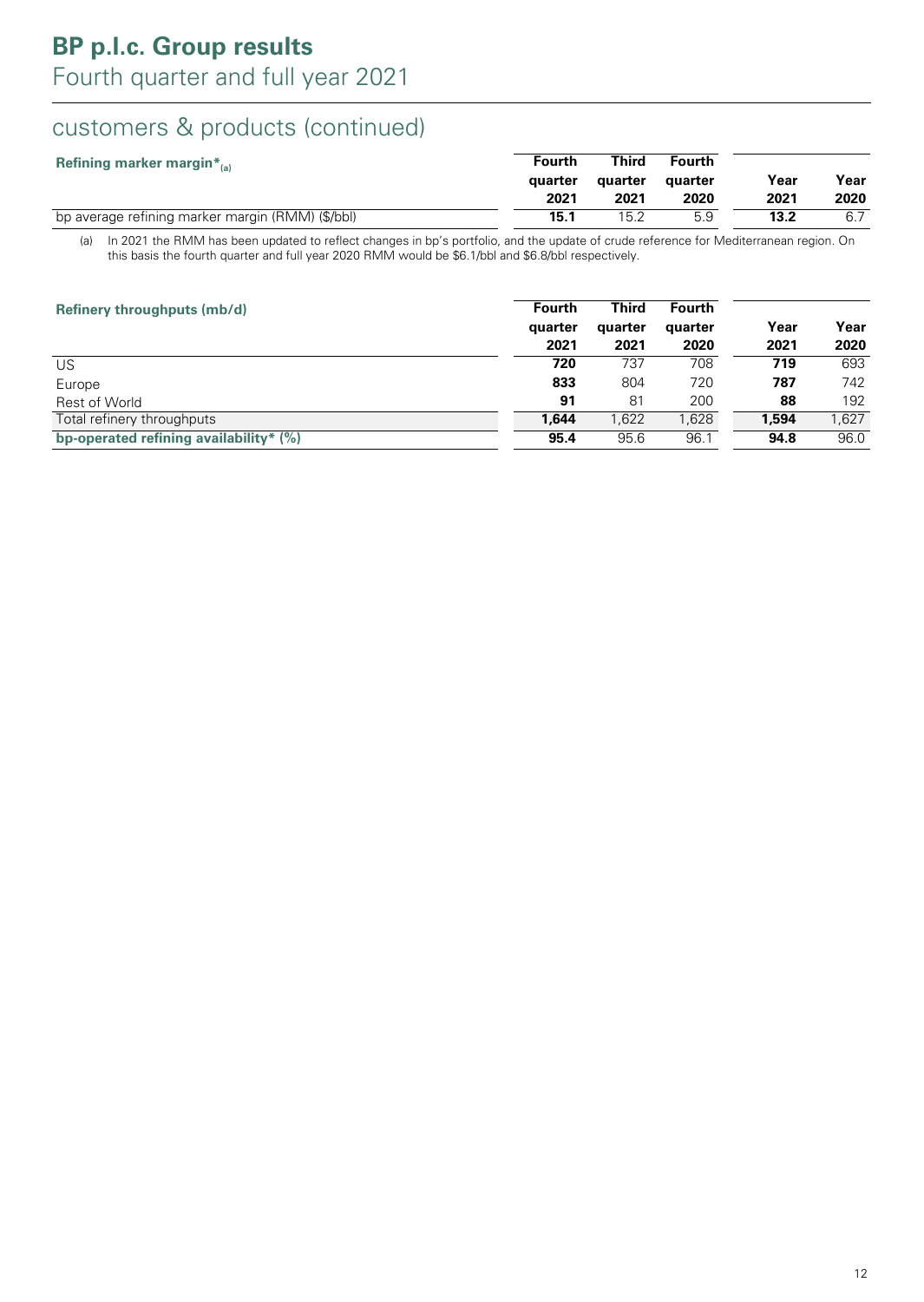## Rosneft

#### **Financial results**

- The replacement cost (RC) profit before interest and tax for the fourth quarter and full year was \$555 million and \$2,429 million respectively, compared with a profit of \$270 million and a loss of \$149 million for the same periods in 2020. The fourth quarter and full year included an adverse impact of net adjusting items<sup>\*</sup> of \$190 million and \$291 million respectively, compared with an adverse impact of net adjusting items of \$41 million and \$205 million for the same periods in 2020.
- After excluding adjusting items, the underlying RC profit before interest and tax\* for the fourth quarter and full year was \$745 million and \$2,720 million respectively, compared with a profit of \$311 million and \$56 million for the same periods in 2020.
- Compared with the same periods in 2020, the higher result for the fourth quarter primarily reflects higher oil prices partially offset by adverse foreign exchange effects, the higher result for the full year primarily reflects higher oil prices and favourable foreign exchange effects.
- The extraordinary general meeting held on 30 September adopted a resolution to pay interim dividends of 18.03 roubles per ordinary share which constitute 50% of Rosneft's IFRS net profit for the first half of 2021. bp received a payment of \$464 million after a deduction of withholding tax in the fourth quarter.

| \$ million                                                            | <b>Fourth</b><br>quarter<br>$2021_{(a)}$ | <b>Third</b><br>quarter<br>2021 | <b>Fourth</b><br>quarter<br>2020 | Year<br>$2021_{(a)}$ | Year<br>2020 |
|-----------------------------------------------------------------------|------------------------------------------|---------------------------------|----------------------------------|----------------------|--------------|
| Profit (loss) before interest and $\text{tax}_{\text{(b)}\text{(c)}}$ | 623                                      | 903                             | 295                              | 2,688                | (238)        |
| Inventory holding (gains) losses*                                     | (68)                                     | (35)                            | (25)                             | (259)                | 89           |
| RC profit (loss) before interest and tax                              | 555                                      | 868                             | 270                              | 2,429                | (149)        |
| Net (favourable) adverse impact of adjusting items                    | 190                                      | 55                              | 41                               | 291                  | 205          |
| Underlying RC profit (loss) before interest and tax                   | 745                                      | 923                             | 311                              | 2.720                | 56           |
| Taxation on an underlying RC basis                                    | (73)                                     | (93)                            | (31)                             | (269)                | (3)          |
| Underlying RC profit (loss) before interest                           | 672                                      | 830                             | 280                              | 2,451                | 53           |

|                                                              | Fourth<br>quarter<br>$2021_{(a)}$ | <b>Third</b><br>quarter<br>2021 | <b>Fourth</b><br>quarter<br>2020 | Year<br>$2021_{(a)}$ | Year<br>2020 |
|--------------------------------------------------------------|-----------------------------------|---------------------------------|----------------------------------|----------------------|--------------|
| <b>Production: Hydrocarbons</b> (net of royalties, bp share) |                                   |                                 |                                  |                      |              |
| Liquids* (mb/d)                                              | 879                               | 876                             | 876                              | 860                  | 877          |
| Natural gas (mmcf/d)                                         | 1,433                             | 1.418                           | 1.360                            | 1,380                | 1,286        |
| Total hydrocarbons* (mboe/d)                                 | 1,126                             | 1.120                           | 1.111                            | 1,098                | 1,098        |

(a) The operational and financial information of the Rosneft segment for the fourth quarter and full year is based on preliminary operational and financial results of Rosneft for the three months and full year ended 31 December 2021. Actual results may differ from these amounts. Amounts reported for the fourth quarter are based on bp's 22.03% average economic interest for the quarter (third quarter 2021 22.03% and fourth quarter 2020 22.01%).

(b) The Rosneft segment result includes equity-accounted earnings arising from bp's economic interest in Rosneft as adjusted for accounting required under IFRS relating to bp's purchase of its interest in Rosneft, and the amortization of the deferred gain relating to the divestment of bp's interest in TNK-BP.

(c) bp's adjusted share of Rosneft's earnings after Rosneft's own finance costs, taxation and non-controlling interests is included in the bp group income statement within profit before interest and taxation. For each year-to-date period it is calculated by translating the amounts reported in Russian roubles into US dollars using the average exchange rate for the year to date.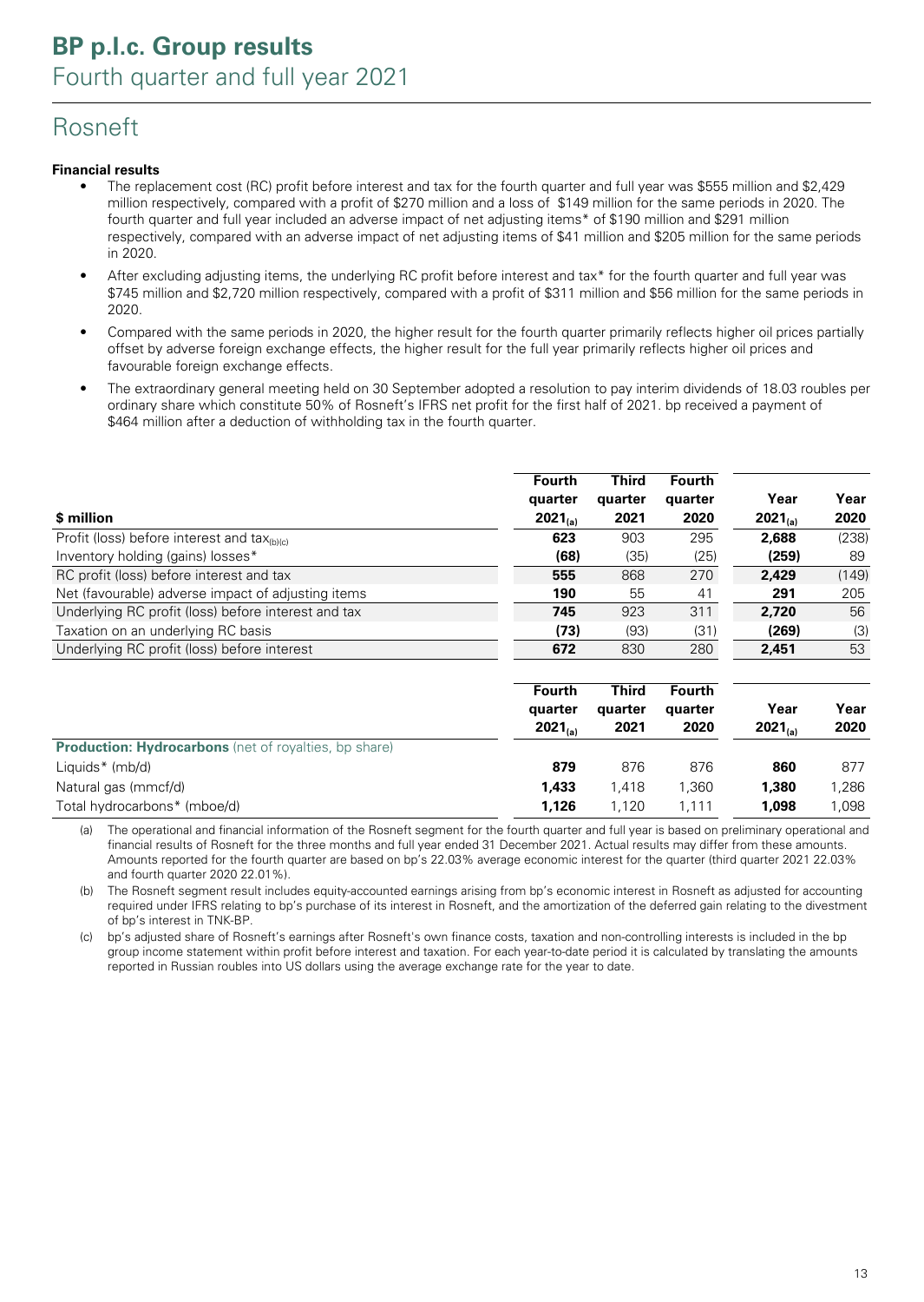## other businesses & corporate

Other businesses & corporate comprises our innovation & engineering business including bp ventures and Launchpad, regions, cities & solutions, our corporate activities & functions and any residual costs of the Gulf of Mexico oil spill.

#### **Financial results**

- The replacement cost loss before interest and tax for the fourth quarter and full year was \$924 million and \$2,777 million respectively, compared with a profit of \$288 million and a loss of \$579 million for the same periods in 2020. The fourth quarter and full year included an adverse impact of net adjusting items\* of \$389 million and \$1,394 million respectively, including \$212 million and \$849 million of adverse fair value accounting effects\* respectively, compared with a favourable impact of net adjusting items of \$397 million and \$303 million, including \$450 million and \$675 million of favourable fair value accounting effects respectively, for the same periods in 2020. The movement in fair value accounting effects is the primary reason for the significantly higher replacement cost loss before interest and tax for both the fourth quarter and the full year compared with the same periods in 2020.
- After excluding adjusting items, the underlying replacement cost loss before interest and tax\* for the fourth quarter and full year was \$535 million and \$1,383 million respectively, compared with \$109 million and \$882 million for the same periods in 2020.
- The underlying replacement cost charges for the fourth quarter and full year, compared with the same periods in 2020, include lower uplifts in valuation of ventures investments.

#### **Strategic progress**

- On 25 October bp was selected as the preferred bidder to form a joint venture with Aberdeen City Council to build and operate Scotland's first green hydrogen hub.
- On 28 October bp signed a collaboration agreement with Infosys to co-develop and pilot an energy as a service solution, which will aim to help businesses improve the energy efficiency of infrastructure and help meet their decarbonization goals.
- On 17 November bp signed a memorandum of understanding with Aberdeen Harbour to pilot shore power and supply low carbon power to vessels, and to explore the use of hydrogen as a marine fuel.
- On 29 November bp signed a memorandum of understanding with Schneider Electric to collaborate on low carbon energy solutions to help customers decarbonize.
- On 25 January bp signed a memorandum of understanding with the Valencia state government in Spain to explore ways to decarbonize public and private mobility and carbon-intensive industries in the region.

| \$ million                                            | <b>Fourth</b><br>quarter<br>2021 | <b>Third</b><br>quarter<br>2021 | <b>Fourth</b><br>quarter<br>2020 | Year<br>2021 | Year<br>2020 |
|-------------------------------------------------------|----------------------------------|---------------------------------|----------------------------------|--------------|--------------|
| Profit (loss) before interest and tax                 | (924)                            | (750)                           | 288                              | (2,777)      | (579)        |
| Inventory holding (gains) losses*                     |                                  |                                 |                                  |              |              |
| RC profit (loss) before interest and tax              | (924)                            | (750)                           | 288                              | (2,777)      | (579)        |
| Net (favourable) adverse impact of adjusting items(a) | 389                              | 377                             | (397)                            | 1,394        | (303)        |
| Underlying RC profit (loss) before interest and tax   | (535)                            | (373)                           | (109)                            | (1, 383)     | (882)        |
| Taxation on an underlying RC basis                    | 128                              | 11                              | 55                               | 294          | 37           |
| Underlying RC profit (loss) before interest           | (407)                            | (362)                           | (54)                             | (1,089)      | (845)        |

(a) Includes fair value accounting effects relating to the hybrid bonds that were issued on 17 June 2020. See page 36 for more information.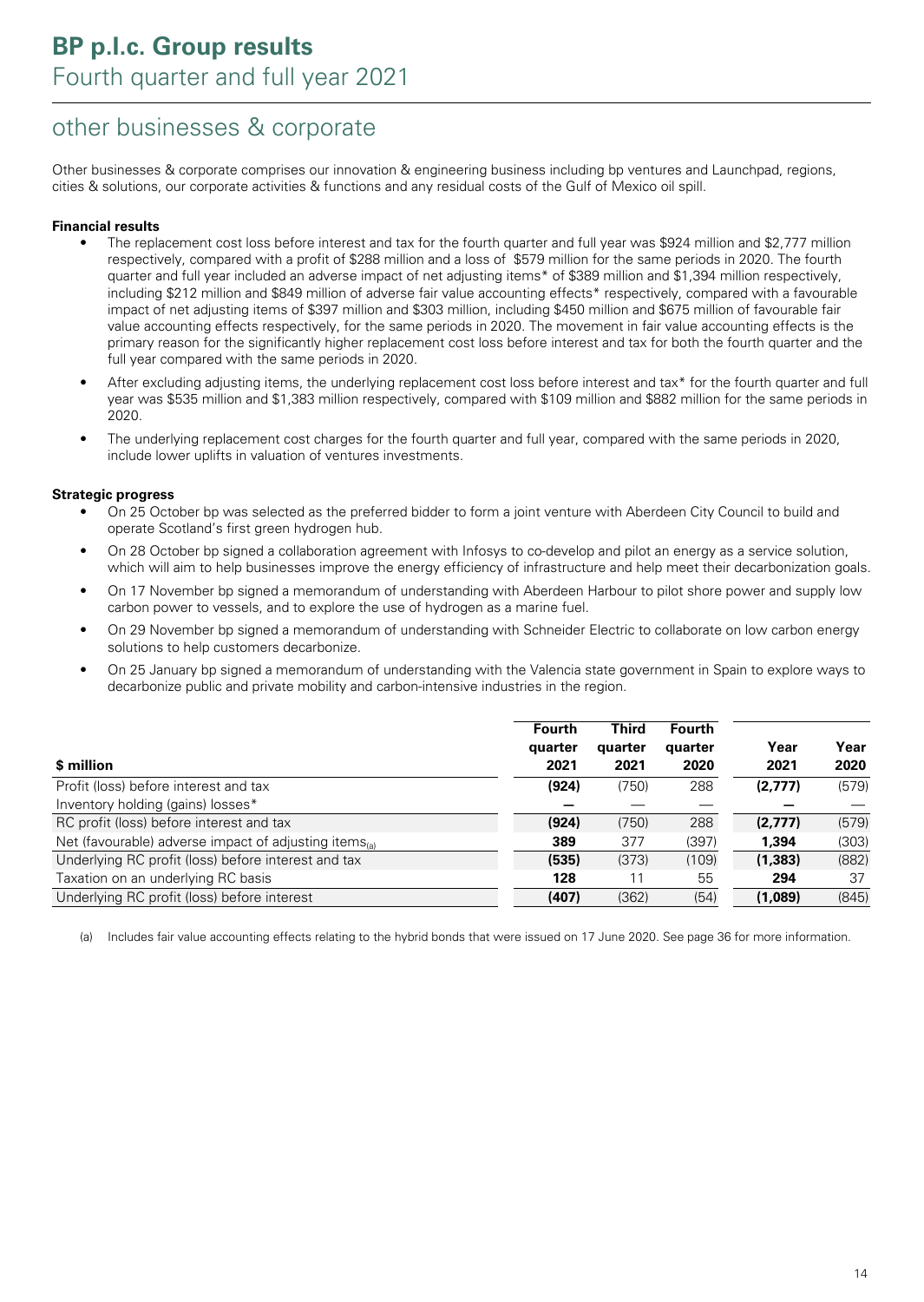## Financial statements

### Group income statement

|                                                                                         | <b>Fourth</b> | <b>Third</b> | Fourth  |          |           |
|-----------------------------------------------------------------------------------------|---------------|--------------|---------|----------|-----------|
|                                                                                         | quarter       | quarter      | quarter | Year     | Year      |
| \$ million                                                                              | 2021          | 2021         | 2020    | 2021     | 2020      |
| Sales and other operating revenues (Note $5)_{(a)}$                                     | 50,554        | 36,174       | 26,406  | 157,739  | 105,944   |
| Earnings from joint ventures - after interest and tax                                   | 243           | 197          | 214     | 543      | (302)     |
| Earnings from associates - after interest and tax                                       | 896           | 1,103        | 575     | 3,456    | (101)     |
| Interest and other income                                                               | 259           | 158          | 233     | 581      | 663       |
| Gains on sale of businesses and fixed assets                                            | 286           | 235          | 2,757   | 1,876    | 2,874     |
| Total revenues and other income                                                         | 52,238        | 37,867       | 30,185  | 164,195  | 109,078   |
| Purchases $_{(a)}$                                                                      | 32,089        | 23,937       | 14,420  | 92,923   | 57,682    |
| Production and manufacturing expenses                                                   | 6,397         | 6,026        | 6,111   | 25,843   | 22,494    |
| Production and similar taxes                                                            | 406           | 354          | 228     | 1,308    | 695       |
| Depreciation, depletion and amortization (Note 6)                                       | 3,863         | 3,944        | 3,426   | 14,805   | 14,889    |
| Net impairment and losses on sale of businesses and fixed assets (Note 3)               | 1,223         | 220          | 1,168   | (1, 121) | 14,381    |
| Exploration expense                                                                     | 102           | 116          | 214     | 424      | 10,280    |
| Distribution and administration expenses                                                | 3,365         | 3,077        | 2,769   | 11,931   | 10,397    |
| Profit (loss) before interest and taxation                                              | 4,793         | 193          | 1,849   | 18,082   | (21, 740) |
| Finance costs                                                                           | 759           | 693          | 749     | 2,857    | 3,115     |
|                                                                                         |               |              |         |          |           |
| Net finance (income) expense relating to pensions and other post-retirement<br>benefits | (8)           | (5)          | 10      | (2)      | 33        |
| Profit (loss) before taxation                                                           | 4,042         | (495)        | 1,090   | 15,227   | (24, 888) |
| Taxation                                                                                | 1,464         | 1,850        | (395)   | 6,740    | (4, 159)  |
| Profit (loss) for the period                                                            | 2,578         | (2, 345)     | 1,485   | 8,487    | (20, 729) |
| Attributable to                                                                         |               |              |         |          |           |
| <b>BP</b> shareholders                                                                  | 2,326         | (2,544)      | 1,358   | 7,565    | (20, 305) |
| Non-controlling interests                                                               | 252           | 199          | 127     | 922      | (424)     |
|                                                                                         | 2,578         | (2, 345)     | 1,485   | 8,487    | (20, 729) |
|                                                                                         |               |              |         |          |           |
| <b>Earnings per share (Note 7)</b>                                                      |               |              |         |          |           |
| Profit (loss) for the period attributable to BP shareholders                            |               |              |         |          |           |
| Per ordinary share (cents)                                                              |               |              |         |          |           |
| <b>Basic</b>                                                                            | 11.75         | (12.63)      | 6.71    | 37.57    | (100.42)  |
| Diluted                                                                                 | 11.66         | (12.63)      | 6.68    | 37.33    | (100.42)  |
| Per ADS (dollars)                                                                       |               |              |         |          |           |
| <b>Basic</b>                                                                            | 0.70          | (0.76)       | 0.40    | 2.25     | (6.03)    |
|                                                                                         |               |              |         | 2.24     |           |
| Diluted                                                                                 | 0.70          | (0.76)       | 0.40    |          | (6.03)    |

(a) 2020 numbers have been restated as a result of changes to the presentation of revenues and purchases relating to physically settled derivative contracts effective 1 January 2021. For more information see Note 1 Basis of preparation - *Voluntary change in accounting* policy.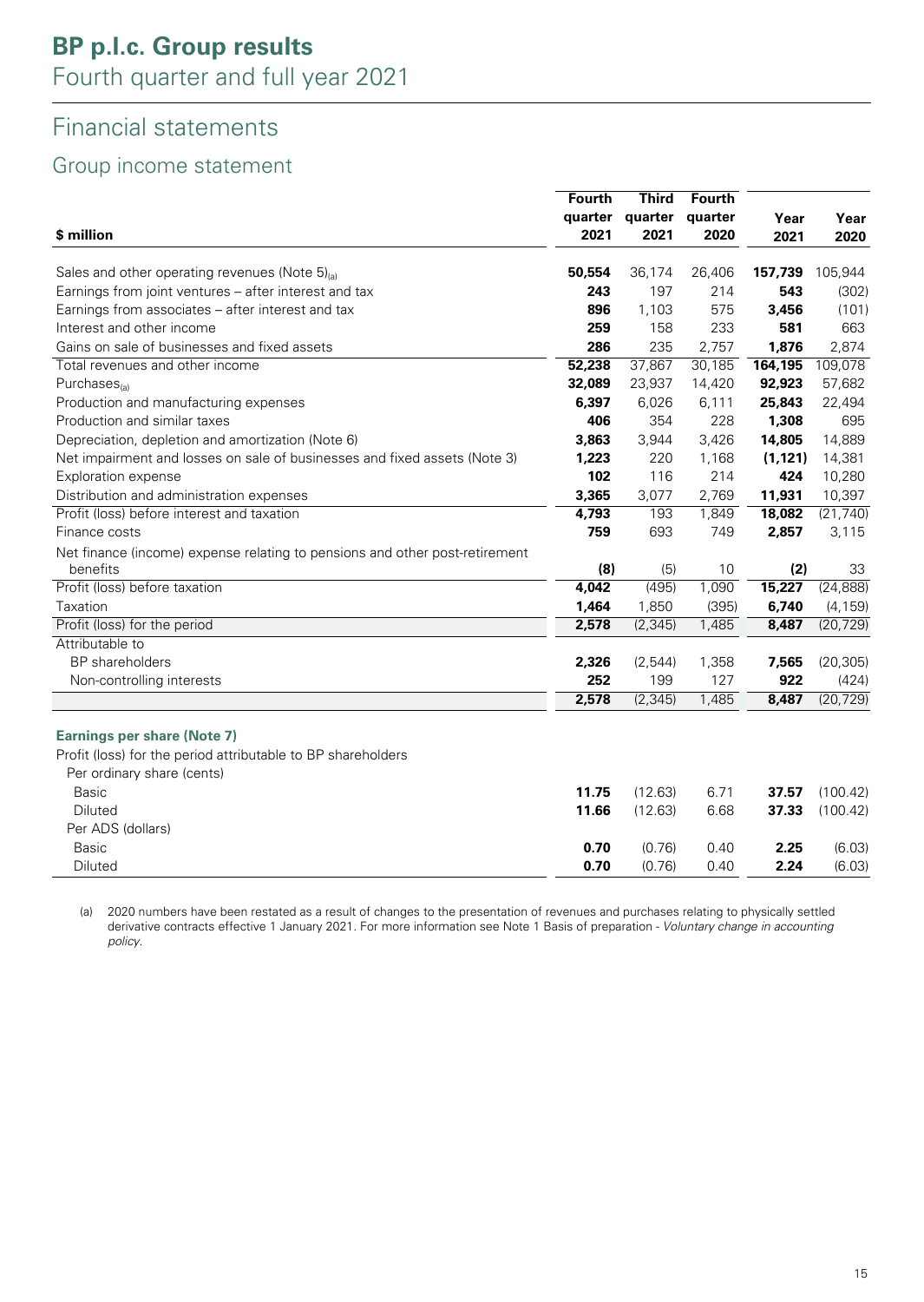## Condensed group statement of comprehensive income

| \$ million                                                                                         | <b>Fourth</b><br>quarter<br>2021 | <b>Third</b><br>quarter<br>2021 | <b>Fourth</b><br>quarter<br>2020 | Year<br>2021 | Year<br>2020 |
|----------------------------------------------------------------------------------------------------|----------------------------------|---------------------------------|----------------------------------|--------------|--------------|
| Profit (loss) for the period                                                                       | 2,578                            | (2, 345)                        | 1,485                            | 8,487        | (20, 729)    |
| Other comprehensive income                                                                         |                                  |                                 |                                  |              |              |
| Items that may be reclassified subsequently to profit or loss                                      |                                  |                                 |                                  |              |              |
| Currency translation differences                                                                   | (619)                            | (599)                           | 1,594                            | (921)        | (1,843)      |
| Exchange (gains) losses on translation of foreign operations                                       |                                  |                                 |                                  |              |              |
| reclassified to gain or loss on sale of businesses and fixed assets                                | 36                               |                                 | (357)                            | 36           | (353)        |
| Cash flow hedges and costs of hedging                                                              | 408                              | (398)                           | 42                               | (259)        | 105          |
| Share of items relating to equity-accounted entities, net of tax                                   | 104                              | (3)                             | (105)                            | 44           | 312          |
| Income tax relating to items that may be reclassified                                              | (24)                             | 80                              | 2                                | 65           | 66           |
|                                                                                                    | (95)                             | (920)                           | 1,176                            | (1,035)      | (1, 713)     |
| Items that will not be reclassified to profit or loss                                              |                                  |                                 |                                  |              |              |
| Remeasurements of the net pension and other post-retirement<br>benefit liability or asset $_{(a)}$ | 1,306                            | 494                             | 333                              | 4,416        | 170          |
| Cash flow hedges that will subsequently be transferred to the<br>balance sheet                     |                                  | (2)                             | 9                                |              | 7            |
| Income tax relating to items that will not be reclassified                                         | (434)                            | (130)                           | (89)                             | (1, 317)     | (105)        |
|                                                                                                    | 872                              | 362                             | 253                              | 3,100        | 72           |
| Other comprehensive income                                                                         | 777                              | (558)                           | 1,429                            | 2,065        | (1,641)      |
| Total comprehensive income                                                                         | 3,355                            | (2,903)                         | 2,914                            | 10,552       | (22, 370)    |
| <b>Attributable to</b>                                                                             |                                  |                                 |                                  |              |              |
| <b>BP</b> shareholders                                                                             | 3,095                            | (3,084)                         | 2,740                            | 9,654        | (21, 983)    |
| Non-controlling interests                                                                          | 260                              | 181                             | 174                              | 898          | (387)        |
|                                                                                                    | 3,355                            | (2,903)                         | 2,914                            | 10,552       | (22, 370)    |

(a) See Note 1 - Basis of preparation - Pensions and other post-retirement benefits for further information.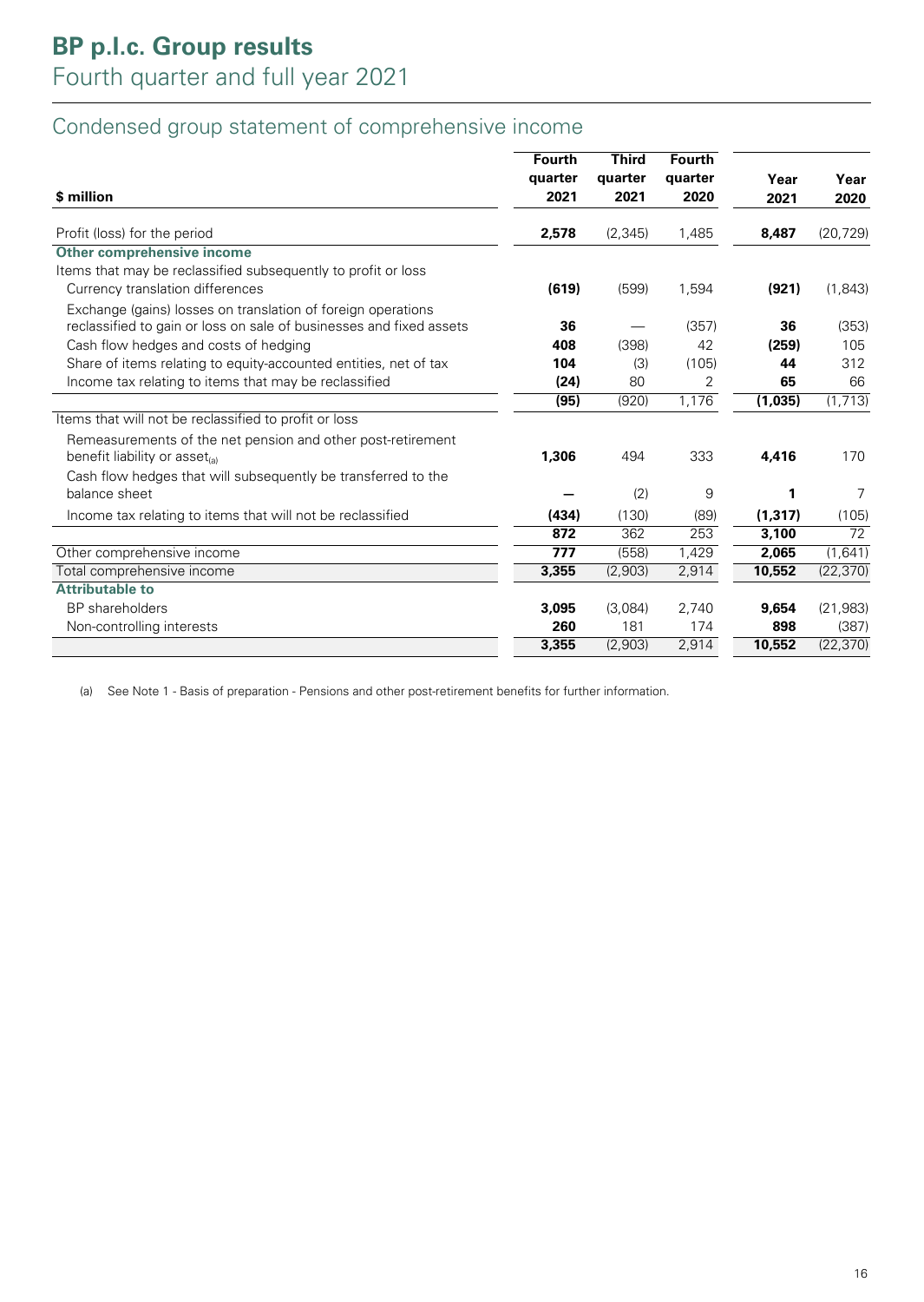## Condensed group statement of changes in equity

|                                                                      | bp shareholders' |        | <b>Non-controlling interests</b>   | <b>Total</b> |
|----------------------------------------------------------------------|------------------|--------|------------------------------------|--------------|
| \$ million                                                           | equity           |        | <b>Hybrid bonds</b> Other interest | equity       |
| At 1 January 2021                                                    | 71,250           | 12,076 | 2.242                              | 85,568       |
| Total comprehensive income                                           | 9,654            | 507    | 391                                | 10,552       |
| <b>Dividends</b>                                                     | (4, 316)         |        | (311)                              | (4,627)      |
| Cash flow hedges transferred to the balance sheet, net<br>of tax     | (10)             |        |                                    | (10)         |
| Repurchase of ordinary share capital                                 | (3, 151)         |        |                                    | (3, 151)     |
| Share-based payments, net of tax                                     | 632              |        |                                    | 632          |
| Share of equity-accounted entities' changes in equity,<br>net of tax | 556              |        |                                    | 556          |
| Issue of perpetual hybrid bonds(a)                                   | (26)             | 950    |                                    | 924          |
| Payments on perpetual hybrid bonds                                   | (7)              | (492)  |                                    | (499)        |
| Transactions involving non-controlling interests, net of<br>tax      | 881              |        | (387)                              | 494          |
| At 31 December 2021                                                  | 75,463           | 13,041 | 1,935                              | 90,439       |

|                                                                      | bp shareholders' |        | <b>Non-controlling interests</b>   | Total     |
|----------------------------------------------------------------------|------------------|--------|------------------------------------|-----------|
| \$ million                                                           | equity           |        | <b>Hybrid bonds</b> Other interest | equity    |
| At 1 January 2020                                                    | 98,412           |        | 2,296                              | 100,708   |
| Total comprehensive income                                           | (21, 983)        | 256    | (643)                              | (22, 370) |
| <b>Dividends</b>                                                     | (6, 367)         |        | (238)                              | (6,605)   |
| Cash flow hedges transferred to the balance sheet, net<br>of tax     | 6                |        |                                    | 6         |
| Repurchase of ordinary share capital                                 | (776)            |        |                                    | (776)     |
| Share-based payments, net of tax                                     | 726              |        |                                    | 726       |
| Share of equity-accounted entities' changes in equity,<br>net of tax | 1,341            |        |                                    | 1,341     |
| Issue of perpetual hybrid bonds                                      | (48)             | 11,909 |                                    | 11,861    |
| Payments on perpetual hybrid bonds                                   |                  | (89)   |                                    | (89)      |
| Tax on issue of perpetual hybrid bonds                               | 3                |        |                                    | 3         |
| Transactions involving non-controlling interests, net of             |                  |        |                                    |           |
| tax                                                                  | (64)             |        | 827                                | 763       |
| At 31 December 2020                                                  | 71,250           | 12,076 | 2,242                              | 85,568    |

(a) See Note 1 - Issuance of hybrid securities for further information.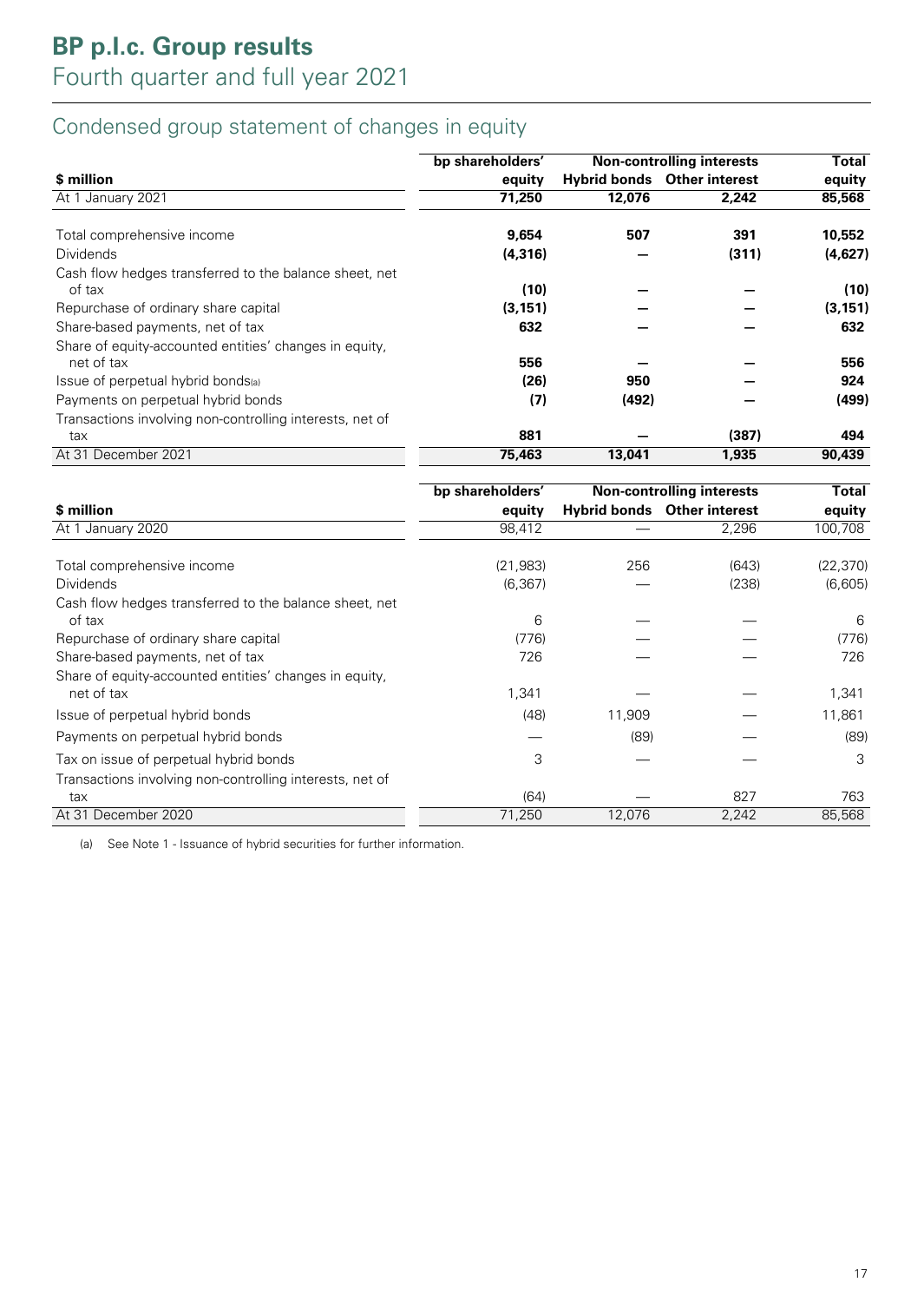## **BP p.l.c. Group results** Fourth quarter and full year 2021

## Group balance sheet

| \$ million<br>2021<br>2020<br><b>Non-current assets</b><br>112,902<br>Property, plant and equipment<br>114,836<br>Goodwill<br>12,373<br>12,480<br>Intangible assets<br>6,093<br>6,451<br>9,982<br>8,362<br>Investments in joint ventures<br>21,001<br>18,975<br>Investments in associates<br>Other investments<br>2,544<br>2,746<br>165,253<br>163,492<br>Fixed assets<br>922<br>840<br>Loans<br>2,693<br>4,351<br>Trade and other receivables<br>Derivative financial instruments<br>7,006<br>9,755<br>479<br>533<br>Prepayments<br>Deferred tax assets<br>6,410<br>7,744<br>11,919<br>7,957<br>Defined benefit pension plan surpluses<br>194,682<br>194,672<br><b>Current assets</b><br>355<br>458<br>Loans<br>23,711<br>16,873<br>Inventories<br>17,948<br>Trade and other receivables<br>27,139<br>5,744<br>2,992<br>Derivative financial instruments<br>Prepayments<br>2,486<br>1,269<br>542<br>Current tax receivable<br>672<br>280<br>333<br>Other investments<br>30,681<br>Cash and cash equivalents<br>31,111<br>90,938<br>71,656<br>1,652<br>1,326<br>Assets classified as held for sale (Note 2)<br>92,590<br>72,982<br>287,272<br>267,654<br>Total assets<br><b>Current liabilities</b><br>Trade and other payables<br>52,611<br>36,014<br>Derivative financial instruments<br>7,565<br>2,998<br>Accruals<br>5,638<br>4,650<br>Lease liabilities<br>1,747<br>1,933<br>9,359<br>Finance debt<br>5,557<br>1,038<br>1,554<br>Current tax payable<br>Provisions<br>5,256<br>3,761<br>79,928<br>Liabilities directly associated with assets classified as held for sale (Note 2)<br>359<br>46<br>59,799<br>80,287<br><b>Non-current liabilities</b><br>Other payables<br>10,567<br>12,112<br>Derivative financial instruments<br>5,404<br>6,356<br>Accruals<br>968<br>852<br>Lease liabilities<br>6,864<br>7,329<br>Finance debt<br>55,619<br>63,305<br>Deferred tax liabilities<br>8,780<br>6,831<br>Provisions<br>19,572<br>17,200<br>7,820<br>9,254<br>Defined benefit pension plan and other post-retirement benefit plan deficits<br>122,287<br>116,546<br><b>Total liabilities</b><br>196,833<br>182,086<br>Net assets<br>90,439<br>85,568<br><b>Equity</b><br>BP shareholders' equity<br>75,463<br>71,250<br>14,976<br>14,318<br>Non-controlling interests<br>85,568<br>90,439<br>Total equity | 31 December | 31 December |
|--------------------------------------------------------------------------------------------------------------------------------------------------------------------------------------------------------------------------------------------------------------------------------------------------------------------------------------------------------------------------------------------------------------------------------------------------------------------------------------------------------------------------------------------------------------------------------------------------------------------------------------------------------------------------------------------------------------------------------------------------------------------------------------------------------------------------------------------------------------------------------------------------------------------------------------------------------------------------------------------------------------------------------------------------------------------------------------------------------------------------------------------------------------------------------------------------------------------------------------------------------------------------------------------------------------------------------------------------------------------------------------------------------------------------------------------------------------------------------------------------------------------------------------------------------------------------------------------------------------------------------------------------------------------------------------------------------------------------------------------------------------------------------------------------------------------------------------------------------------------------------------------------------------------------------------------------------------------------------------------------------------------------------------------------------------------------------------------------------------------------------------------------------------------------------------------------------------------------------------------------------------------------------------------------------------|-------------|-------------|
|                                                                                                                                                                                                                                                                                                                                                                                                                                                                                                                                                                                                                                                                                                                                                                                                                                                                                                                                                                                                                                                                                                                                                                                                                                                                                                                                                                                                                                                                                                                                                                                                                                                                                                                                                                                                                                                                                                                                                                                                                                                                                                                                                                                                                                                                                                              |             |             |
|                                                                                                                                                                                                                                                                                                                                                                                                                                                                                                                                                                                                                                                                                                                                                                                                                                                                                                                                                                                                                                                                                                                                                                                                                                                                                                                                                                                                                                                                                                                                                                                                                                                                                                                                                                                                                                                                                                                                                                                                                                                                                                                                                                                                                                                                                                              |             |             |
|                                                                                                                                                                                                                                                                                                                                                                                                                                                                                                                                                                                                                                                                                                                                                                                                                                                                                                                                                                                                                                                                                                                                                                                                                                                                                                                                                                                                                                                                                                                                                                                                                                                                                                                                                                                                                                                                                                                                                                                                                                                                                                                                                                                                                                                                                                              |             |             |
| 59,753                                                                                                                                                                                                                                                                                                                                                                                                                                                                                                                                                                                                                                                                                                                                                                                                                                                                                                                                                                                                                                                                                                                                                                                                                                                                                                                                                                                                                                                                                                                                                                                                                                                                                                                                                                                                                                                                                                                                                                                                                                                                                                                                                                                                                                                                                                       |             |             |
|                                                                                                                                                                                                                                                                                                                                                                                                                                                                                                                                                                                                                                                                                                                                                                                                                                                                                                                                                                                                                                                                                                                                                                                                                                                                                                                                                                                                                                                                                                                                                                                                                                                                                                                                                                                                                                                                                                                                                                                                                                                                                                                                                                                                                                                                                                              |             |             |
|                                                                                                                                                                                                                                                                                                                                                                                                                                                                                                                                                                                                                                                                                                                                                                                                                                                                                                                                                                                                                                                                                                                                                                                                                                                                                                                                                                                                                                                                                                                                                                                                                                                                                                                                                                                                                                                                                                                                                                                                                                                                                                                                                                                                                                                                                                              |             |             |
|                                                                                                                                                                                                                                                                                                                                                                                                                                                                                                                                                                                                                                                                                                                                                                                                                                                                                                                                                                                                                                                                                                                                                                                                                                                                                                                                                                                                                                                                                                                                                                                                                                                                                                                                                                                                                                                                                                                                                                                                                                                                                                                                                                                                                                                                                                              |             |             |
|                                                                                                                                                                                                                                                                                                                                                                                                                                                                                                                                                                                                                                                                                                                                                                                                                                                                                                                                                                                                                                                                                                                                                                                                                                                                                                                                                                                                                                                                                                                                                                                                                                                                                                                                                                                                                                                                                                                                                                                                                                                                                                                                                                                                                                                                                                              |             |             |
|                                                                                                                                                                                                                                                                                                                                                                                                                                                                                                                                                                                                                                                                                                                                                                                                                                                                                                                                                                                                                                                                                                                                                                                                                                                                                                                                                                                                                                                                                                                                                                                                                                                                                                                                                                                                                                                                                                                                                                                                                                                                                                                                                                                                                                                                                                              |             |             |
|                                                                                                                                                                                                                                                                                                                                                                                                                                                                                                                                                                                                                                                                                                                                                                                                                                                                                                                                                                                                                                                                                                                                                                                                                                                                                                                                                                                                                                                                                                                                                                                                                                                                                                                                                                                                                                                                                                                                                                                                                                                                                                                                                                                                                                                                                                              |             |             |
|                                                                                                                                                                                                                                                                                                                                                                                                                                                                                                                                                                                                                                                                                                                                                                                                                                                                                                                                                                                                                                                                                                                                                                                                                                                                                                                                                                                                                                                                                                                                                                                                                                                                                                                                                                                                                                                                                                                                                                                                                                                                                                                                                                                                                                                                                                              |             |             |
|                                                                                                                                                                                                                                                                                                                                                                                                                                                                                                                                                                                                                                                                                                                                                                                                                                                                                                                                                                                                                                                                                                                                                                                                                                                                                                                                                                                                                                                                                                                                                                                                                                                                                                                                                                                                                                                                                                                                                                                                                                                                                                                                                                                                                                                                                                              |             |             |
|                                                                                                                                                                                                                                                                                                                                                                                                                                                                                                                                                                                                                                                                                                                                                                                                                                                                                                                                                                                                                                                                                                                                                                                                                                                                                                                                                                                                                                                                                                                                                                                                                                                                                                                                                                                                                                                                                                                                                                                                                                                                                                                                                                                                                                                                                                              |             |             |
|                                                                                                                                                                                                                                                                                                                                                                                                                                                                                                                                                                                                                                                                                                                                                                                                                                                                                                                                                                                                                                                                                                                                                                                                                                                                                                                                                                                                                                                                                                                                                                                                                                                                                                                                                                                                                                                                                                                                                                                                                                                                                                                                                                                                                                                                                                              |             |             |
|                                                                                                                                                                                                                                                                                                                                                                                                                                                                                                                                                                                                                                                                                                                                                                                                                                                                                                                                                                                                                                                                                                                                                                                                                                                                                                                                                                                                                                                                                                                                                                                                                                                                                                                                                                                                                                                                                                                                                                                                                                                                                                                                                                                                                                                                                                              |             |             |
|                                                                                                                                                                                                                                                                                                                                                                                                                                                                                                                                                                                                                                                                                                                                                                                                                                                                                                                                                                                                                                                                                                                                                                                                                                                                                                                                                                                                                                                                                                                                                                                                                                                                                                                                                                                                                                                                                                                                                                                                                                                                                                                                                                                                                                                                                                              |             |             |
|                                                                                                                                                                                                                                                                                                                                                                                                                                                                                                                                                                                                                                                                                                                                                                                                                                                                                                                                                                                                                                                                                                                                                                                                                                                                                                                                                                                                                                                                                                                                                                                                                                                                                                                                                                                                                                                                                                                                                                                                                                                                                                                                                                                                                                                                                                              |             |             |
|                                                                                                                                                                                                                                                                                                                                                                                                                                                                                                                                                                                                                                                                                                                                                                                                                                                                                                                                                                                                                                                                                                                                                                                                                                                                                                                                                                                                                                                                                                                                                                                                                                                                                                                                                                                                                                                                                                                                                                                                                                                                                                                                                                                                                                                                                                              |             |             |
|                                                                                                                                                                                                                                                                                                                                                                                                                                                                                                                                                                                                                                                                                                                                                                                                                                                                                                                                                                                                                                                                                                                                                                                                                                                                                                                                                                                                                                                                                                                                                                                                                                                                                                                                                                                                                                                                                                                                                                                                                                                                                                                                                                                                                                                                                                              |             |             |
|                                                                                                                                                                                                                                                                                                                                                                                                                                                                                                                                                                                                                                                                                                                                                                                                                                                                                                                                                                                                                                                                                                                                                                                                                                                                                                                                                                                                                                                                                                                                                                                                                                                                                                                                                                                                                                                                                                                                                                                                                                                                                                                                                                                                                                                                                                              |             |             |
|                                                                                                                                                                                                                                                                                                                                                                                                                                                                                                                                                                                                                                                                                                                                                                                                                                                                                                                                                                                                                                                                                                                                                                                                                                                                                                                                                                                                                                                                                                                                                                                                                                                                                                                                                                                                                                                                                                                                                                                                                                                                                                                                                                                                                                                                                                              |             |             |
|                                                                                                                                                                                                                                                                                                                                                                                                                                                                                                                                                                                                                                                                                                                                                                                                                                                                                                                                                                                                                                                                                                                                                                                                                                                                                                                                                                                                                                                                                                                                                                                                                                                                                                                                                                                                                                                                                                                                                                                                                                                                                                                                                                                                                                                                                                              |             |             |
|                                                                                                                                                                                                                                                                                                                                                                                                                                                                                                                                                                                                                                                                                                                                                                                                                                                                                                                                                                                                                                                                                                                                                                                                                                                                                                                                                                                                                                                                                                                                                                                                                                                                                                                                                                                                                                                                                                                                                                                                                                                                                                                                                                                                                                                                                                              |             |             |
|                                                                                                                                                                                                                                                                                                                                                                                                                                                                                                                                                                                                                                                                                                                                                                                                                                                                                                                                                                                                                                                                                                                                                                                                                                                                                                                                                                                                                                                                                                                                                                                                                                                                                                                                                                                                                                                                                                                                                                                                                                                                                                                                                                                                                                                                                                              |             |             |
|                                                                                                                                                                                                                                                                                                                                                                                                                                                                                                                                                                                                                                                                                                                                                                                                                                                                                                                                                                                                                                                                                                                                                                                                                                                                                                                                                                                                                                                                                                                                                                                                                                                                                                                                                                                                                                                                                                                                                                                                                                                                                                                                                                                                                                                                                                              |             |             |
|                                                                                                                                                                                                                                                                                                                                                                                                                                                                                                                                                                                                                                                                                                                                                                                                                                                                                                                                                                                                                                                                                                                                                                                                                                                                                                                                                                                                                                                                                                                                                                                                                                                                                                                                                                                                                                                                                                                                                                                                                                                                                                                                                                                                                                                                                                              |             |             |
|                                                                                                                                                                                                                                                                                                                                                                                                                                                                                                                                                                                                                                                                                                                                                                                                                                                                                                                                                                                                                                                                                                                                                                                                                                                                                                                                                                                                                                                                                                                                                                                                                                                                                                                                                                                                                                                                                                                                                                                                                                                                                                                                                                                                                                                                                                              |             |             |
|                                                                                                                                                                                                                                                                                                                                                                                                                                                                                                                                                                                                                                                                                                                                                                                                                                                                                                                                                                                                                                                                                                                                                                                                                                                                                                                                                                                                                                                                                                                                                                                                                                                                                                                                                                                                                                                                                                                                                                                                                                                                                                                                                                                                                                                                                                              |             |             |
|                                                                                                                                                                                                                                                                                                                                                                                                                                                                                                                                                                                                                                                                                                                                                                                                                                                                                                                                                                                                                                                                                                                                                                                                                                                                                                                                                                                                                                                                                                                                                                                                                                                                                                                                                                                                                                                                                                                                                                                                                                                                                                                                                                                                                                                                                                              |             |             |
|                                                                                                                                                                                                                                                                                                                                                                                                                                                                                                                                                                                                                                                                                                                                                                                                                                                                                                                                                                                                                                                                                                                                                                                                                                                                                                                                                                                                                                                                                                                                                                                                                                                                                                                                                                                                                                                                                                                                                                                                                                                                                                                                                                                                                                                                                                              |             |             |
|                                                                                                                                                                                                                                                                                                                                                                                                                                                                                                                                                                                                                                                                                                                                                                                                                                                                                                                                                                                                                                                                                                                                                                                                                                                                                                                                                                                                                                                                                                                                                                                                                                                                                                                                                                                                                                                                                                                                                                                                                                                                                                                                                                                                                                                                                                              |             |             |
|                                                                                                                                                                                                                                                                                                                                                                                                                                                                                                                                                                                                                                                                                                                                                                                                                                                                                                                                                                                                                                                                                                                                                                                                                                                                                                                                                                                                                                                                                                                                                                                                                                                                                                                                                                                                                                                                                                                                                                                                                                                                                                                                                                                                                                                                                                              |             |             |
|                                                                                                                                                                                                                                                                                                                                                                                                                                                                                                                                                                                                                                                                                                                                                                                                                                                                                                                                                                                                                                                                                                                                                                                                                                                                                                                                                                                                                                                                                                                                                                                                                                                                                                                                                                                                                                                                                                                                                                                                                                                                                                                                                                                                                                                                                                              |             |             |
|                                                                                                                                                                                                                                                                                                                                                                                                                                                                                                                                                                                                                                                                                                                                                                                                                                                                                                                                                                                                                                                                                                                                                                                                                                                                                                                                                                                                                                                                                                                                                                                                                                                                                                                                                                                                                                                                                                                                                                                                                                                                                                                                                                                                                                                                                                              |             |             |
|                                                                                                                                                                                                                                                                                                                                                                                                                                                                                                                                                                                                                                                                                                                                                                                                                                                                                                                                                                                                                                                                                                                                                                                                                                                                                                                                                                                                                                                                                                                                                                                                                                                                                                                                                                                                                                                                                                                                                                                                                                                                                                                                                                                                                                                                                                              |             |             |
|                                                                                                                                                                                                                                                                                                                                                                                                                                                                                                                                                                                                                                                                                                                                                                                                                                                                                                                                                                                                                                                                                                                                                                                                                                                                                                                                                                                                                                                                                                                                                                                                                                                                                                                                                                                                                                                                                                                                                                                                                                                                                                                                                                                                                                                                                                              |             |             |
|                                                                                                                                                                                                                                                                                                                                                                                                                                                                                                                                                                                                                                                                                                                                                                                                                                                                                                                                                                                                                                                                                                                                                                                                                                                                                                                                                                                                                                                                                                                                                                                                                                                                                                                                                                                                                                                                                                                                                                                                                                                                                                                                                                                                                                                                                                              |             |             |
|                                                                                                                                                                                                                                                                                                                                                                                                                                                                                                                                                                                                                                                                                                                                                                                                                                                                                                                                                                                                                                                                                                                                                                                                                                                                                                                                                                                                                                                                                                                                                                                                                                                                                                                                                                                                                                                                                                                                                                                                                                                                                                                                                                                                                                                                                                              |             |             |
|                                                                                                                                                                                                                                                                                                                                                                                                                                                                                                                                                                                                                                                                                                                                                                                                                                                                                                                                                                                                                                                                                                                                                                                                                                                                                                                                                                                                                                                                                                                                                                                                                                                                                                                                                                                                                                                                                                                                                                                                                                                                                                                                                                                                                                                                                                              |             |             |
|                                                                                                                                                                                                                                                                                                                                                                                                                                                                                                                                                                                                                                                                                                                                                                                                                                                                                                                                                                                                                                                                                                                                                                                                                                                                                                                                                                                                                                                                                                                                                                                                                                                                                                                                                                                                                                                                                                                                                                                                                                                                                                                                                                                                                                                                                                              |             |             |
|                                                                                                                                                                                                                                                                                                                                                                                                                                                                                                                                                                                                                                                                                                                                                                                                                                                                                                                                                                                                                                                                                                                                                                                                                                                                                                                                                                                                                                                                                                                                                                                                                                                                                                                                                                                                                                                                                                                                                                                                                                                                                                                                                                                                                                                                                                              |             |             |
|                                                                                                                                                                                                                                                                                                                                                                                                                                                                                                                                                                                                                                                                                                                                                                                                                                                                                                                                                                                                                                                                                                                                                                                                                                                                                                                                                                                                                                                                                                                                                                                                                                                                                                                                                                                                                                                                                                                                                                                                                                                                                                                                                                                                                                                                                                              |             |             |
|                                                                                                                                                                                                                                                                                                                                                                                                                                                                                                                                                                                                                                                                                                                                                                                                                                                                                                                                                                                                                                                                                                                                                                                                                                                                                                                                                                                                                                                                                                                                                                                                                                                                                                                                                                                                                                                                                                                                                                                                                                                                                                                                                                                                                                                                                                              |             |             |
|                                                                                                                                                                                                                                                                                                                                                                                                                                                                                                                                                                                                                                                                                                                                                                                                                                                                                                                                                                                                                                                                                                                                                                                                                                                                                                                                                                                                                                                                                                                                                                                                                                                                                                                                                                                                                                                                                                                                                                                                                                                                                                                                                                                                                                                                                                              |             |             |
|                                                                                                                                                                                                                                                                                                                                                                                                                                                                                                                                                                                                                                                                                                                                                                                                                                                                                                                                                                                                                                                                                                                                                                                                                                                                                                                                                                                                                                                                                                                                                                                                                                                                                                                                                                                                                                                                                                                                                                                                                                                                                                                                                                                                                                                                                                              |             |             |
|                                                                                                                                                                                                                                                                                                                                                                                                                                                                                                                                                                                                                                                                                                                                                                                                                                                                                                                                                                                                                                                                                                                                                                                                                                                                                                                                                                                                                                                                                                                                                                                                                                                                                                                                                                                                                                                                                                                                                                                                                                                                                                                                                                                                                                                                                                              |             |             |
|                                                                                                                                                                                                                                                                                                                                                                                                                                                                                                                                                                                                                                                                                                                                                                                                                                                                                                                                                                                                                                                                                                                                                                                                                                                                                                                                                                                                                                                                                                                                                                                                                                                                                                                                                                                                                                                                                                                                                                                                                                                                                                                                                                                                                                                                                                              |             |             |
|                                                                                                                                                                                                                                                                                                                                                                                                                                                                                                                                                                                                                                                                                                                                                                                                                                                                                                                                                                                                                                                                                                                                                                                                                                                                                                                                                                                                                                                                                                                                                                                                                                                                                                                                                                                                                                                                                                                                                                                                                                                                                                                                                                                                                                                                                                              |             |             |
|                                                                                                                                                                                                                                                                                                                                                                                                                                                                                                                                                                                                                                                                                                                                                                                                                                                                                                                                                                                                                                                                                                                                                                                                                                                                                                                                                                                                                                                                                                                                                                                                                                                                                                                                                                                                                                                                                                                                                                                                                                                                                                                                                                                                                                                                                                              |             |             |
|                                                                                                                                                                                                                                                                                                                                                                                                                                                                                                                                                                                                                                                                                                                                                                                                                                                                                                                                                                                                                                                                                                                                                                                                                                                                                                                                                                                                                                                                                                                                                                                                                                                                                                                                                                                                                                                                                                                                                                                                                                                                                                                                                                                                                                                                                                              |             |             |
|                                                                                                                                                                                                                                                                                                                                                                                                                                                                                                                                                                                                                                                                                                                                                                                                                                                                                                                                                                                                                                                                                                                                                                                                                                                                                                                                                                                                                                                                                                                                                                                                                                                                                                                                                                                                                                                                                                                                                                                                                                                                                                                                                                                                                                                                                                              |             |             |
|                                                                                                                                                                                                                                                                                                                                                                                                                                                                                                                                                                                                                                                                                                                                                                                                                                                                                                                                                                                                                                                                                                                                                                                                                                                                                                                                                                                                                                                                                                                                                                                                                                                                                                                                                                                                                                                                                                                                                                                                                                                                                                                                                                                                                                                                                                              |             |             |
|                                                                                                                                                                                                                                                                                                                                                                                                                                                                                                                                                                                                                                                                                                                                                                                                                                                                                                                                                                                                                                                                                                                                                                                                                                                                                                                                                                                                                                                                                                                                                                                                                                                                                                                                                                                                                                                                                                                                                                                                                                                                                                                                                                                                                                                                                                              |             |             |
|                                                                                                                                                                                                                                                                                                                                                                                                                                                                                                                                                                                                                                                                                                                                                                                                                                                                                                                                                                                                                                                                                                                                                                                                                                                                                                                                                                                                                                                                                                                                                                                                                                                                                                                                                                                                                                                                                                                                                                                                                                                                                                                                                                                                                                                                                                              |             |             |
|                                                                                                                                                                                                                                                                                                                                                                                                                                                                                                                                                                                                                                                                                                                                                                                                                                                                                                                                                                                                                                                                                                                                                                                                                                                                                                                                                                                                                                                                                                                                                                                                                                                                                                                                                                                                                                                                                                                                                                                                                                                                                                                                                                                                                                                                                                              |             |             |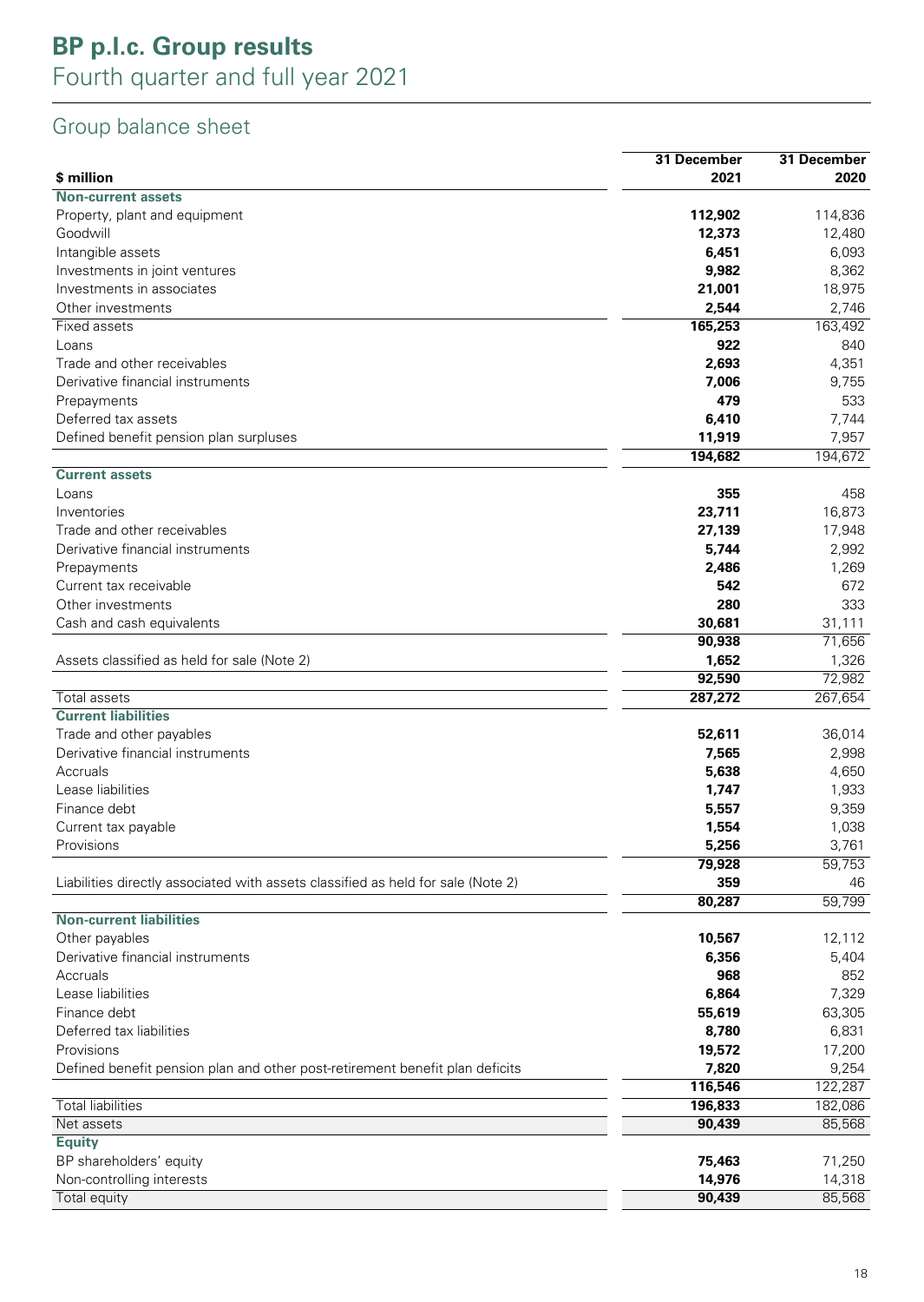## Condensed group cash flow statement

|                                                                                                                                     | <b>Fourth</b> | <b>Third</b> | <b>Fourth</b> |           |           |
|-------------------------------------------------------------------------------------------------------------------------------------|---------------|--------------|---------------|-----------|-----------|
|                                                                                                                                     | quarter       | quarter      | quarter       | Year      | Year      |
| \$ million                                                                                                                          | 2021          | 2021         | 2020          | 2021      | 2020      |
| <b>Operating activities</b>                                                                                                         |               |              |               |           |           |
| Profit (loss) before taxation                                                                                                       | 4,042         | (495)        | 1,090         | 15,227    | (24, 888) |
| Adjustments to reconcile profit (loss) before taxation to net cash provided<br>by operating activities                              |               |              |               |           |           |
| Depreciation, depletion and amortization and exploration expenditure                                                                |               |              |               |           |           |
| written off                                                                                                                         | 3,909         | 3,976        | 3,580         | 14,972    | 24,809    |
| Net impairment and (gain) loss on sale of businesses and fixed assets                                                               | 937           | (15)         | (1,589)       | (2,997)   | 11,507    |
| Earnings from equity-accounted entities, less dividends received                                                                    | (201)         | (784)        | (538)         | (2, 157)  | 1,845     |
| Net charge for interest and other finance expense, less net interest paid                                                           | 74            | 63           | 22            | 466       | 236       |
| Share-based payments                                                                                                                | 226           | 219          | 179           | 627       | 723       |
| Net operating charge for pensions and other post-retirement benefits,<br>less contributions and benefit payments for unfunded plans | (184)         | (80)         | (182)         | (655)     | (282)     |
| Net charge for provisions, less payments                                                                                            | 194           | 666          | 866           | 2,934     | 735       |
| Movements in inventories and other current and non-current assets and                                                               |               |              |               |           |           |
| liabilities                                                                                                                         | (1,709)       | 3,850        | (715)         | (626)     | (85)      |
| Income taxes paid                                                                                                                   | (1, 172)      | (1, 424)     | (444)         | (4, 179)  | (2,438)   |
| Net cash provided by operating activities                                                                                           | 6,116         | 5,976        | 2,269         | 23,612    | 12,162    |
| <b>Investing activities</b>                                                                                                         |               |              |               |           |           |
| Expenditure on property, plant and equipment, intangible and other assets                                                           | (2,772)       | (2,647)      | (2,922)       | (10, 887) | (12, 306) |
| Acquisitions, net of cash acquired                                                                                                  | (132)         | (53)         | (17)          | (186)     | (44)      |
| Investment in joint ventures                                                                                                        | (581)         | (70)         | (529)         | (1,440)   | (567)     |
| Investment in associates                                                                                                            | (148)         | (133)        | (23)          | (335)     | (1, 138)  |
| Total cash capital expenditure                                                                                                      | (3,633)       | (2,903)      | (3, 491)      | (12, 848) | (14, 055) |
| Proceeds from disposal of fixed assets                                                                                              | 520           | (19)         | 439           | 1,145     | 491       |
| Proceeds from disposal of businesses, net of cash disposed                                                                          | 1,745         | 332          | 3,564         | 5,812     | 4,989     |
| Proceeds from loan repayments                                                                                                       | 36            | 33           | 61            | 197       | 717       |
| Cash provided from investing activities                                                                                             | 2,301         | 346          | 4,064         | 7,154     | 6,197     |
| Net cash used in investing activities                                                                                               | (1, 332)      | (2, 557)     | 573           | (5,694)   | (7, 858)  |
| <b>Financing activities</b>                                                                                                         |               |              |               |           |           |
| Net issue (repurchase) of shares (Note 7)                                                                                           | (1,725)       | (926)        |               | (3, 151)  | (776)     |
| Lease liability payments                                                                                                            | (502)         | (506)        | (631)         | (2,082)   | (2, 442)  |
| Proceeds from long-term financing                                                                                                   | 648           | 2,398        | 2,619         | 6,987     | 14,736    |
| Repayments of long-term financing                                                                                                   | (2,963)       | (6, 745)     | (3, 191)      | (16, 804) | (12, 179) |
| Net increase (decrease) in short-term debt                                                                                          | 969           | (81)         | (906)         | 1,077     | (1, 234)  |
| Issue of perpetual hybrid bonds(a)                                                                                                  | 65            | 859          |               | 924       | 11,861    |
| Payments relating to perpetual hybrid bonds                                                                                         | (100)         | (55)         | (62)          | (538)     | (89)      |
| Payments relating to transactions involving non-controlling interests (Other<br>interest)                                           |               | (560)        |               | (560)     | (8)       |
| Receipts relating to transactions involving non-controlling interests (Other<br>interest)                                           | 12            |              | 173           | 683       | 665       |
| Dividends paid - BP shareholders                                                                                                    | (1,077)       | (1, 101)     | (1,059)       | (4, 304)  | (6, 340)  |
| - non-controlling interests                                                                                                         | (66)          | (87)         | (75)          | (311)     | (238)     |
| Net cash provided by (used in) financing activities                                                                                 | (4, 739)      | (6,804)      | (3, 132)      | (18,079)  | 3,956     |
| Currency translation differences relating to cash and cash equivalents                                                              | (58)          | (177)        | 336           | (269)     | 379       |
| Increase (decrease) in cash and cash equivalents                                                                                    | (13)          | (3, 562)     | 46            | (430)     | 8,639     |
| Cash and cash equivalents at beginning of period                                                                                    | 30,694        | 34,256       | 31,065        | 31,111    | 22,472    |
| Cash and cash equivalents at end of period                                                                                          | 30,681        | 30,694       | 31,111        | 30,681    | 31,111    |

(a) See Note 1 - Issuance of hybrid securities for further information.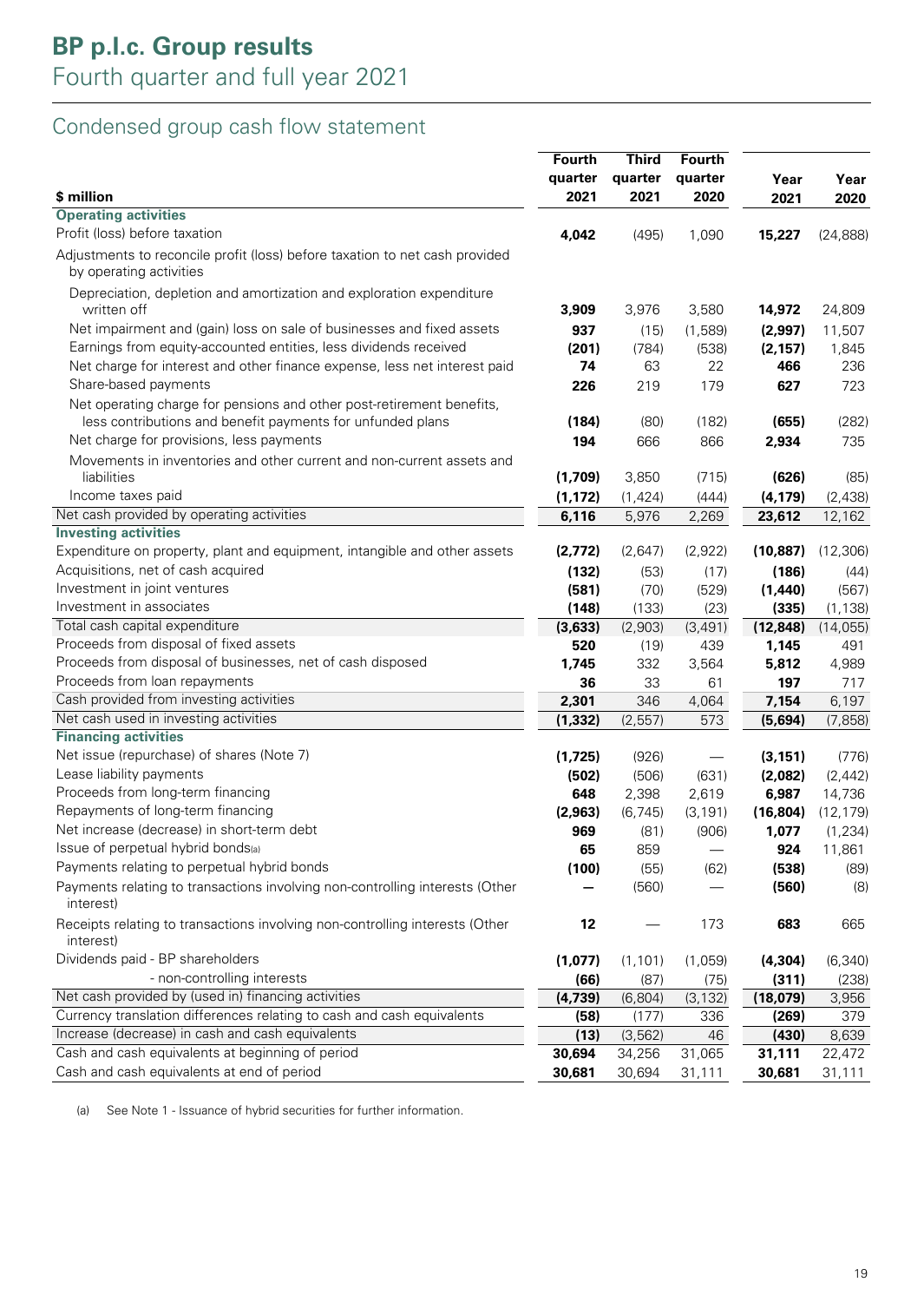## **Notes**

### Note 1. Basis of preparation

The results for the interim periods are unaudited and, in the opinion of management, include all adjustments necessary for a fair presentation of the results for each period. All such adjustments are of a normal recurring nature. This report should be read in conjunction with the consolidated financial statements and related notes for the year ended 31 December 2020 included in BP Annual Report and Form 20-F 2020.

The directors consider it appropriate to adopt the going concern basis of accounting in preparing the interim financial statements. The ongoing impact of COVID-19 and the current economic environment has been considered as part of the going concern assessment. Forecast liquidity has been assessed under a number of stressed scenarios to support this assertion. Reverse stress tests indicated that the group will continue to operate as a going concern for at least 12 months from the date of approval of the interim financial statements even if the Brent price fell to zero.

bp prepares its consolidated financial statements included within BP Annual Report and Form 20-F on the basis of International Financial Reporting Standards (IFRS) as issued by the International Accounting Standards Board (IASB), IFRS as adopted by the European Union (EU) and in accordance with the provisions of the UK Companies Act 2006 as applicable to companies reporting under international accounting standards. As a result of the UK's withdrawal from the EU, with effect from 1 January 2021, the consolidated financial statements are also prepared in accordance with IFRS as adopted by the UK. IFRS as adopted by the UK does not differ from IFRS as adopted by the EU. IFRS as adopted by the EU and UK differ in certain respects from IFRS as issued by the IASB. The differences have no impact on the group's consolidated financial statements for the periods presented.

The financial information presented herein has been prepared in accordance with the accounting policies expected to be used in preparing BP Annual Report and Form 20-F 2021 which are the same as those used in preparing BP Annual Report and Form 20-F 2020 with the exception of the changes described in the 'Updates to significant accounting policies' section below. There are no other new or amended standards or interpretations adopted from 1 January 2021 onwards that have a significant impact on the financial information.

#### **Considerations in respect of COVID-19 and the current economic environment**

bp's significant accounting judgements and estimates were disclosed in BP Annual Report and Form 20-F 2020. These have been subsequently considered at the end of each quarter to determine if any changes were required to those judgements and estimates as a result of current market conditions. The conditions also result in the valuation of certain assets and liabilities remaining subject to more uncertainty, including those set out below.

#### Impairment testing assumptions

The group's price assumption for Brent oil was revised during the second and fourth quarters. The assumption up to 2030 was increased from the price disclosed in the BP Annual Report and Form 20-F 2020 to reflect near-term supply constraints whereas the long-term assumption was decreased reaching \$55 per barrel by 2040 and \$45 per barrel by 2050 (in real 2020 terms) as bp's management expects an acceleration of the pace of transition to a lower carbon economy. The price assumptions for Henry Hub gas were unchanged from those disclosed in BP Annual Report and Form 20-F 2020 except that the assumption for 2022 has been increased during the fourth quarter to reflect short term market conditions. A summary of the group's price assumptions, in real 2020 terms, is provided below:

|                          | 2022 | 2025 | 2030 | 2040 | 2050 |
|--------------------------|------|------|------|------|------|
| Brent oil (\$/bbl)       |      | 60   | 60   | 55   | 45   |
| Henry Hub gas (\$/mmBtu) | 4.00 | 3.00 | 3.00 | 3.00 | 2.75 |

The group has identified upstream oil and gas properties with carrying amounts totalling approximately \$28 billion where the headroom, based on the most recent impairment tests performed, was less than or equal to 20% of the carrying value. A change in price or other assumptions within the next financial year may result in a recoverable amount of one or more of these assets above or below the current carrying amount and therefore there is a significant risk of impairment reversals or charges in that period.

The post-tax discount rates used in value-in-use impairment testing of oil and gas properties and refineries remain unchanged at 6%.

#### Provisions

The nominal risk-free discount rate applied to provisions is reviewed on a quarterly basis. The discount rate applied to the group's provisions remains at 2.0% following the reduction applied in the second quarter (31 December 2020 2.5%).

#### Pensions and other post-retirement benefits

The group's defined benefit plans are reviewed quarterly to determine any changes to the fair value of the plan assets or present value of the defined benefit obligations. As a result of the review during the fourth quarter of 2021, the group's total net defined benefit plan surplus as at 31 December 2021 is \$4.1 billion, compared to a surplus of \$2.4 billion and a deficit of \$1.3 billion at 30 September 2021 and 31 December 2020 respectively.

The movement for the year principally reflects net actuarial gains reported in other comprehensive income arising from increases in the UK, US and Eurozone discount rates and positive asset performance, partly offset by increases in inflation rates. Also reflected in the year is a reduction in the liability of the UK funded final salary pension plan which was closed to future accrual on 30 June 2021. A curtailment gain of \$0.3 billion was recognized in the income statement in the second quarter. For active members of the scheme at 30 June 2021, benefits payable are now linked to salary as at that date rather than to salary on retirement. The current environment is likely to continue to affect the values of the plan assets and obligations resulting in potential volatility in the amount of the net defined benefit plan surplus/deficit recognized.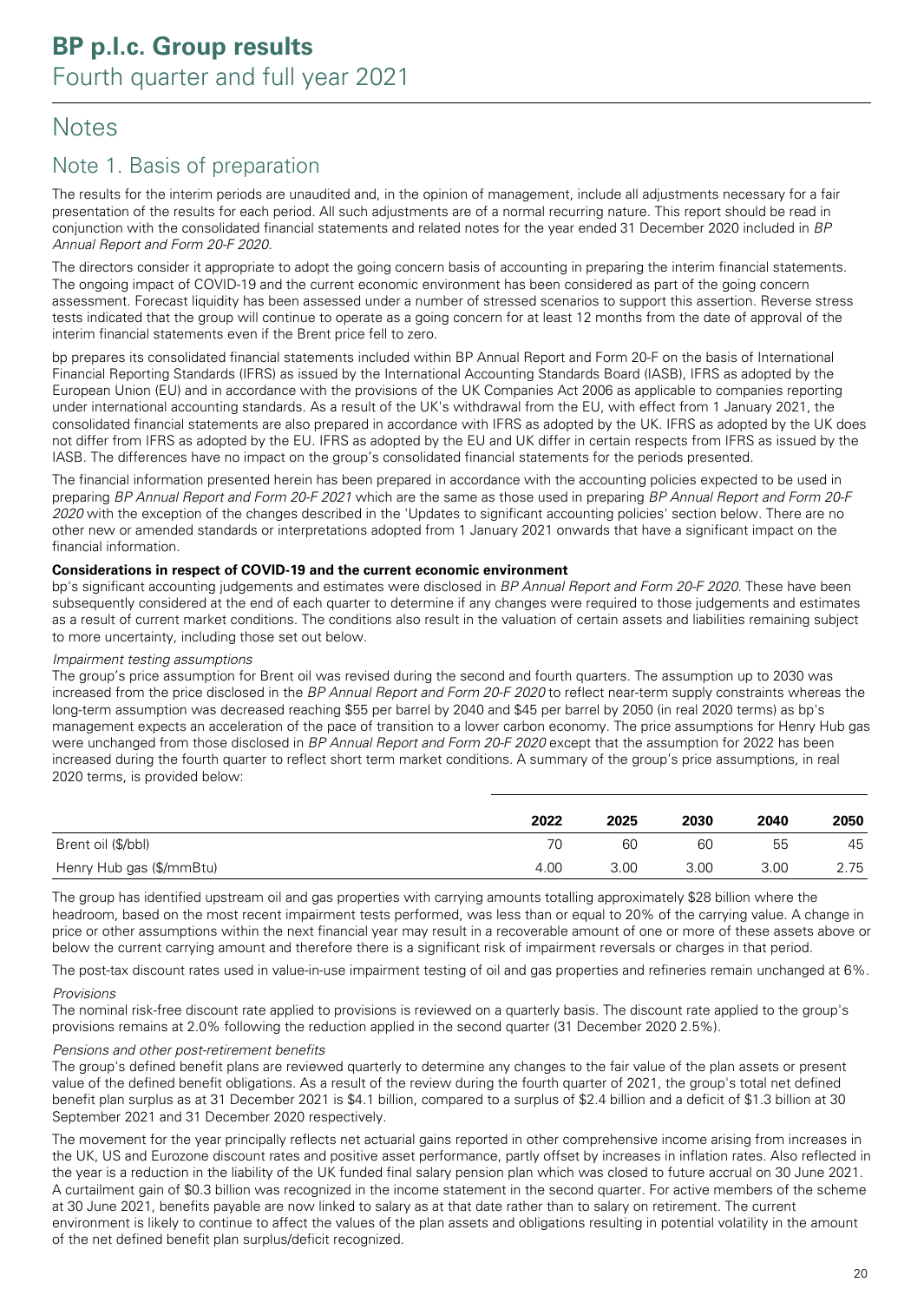### Note 1. Basis of preparation (continued)

#### Impairment of financial assets measured at amortized cost

The estimate of the loss allowance recognized on financial assets measured at amortized cost using an expected credit loss approach was determined not to be a significant accounting estimate in preparing BP Annual Report and Form 20-F 2020. Expected credit loss allowances are, however, reviewed and updated quarterly. Allowances are recognized on assets where there is evidence that the asset is credit-impaired and on a forward-looking expected credit loss basis for assets that are not credit-impaired. The current economic environment and future credit risk outlook have been considered in updating the estimate of loss allowances with no significant impact in the quarter.

The group continues to believe that the calculation of expected credit loss allowances is not a significant accounting estimate. The group continues to apply its credit policy as disclosed in BP Annual Report and Form 20-F 2020 - Financial statements - Note 29 Financial instruments and financial risk factors - credit risk.

#### Other accounting judgements and estimates

All other significant accounting judgements and estimates disclosed in BP Annual Report and Form 20-F 2020 remain applicable and no new significant accounting judgements or estimates have been identified specifically arising from the impact of COVID-19.

#### **Issuance of hybrid securities**

During the second half of 2021, a group subsidiary issued perpetual subordinated hybrid capital securities of \$950 million. The proceeds from this issuance were specifically earmarked to fund a forward purchase and leaseback of an under-construction floating, production, storage, and offloading vessel (FPSO) to be used on one of the group's major projects.

As the group has the unconditional right to defer interest and principal indefinitely, they are classified as equity instruments and reported within non-controlling interests in the condensed consolidated financial statements.

#### **Updates to significant accounting policies**

#### Change in accounting policy - Interest Rate Benchmark Reform - Phase II

The replacement of key interest rate benchmarks such as the London Inter-bank Offered Rate (LIBOR) with alternative benchmarks in the US, UK, EU and other territories occurred at the end of 2021 for most benchmarks, with remaining USD LIBOR tenors expected to cease in 2023. bp is primarily exposed to 3 month USD LIBOR that will be available until June 2023.

Amendments to IFRS 9 'Financial instruments', IFRS 16 'Leases' and other IFRSs were issued by the IASB in August 2020 to provide practical expedients and reliefs when changes are made to contractual cash flows or hedging relationships because of the transition from Inter-bank Offered Rates to alternative risk-free rates. bp adopted these amendments from 1 January 2021 and they were applied prospectively from that date.

bp has an internal working group on interest rate benchmark reform to monitor market developments and manage the transition to alternative benchmark rates. The impacts on contracts and arrangements that are linked to interest rate benchmarks, for example, borrowings, leases and derivative contracts, have been assessed and transition plans have either been executed or are being developed. bp is also participating on external committees and task forces dedicated to interest rate benchmark reform.

#### Change in segmentation

During the first quarter of 2021, the group's reportable segments were changed consistent with a change in the way that resources are allocated and performance is assessed by the chief operating decision maker, who for bp is the chief executive officer, from that date. From the first quarter of 2021, the group's reportable segments are gas & low carbon energy, oil production & operations, customers & products, and Rosneft. At 31 December 2020, the group's reportable segments were Upstream, Downstream and Rosneft.

Gas & low carbon energy comprises regions with upstream businesses that predominantly produce natural gas, gas marketing and trading activities and the group's renewables businesses, including biofuels, solar and wind. Gas producing regions were previously in the Upstream segment. The group's renewables businesses were previously part of 'Other businesses and corporate'.

Oil production & operations comprises regions with upstream activities that predominantly produce crude oil. These activities were previously in the Upstream segment.

Customers & products comprises the group's customer-focused businesses, spanning convenience and mobility, which includes fuels retail and next-gen offers such as electrification, as well as aviation, midstream, and Castrol lubricants. It also includes our oil products businesses, refining & trading. The petrochemicals business will also be reported in restated comparative information as part of the customers and products segment up to its sale in December 2020. The customers & products segment is, therefore, substantially unchanged from the former Downstream segment with the exception of the Petrochemicals disposal.

The Rosneft segment is unchanged and continues to include equity-accounted earnings from the group's investment in Rosneft.

The segment measure of profit or loss continues to be replacement cost profit or loss before interest and tax, which reflects the replacement cost of supplies by excluding from profit or loss before interest and tax inventory holding gains and losses. See Note 4 for further information.

Comparative information for 2020 has been restated in Notes 4, 5 and 6 to reflect the changes in reportable segments.

#### New significant judgement - Investment in Aker BP

Judgement is required in assessing the level of control or influence over another entity in which the group holds an interest. For bp, the judgement that the group expects to continue to have significant influence over Aker BP, a Norwegian oil and gas company, following completion of its proposed acquisition of Lundin Energy is significant. As a consequence of this judgement, bp has classified \$0.6 billion as an asset held for sale, reflecting the highly probable deemed disposal of a part of bp's equity accounted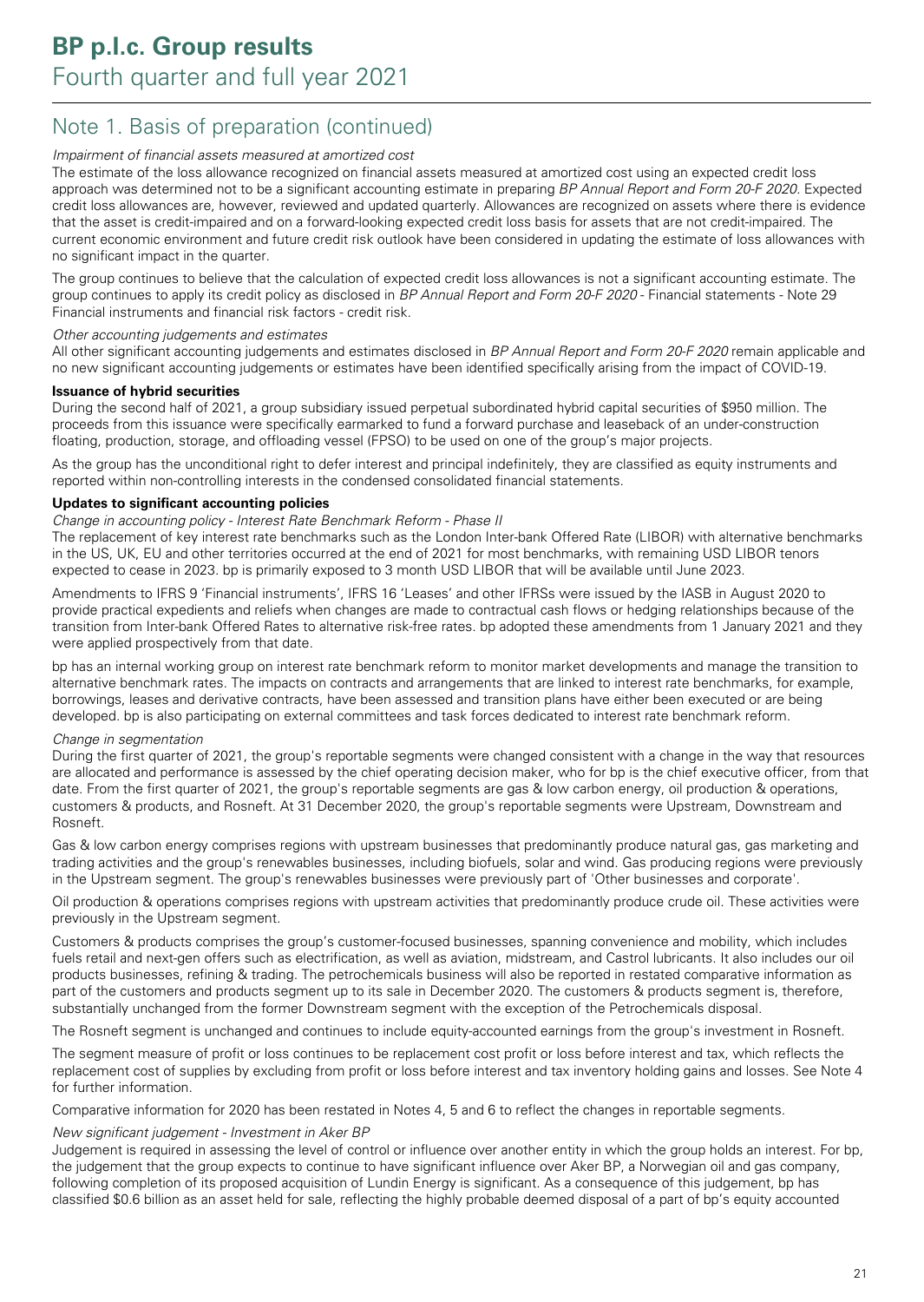### Note 1. Basis of preparation (continued)

interest as a result of the transaction. See note 2 for further information. If significant influence was not present following completion, the carrying amount of bp's entire interest in Aker BP would be classified as an asset held for sale.

Significant influence is defined in IFRS as the power to participate in the financial and operating policy decisions of the investee but is not control or joint control of those policies. Significant influence is presumed when an entity owns 20% or more of the voting power of the investee. Significant influence is presumed not to be present when an entity owns less than 20% of the voting power of the investee.

bp owned 27.85% of the voting shares of Aker BP at 31 December 2021 and significant influence was presumed. On completion of the acquisition of Lundin Energy, which remains subject to shareholder and regulatory approval, bp expects to own 15.9% of the voting shares of Aker BP. IFRS identifies several indicators that may provide evidence of significant influence, including representation on the board of directors of the investee and participation in policy-making processes. bp's group chief financial officer, Murray Auchincloss, has been a member of the Aker BP board since 2017. bp's other nominated director, Kate Thomson has been a member of the Aker BP board since formation of that company in 2016. She is also a member of the Aker BP board's Audit and Risk Committee. These memberships are not expected to change following the transaction. bp also holds the voting rights at general meetings of shareholders conferred by its stake in Aker BP. bp's management considers, therefore, that the group will retain significant influence, as defined by IFRS, over Aker BP following the acquisition of Lundin Energy.

Voluntary change in accounting policy - Presentation of revenues and purchases relating to physically settled derivative contracts bp routinely enters into transactions for the sale and purchase of commodities that are physically settled and meet the definition of a derivative financial instrument. These contracts are within the scope of IFRS 9 and as such, prior to settlement, changes in the fair value of these derivative contracts are presented as gains and losses within other operating revenues. The group previously presented revenues and purchases for such contracts on a gross basis in the income statement upon physical settlement.

These transactions have historically represented a substantial portion of the revenues and purchases reported in the group's consolidated financial statements.

The change in strategic direction of the group, supported by organizational changes to implement the strategy from 1 January 2021, resulted in the group determining that the revenue and corresponding purchases relating to such transactions should be presented net, as gains or losses within other operating revenues, from that date. Physically settled derivative contracts were previously presented on a gross basis and included in other operating revenues and purchases; however, under the new accounting policy, such contracts will be presented on a net basis within other operating revenues to the extent that they relate to trading or optimization activities.

Additionally the group's trading activity has continued to evolve over time from one of capturing third-party physical trades to provide flow assurance to one with increasing levels of optimization, taking advantage of price volatility and fluctuations in demand and supply, which will continue under the new strategy, further supporting the change in presentation. The new presentation provides reliable and more relevant information for users of the accounts as the group's revenue recognition is more closely aligned with its assessment of 'Scope 3' emissions from its products, its 'Net Zero' ambition and how management monitors and manages performance of such contracts. Comparative information for sales and other operating revenues and purchases for 2020 has been restated as shown in the table below. There is no significant impact on comparative information for profit before income and tax or earnings per share.

In addition, as disclosed in the group's 2020 financial statements, in 2020 revenues from physically settled derivative contracts were reclassified as other operating revenues and were no longer presented together with revenues from contracts with customers. In these financial statements certain other similar contracts have been reclassified as other operating revenues and then been subject to net presentation as described above. Comparative information for natural gas, LNG and NGLs, and non-oil products and other revenue from contracts with customers in Note 5 has been amended to align with current period presentation as shown in the table below.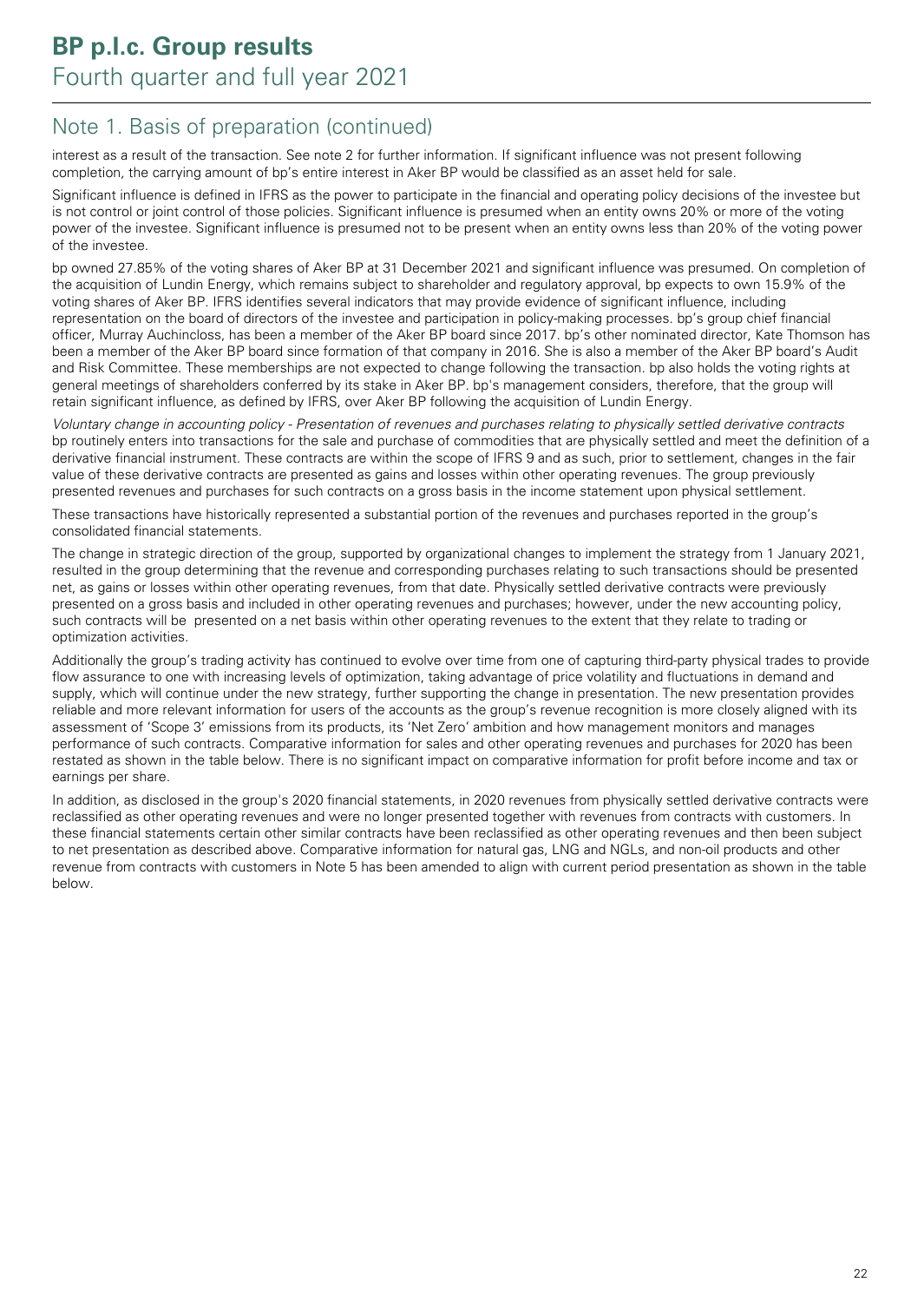### Note 1. Basis of preparation (continued)

| \$ million                                                                                                            | <b>Fourth</b><br>quarter<br>2020 | <b>Fourth</b><br>quarter<br>2020<br><b>Restated</b> | Impact of net<br>presentation <sub>(a)</sub> | <b>Full</b><br>year<br>2020 | <b>Full</b><br>year<br>2020<br><b>Restated</b> | Impact of net<br>presentation <sub>(a)</sub> |
|-----------------------------------------------------------------------------------------------------------------------|----------------------------------|-----------------------------------------------------|----------------------------------------------|-----------------------------|------------------------------------------------|----------------------------------------------|
| Sales and other operating revenues (Note 5)                                                                           |                                  |                                                     |                                              |                             |                                                |                                              |
| gas & low carbon energy                                                                                               | 4,091                            | 3,188                                               | (903)                                        | 18,467                      | 16,275                                         | (2, 192)                                     |
| oil production & operations                                                                                           | 4,100                            | 4,100                                               |                                              | 17,234                      | 17,234                                         |                                              |
| customers & products                                                                                                  | 41,513                           | 24,033                                              | (17, 480)                                    | 162,974                     | 90,744                                         | (72, 230)                                    |
| other businesses & corporate                                                                                          | 405                              | 405                                                 |                                              | 1,666                       | 1,666                                          |                                              |
|                                                                                                                       | 50,109                           | 31,726                                              | (18, 383)                                    | 200,341                     | 125,919                                        | (74, 422)                                    |
| Less: sales and other revenues between<br>segments                                                                    |                                  |                                                     |                                              |                             |                                                |                                              |
| gas & low carbon energy                                                                                               | 616                              | 616                                                 |                                              | 2,708                       | 2,708                                          |                                              |
| oil production & operations                                                                                           | 3,782                            | 3,782                                               |                                              | 15,879                      | 15,879                                         |                                              |
| customers & products                                                                                                  | 486                              | 486                                                 |                                              | 158                         | 158                                            |                                              |
| other businesses & corporate                                                                                          | 436                              | 436                                                 |                                              | 1,230                       | 1,230                                          |                                              |
|                                                                                                                       | 5,320                            | 5,320                                               |                                              | 19,975                      | 19,975                                         |                                              |
| External sales and other operating revenues                                                                           |                                  |                                                     |                                              |                             |                                                |                                              |
| gas & low carbon energy                                                                                               | 3,475                            | 2,572                                               | (903)                                        | 15,759                      | 13,567                                         | (2, 192)                                     |
| oil production & operations                                                                                           | 318                              | 318                                                 |                                              | 1,355                       | 1,355                                          |                                              |
| customers & products                                                                                                  | 41,027                           | 23,547                                              | (17, 480)                                    | 162,816                     | 90,586                                         | (72, 230)                                    |
| other businesses & corporate                                                                                          | (31)                             | (31)                                                |                                              | 436                         | 436                                            |                                              |
| Total sales and other operating revenues                                                                              | 44,789                           | 26,406                                              | (18, 383)                                    | 180,366                     | 105,944                                        | (74, 422)                                    |
| Sales and other operating revenues include the<br>following in relation to revenues from contracts<br>with customers: |                                  |                                                     |                                              |                             |                                                |                                              |
| Crude oil                                                                                                             | 1,185                            | 1,185                                               |                                              | 5,048                       | 5,048                                          |                                              |
| Oil products                                                                                                          | 16,216                           | 16,216                                              |                                              | 63,564                      | 63,564                                         |                                              |
| Natural gas, LNG and NGLs                                                                                             | 3,252                            | 2,695                                               | (557)                                        | 12,726                      | 10,762                                         | (1, 964)                                     |
| Non-oil products and other revenues from<br>contracts with customers                                                  | 2,608                            | 2,589                                               | (19)                                         | 9,840                       | 9,779                                          | (61)                                         |
| Revenues from contracts with customers                                                                                | 23,261                           | 22,685                                              | (576)                                        | 91,178                      | 89,153                                         | (2,025)                                      |
| Other operating revenues                                                                                              | 21,528                           | 3,721                                               | (17, 807)                                    | 89,188                      | 16,791                                         | (72, 397)                                    |
| Total sales and other operating revenues                                                                              | 44,789                           | 26,406                                              | (18, 383)                                    | 180,366                     | 105,944                                        | (74, 422)                                    |

(a) Total purchases for the fourth quarter and full year 2020 have been re-stated by the equal and opposite amount as total sales and other operating revenues.

### Note 2. Non-current assets held for sale

The carrying amount of assets classified as held for sale at 31 December 2021 is \$1,652 million, with associated liabilities of \$359 million.

In August 2021, bp and PetroChina established Basra Energy Company, an incorporated joint venture, intended to own and manage the companies' interests in the Rumaila field in Iraq. Subject to approvals and clearances, the transaction is expected to complete during the first half of 2022. Assets of \$1,009 million and associated liabilities of \$333 million have been classified as held for sale in the group balance sheet at 31 December 2021.

On 21 December 2021, Aker BP, an associate of bp, announced the proposed acquisition of Lundin Energy for consideration in cash and new Aker BP shares. bp currently holds a 27.9% interest in Aker BP. Following completion of the transaction, which is subject to approvals, this is expected to become a 15.9% interest in the combined company. \$595 million of bp's investment in Aker BP has therefore been classified as held for sale in the group's balance sheet.

At 31 December 2020 the balance consisted primarily of a 20% participating interest from BP's 60% participating interest in Block 61 in Oman, which is reported in the gas & low carbon energy segment. As announced on 1 February 2021, bp agreed to sell this interest to PTT Exploration and Production Public Company Limited (PTTEP) of Thailand for a total consideration of up to \$2.6 billion, subject to final adjustments. On 28 March, a royal decree was published approving the sale and \$2.4 billion was received in March 2021.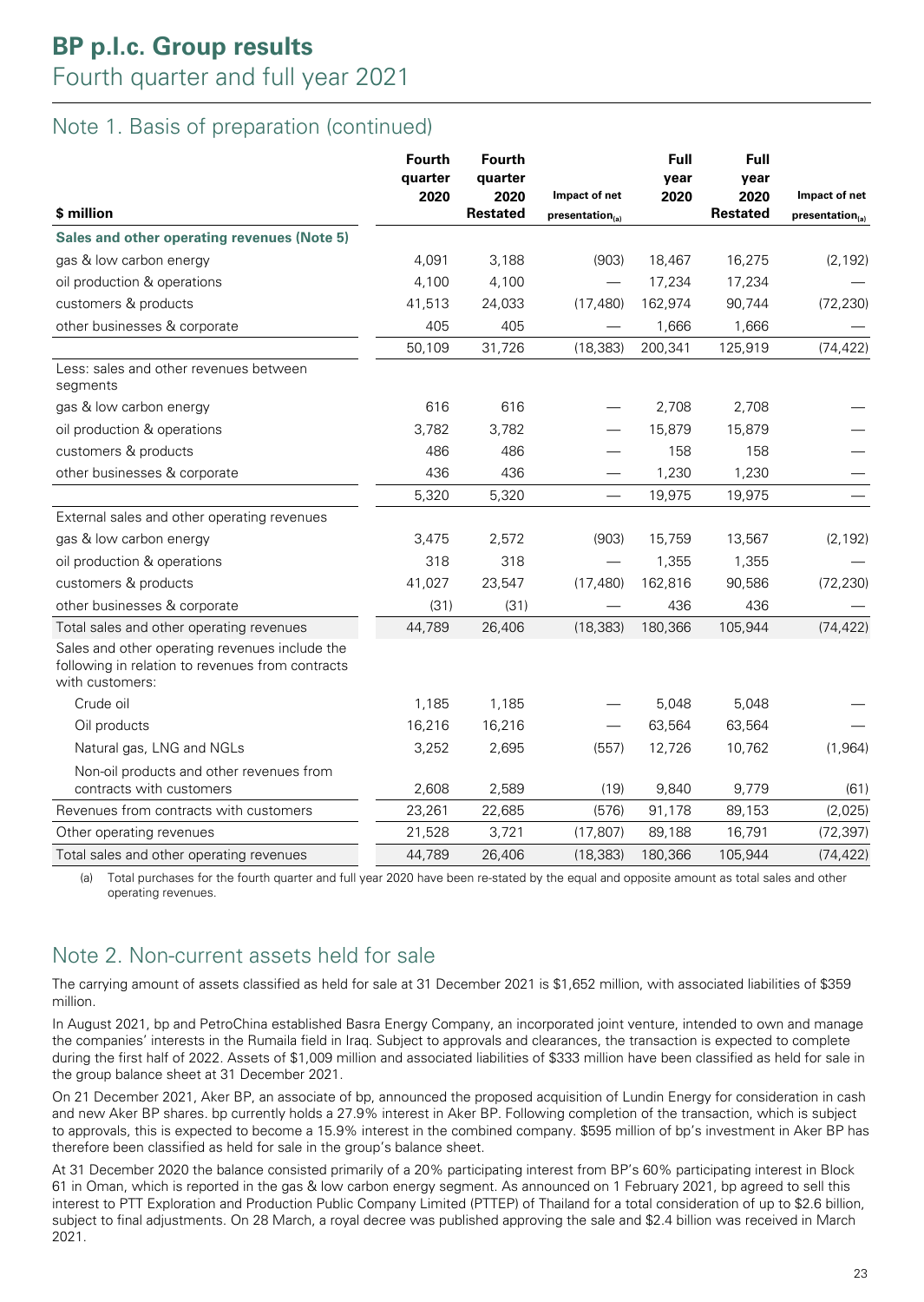### Note 3. Impairment and losses on sale of businesses and fixed assets $_{(a)}$

Net impairment charges net of losses on sale of businesses and fixed assets for the fourth quarter were \$1,223 million and impairment reversals net of losses on sale of businesses and fixed assets for the full year 2021 were \$1,121 million respectively (charges of \$1,168 million and \$14,381 million for the comparative periods in 2020) and include net impairment charges for the fourth quarter of 2021 of \$1,137 million and net impairment reversals for the full year 2021 of \$1,351 million (charges of \$777 million and \$13,701 million for the comparative periods in 2020).

#### gas & low carbon energy segment

In the gas & low carbon energy segment there was a net impairment reversal of \$553 million and \$1,504 million for the fourth quarter and full year 2021 respectively (charges of \$23 million and \$6,211 million for the comparative periods in 2020).

Impairment reversals for the fourth quarter and full year 2021 mainly relate to producing assets and principally arose as a result of changes to the group's oil and gas price assumptions and re-assessment of reserves. They include amounts in Trinidad and India for the fourth quarter and the full year also includes amounts in Azerbaijan. The recoverable amounts of the cash generating units within these businesses were based on value-in-use calculations. They have been offset by impairment charges in the fourth quarter and full year 2021 which principally arose as a result of increased future expenditure.

#### oil production & operations segment

In the oil production & operations segment there was a net impairment charge of \$790 million for the fourth quarter and a net impairment reversal of \$862 million for the full year 2021 (charges of \$648 million and \$6,637 million for the comparative periods in 2020).

Impairment charges for the fourth quarter and for the full year 2021 principally related to anticipated portfolio changes. Impairment reversals for the full year 2021 mainly relate to producing assets and principally arose as a result of changes to the group's oil and gas price assumptions and re-assessment of reserves. They include amounts in BPX Energy and the North Sea. The recoverable amounts of the cash generating units within these businesses were based on value-in-use calculations.

#### customers & products segment

Impairment charges in the customer & products segment were \$885 million and \$949 million for the fourth quarter and full year 2021 respectively (charges of \$104 million and \$840 million for the comparative periods in 2020). 2021 impairment charges principally relate to increased future expenditure and anticipated portfolio changes in the products business. The recoverable amounts of the cash generating units within this business were based on value-in-use calculations.

(a) All disclosures are pre-tax.

### Note 4. Analysis of replacement cost profit (loss) before interest and tax and reconciliation to profit (loss) before taxation $_{(a)}$

|                                                                   | <b>Fourth</b> | <b>Third</b> | <b>Fourth</b> |         |           |
|-------------------------------------------------------------------|---------------|--------------|---------------|---------|-----------|
|                                                                   | quarter       | quarter      | quarter       | Year    | Year      |
| \$ million                                                        | 2021          | 2021         | 2020          | 2021    | 2020      |
| gas & low carbon energy                                           | 1,911         | (4, 135)     | (638)         | 2,133   | (7,068)   |
| oil production & operations                                       | 3,212         | 2,692        | 66            | 10,501  | (14, 583) |
| customers & products                                              | (426)         | 1,060        | 1,245         | 2,208   | 3,418     |
| Rosneft                                                           | 555           | 868          | 270           | 2,429   | (149)     |
| other businesses & corporate                                      | (924)         | (750)        | 288           | (2,777) | (579)     |
|                                                                   | 4,328         | (265)        | 1,231         | 14,494  | (18,961)  |
| Consolidation adjustment - UPII*                                  | (7)           | (42)         | (77)          | (67)    | 89        |
| RC profit (loss) before interest and tax*                         | 4,321         | (307)        | 1,154         | 14,427  | (18, 872) |
| Inventory holding gains (losses)*                                 |               |              |               |         |           |
| gas & low carbon energy                                           | (8)           | 15           | 10            | 33      | 19        |
| oil production & operations                                       |               | (1)          | 10            | 8       | (2)       |
| customers & products                                              | 412           | 451          | 650           | 3,355   | (2,796)   |
| Rosneft (net of tax)                                              | 68            | 35           | 25            | 259     | (89)      |
| Profit (loss) before interest and tax                             | 4,793         | 193          | 1,849         | 18,082  | (21, 740) |
| Finance costs                                                     | 759           | 693          | 749           | 2,857   | 3,115     |
| Net finance expense/(income) relating to pensions and other post- |               |              |               |         |           |
| retirement benefits                                               | (8)           | (5)          | 10            | (2)     | 33        |
| Profit (loss) before taxation                                     | 4,042         | (495)        | 1,090         | 15,227  | (24, 888) |
|                                                                   |               |              |               |         |           |
| RC profit (loss) before interest and tax*                         |               |              |               |         |           |
| US                                                                | 959           | 1,964        | (21)          | 5,785   | (4,016)   |
| Non-US                                                            | 3,362         | (2, 271)     | 1,175         | 8,642   | (14, 856) |
|                                                                   | 4,321         | (307)        | 1,154         | 14,427  | (18, 872) |

(a) Comparative information for 2020 has been restated to reflect the changes in reportable segments. For more information see Note 1 Basis of preparation - Change in segmentation.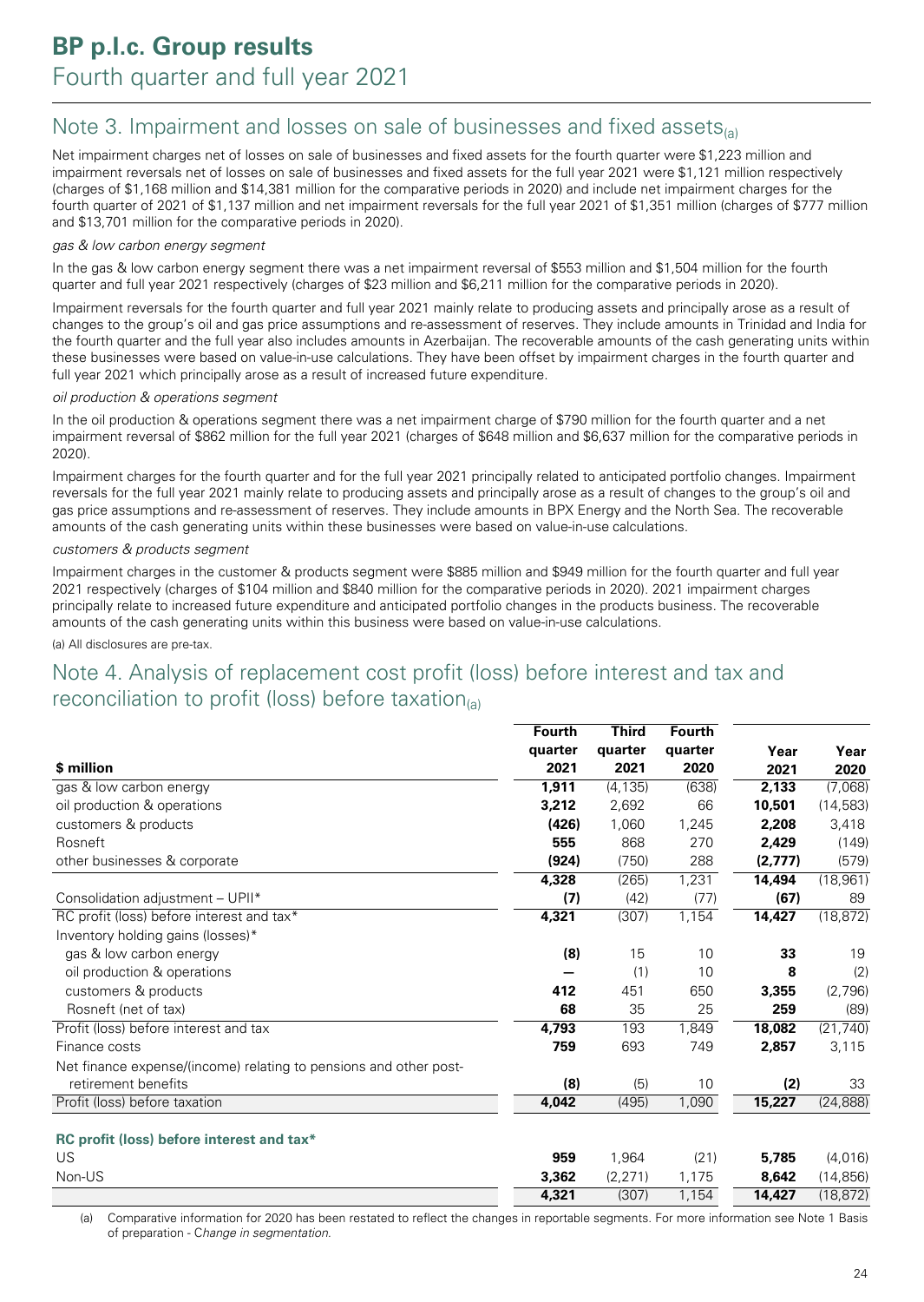### Note 5. Sales and other operating revenues $_{(a)}$

|                                                                         | <b>Fourth</b> | <b>Third</b> | <b>Fourth</b> |         |         |
|-------------------------------------------------------------------------|---------------|--------------|---------------|---------|---------|
|                                                                         | quarter       | quarter      | quarter       | Year    | Year    |
| \$ million                                                              | 2021          | 2021         | 2020          | 2021    | 2020    |
| <b>By segment</b>                                                       |               |              |               |         |         |
| gas & low carbon energy                                                 | 14,545        | 2,554        | 3,188         | 30,840  | 16,275  |
| oil production & operations                                             | 7,482         | 6,285        | 4,100         | 24,519  | 17,234  |
| customers & products                                                    | 37,446        | 34,382       | 24,033        | 130,095 | 90,744  |
| other businesses & corporate                                            | 484           | 423          | 405           | 1,724   | 1,666   |
|                                                                         | 59,957        | 43,644       | 31,726        | 187,178 | 125,919 |
| Less: sales and other operating revenues between segments               |               |              |               |         |         |
| gas & low carbon energy                                                 | 1,199         | 1,269        | 616           | 4,563   | 2,708   |
| oil production & operations                                             | 7,202         | 5,423        | 3,782         | 22,408  | 15,879  |
| customers & products                                                    | 650           | 354          | 486           | 1,226   | 158     |
| other businesses & corporate                                            | 352           | 424          | 436           | 1,242   | 1,230   |
|                                                                         | 9,403         | 7,470        | 5,320         | 29,439  | 19,975  |
| External sales and other operating revenues                             |               |              |               |         |         |
| gas & low carbon energy                                                 | 13,346        | 1,285        | 2,572         | 26,277  | 13,567  |
| oil production & operations                                             | 280           | 862          | 318           | 2,111   | 1,355   |
| customers & products                                                    | 36,796        | 34,028       | 23,547        | 128,869 | 90,586  |
| other businesses & corporate                                            | 132           | (1)          | (31)          | 482     | 436     |
| Total sales and other operating revenues                                | 50,554        | 36,174       | 26,406        | 157,739 | 105,944 |
| By geographical area                                                    |               |              |               |         |         |
| US                                                                      | 17,927        | 15,372       | 9,036         | 63,095  | 35,631  |
| Non-US                                                                  | 43,423        | 28,578       | 22,447        | 128,584 | 88,721  |
|                                                                         | 61,350        | 43,950       | 31,483        | 191,679 | 124,352 |
| Less: sales and other operating revenues between areas                  | 10,796        | 7,776        | 5,077         | 33,940  | 18,408  |
|                                                                         | 50,554        | 36,174       | 26,406        | 157,739 | 105,944 |
| <b>Revenues from contracts with customers</b>                           |               |              |               |         |         |
| Sales and other operating revenues include the following in relation to |               |              |               |         |         |
| revenues from contracts with customers:                                 |               |              |               |         |         |
| Crude oil <sub>(b)</sub>                                                | 1,583         | 1,275        | 1,185         | 5,483   | 5,048   |

| Cruce $O(1)$                                                                      | 1,903  | 1.Z / O | 1. IOU | D.40J   | 0.U40   |
|-----------------------------------------------------------------------------------|--------|---------|--------|---------|---------|
| Oil products                                                                      | 29,790 | 27.699  | 16.216 | 101,418 | 63.564  |
| Natural gas, LNG and NGLs <sub>(b)(c)</sub>                                       | 10.449 | 5.475   | 2.695  | 24,378  | 10.762  |
| Non-oil products and other revenues from contracts with customers $_{\text{col}}$ | 806    | 2.275   | 2.589  | 6.082   | 9.779   |
| Revenue from contracts with customers                                             | 42.628 | 36.724  | 22.685 | 137,361 | 89.153  |
| Other operating revenues $_{(d)}$                                                 | 7.926  | (550)   | 3.721  | 20.378  | 16.791  |
| Total sales and other operating revenues                                          | 50.554 | 36.174  | 26.406 | 157,739 | 105.944 |

(a) Comparative information for 2020 has been restated for the changes in reportable segments and also for the changes to net presentation of revenues and purchases relating to physically settled derivative contracts effective 1 January 2021. For more information see Note 1 Basis of preparation - Voluntary change in accounting policy and Change in segmentation.

(b) An amendment of \$1,017 million has been made to amounts presented for the third quarter 2021.

(c) Comparative information has been amended for certain contracts that have been reclassified to other operating revenues and restated to reflect the presentation described in Note 1 Basis of preparation - Voluntary change in accounting policy.

(d) Principally relates to commodity derivative transactions.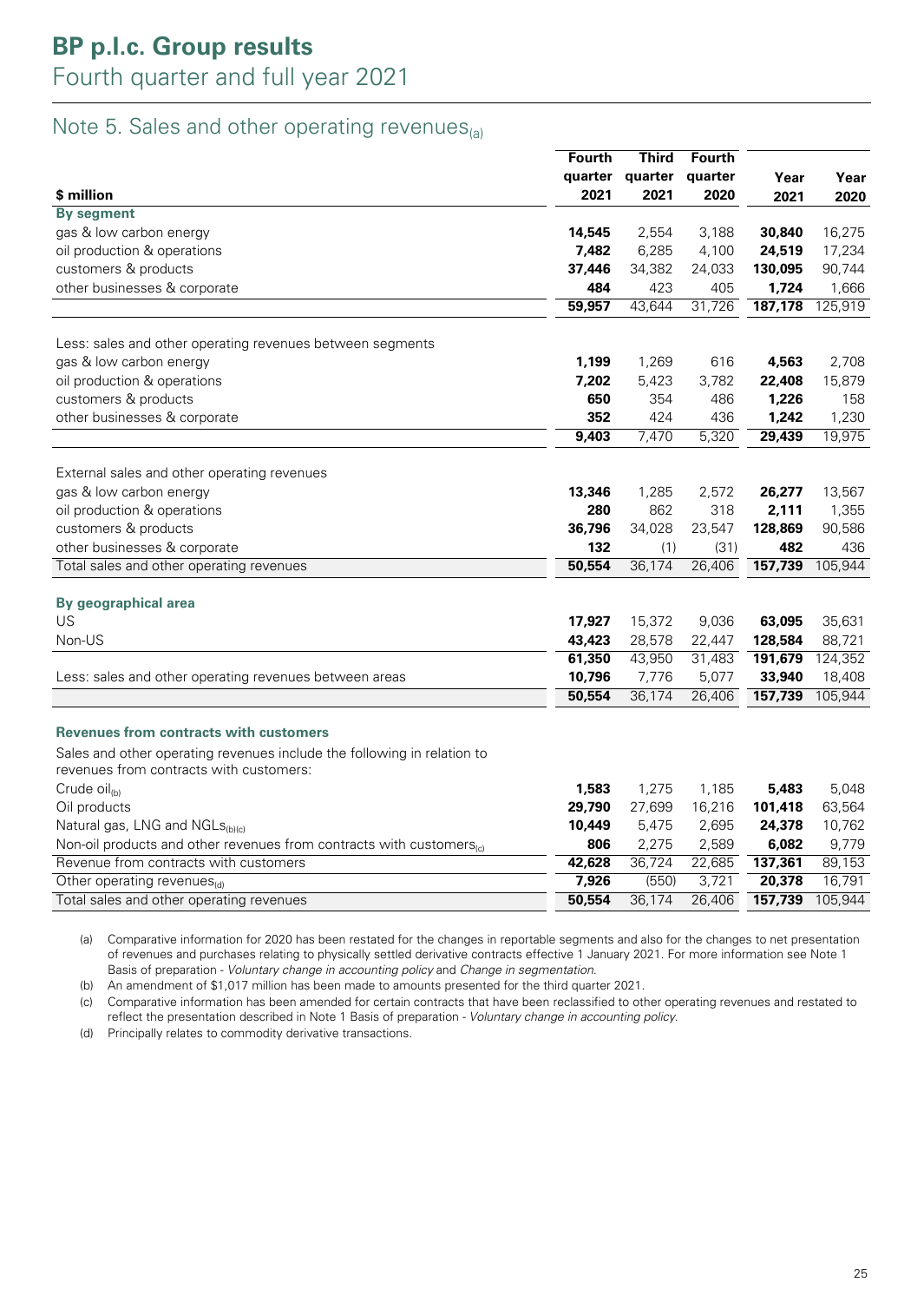### Note 6. Depreciation, depletion and amortization $_{(a)}$

|                                                                | Fourth<br>quarter | <b>Third</b><br>quarter | <b>Fourth</b><br>quarter | Year   | Year   |
|----------------------------------------------------------------|-------------------|-------------------------|--------------------------|--------|--------|
| \$ million                                                     | 2021              | 2021                    | 2020                     | 2021   | 2020   |
| Total depreciation, depletion and amortization by segment      |                   |                         |                          |        |        |
| gas & low carbon energy                                        | 1,265             | 1.230                   | 721                      | 4,464  | 3,457  |
| oil production & operations                                    | 1,628             | 1,767                   | 1,786                    | 6,528  | 7,787  |
| customers & products                                           | 754               | 747                     | 748                      | 3,000  | 2,990  |
| other businesses & corporate                                   | 216               | 200                     | 171                      | 813    | 655    |
|                                                                | 3,863             | 3,944                   | 3,426                    | 14,805 | 14,889 |
| Total depreciation, depletion and amortization by geographical |                   |                         |                          |        |        |
| area                                                           |                   |                         |                          |        |        |
| US.                                                            | 1,209             | 1.206                   | 1,174                    | 4,697  | 5,194  |
| Non-US                                                         | 2,654             | 2,738                   | 2,252                    | 10,108 | 9,695  |
|                                                                | 3,863             | 3.944                   | 3.426                    | 14,805 | 14.889 |

(a) Comparative information for 2020 has been restated to reflect the changes in reportable segments. For more information see Note 1 basis of preparation - Change in segmentation.

### Note 7. Earnings per share and shares in issue

Basic earnings per ordinary share (EpS) amounts are calculated by dividing the profit (loss) for the period attributable to ordinary shareholders by the weighted average number of ordinary shares outstanding during the period. During the fourth quarter 2021 371 million of ordinary shares were repurchased for cancellation for a total cost of \$1,725 million, including transaction costs of \$9 million, as part of the share buyback programme announced on 27 April 2021. This brings the total number of shares repurchased in the full year to 707 million for a total cost of \$3,151 million. A further 95 million of shares have been repurchased in January 2022 at a total cost of \$500 million to offset the expected full year dilution from the vesting of awards under employee share schemes in 2022. The number of shares in issue is reduced when shares are repurchased.

The calculation of EpS is performed separately for each discrete quarterly period, and for the year-to-date period. As a result, the sum of the discrete quarterly EpS amounts in any particular year-to-date period may not be equal to the EpS amount for the year-todate period.

For the diluted EpS calculation the weighted average number of shares outstanding during the period is adjusted for the number of shares that are potentially issuable in connection with employee share-based payment plans using the treasury stock method.

|                                                              | <b>Fourth</b> | <b>Third</b> | <b>Fourth</b> |            |            |
|--------------------------------------------------------------|---------------|--------------|---------------|------------|------------|
|                                                              | quarter       | quarter      | quarter       | Year       | Year       |
| \$ million                                                   | 2021          | 2021         | 2020          | 2021       | 2020       |
| <b>Results for the period</b>                                |               |              |               |            |            |
| Profit (loss) for the period attributable to bp shareholders | 2,326         | (2,544)      | 1,358         | 7,565      | (20, 305)  |
| Less: preference dividend                                    |               |              |               | 2          |            |
| Profit (loss) attributable to bp ordinary shareholders       | 2,326         | (2,545)      | 1,358         | 7,563      | (20, 306)  |
| Number of shares (thousand)(a)(b)                            |               |              |               |            |            |
| Basic weighted average number of shares outstanding          | 19,800,620    | 20,150,186   | 20,233,240    | 20,128,862 | 20,221,514 |
| ADS equivalent $_{(c)}$                                      | 3,300,103     | 3,358,364    | 3,372,206     | 3,354,810  | 3,370,252  |
| Weighted average number of shares outstanding used to        |               |              |               |            |            |
| calculate diluted earnings per share                         | 19,947,023    | 20,150,186   | 20,329,326    | 20,260,388 | 20,221,514 |
| $ADS$ equivalent <sub>(c)</sub>                              | 3,324,503     | 3,358,364    | 3,388,221     | 3,376,731  | 3,370,252  |
| Shares in issue at period-end                                | 19,642,221    | 20,008,900   | 20,264,027    | 19,642,221 | 20,264,027 |
| ADS equivalent <sub>(c)</sub>                                | 3,273,703     | 3,334,816    | 3,377,337     | 3,273,703  | 3,377,337  |

(a) Excludes treasury shares and includes certain shares that will be issued in the future under employee share-based payment plans.

(b) If the inclusion of potentially issuable shares would decrease loss per share, the potentially issuable shares are excluded from the weighted average number of shares outstanding used to calculate diluted earnings per share. The numbers of potentially issuable shares that have been excluded from the calculation for the third quarter 2021 and full year 2020 are 123,543 thousand (ADS equivalent 20,591 thousand) and 101,450 thousand (ADS equivalent 16,908 thousand) respectively.

(c) One ADS is equivalent to six ordinary shares.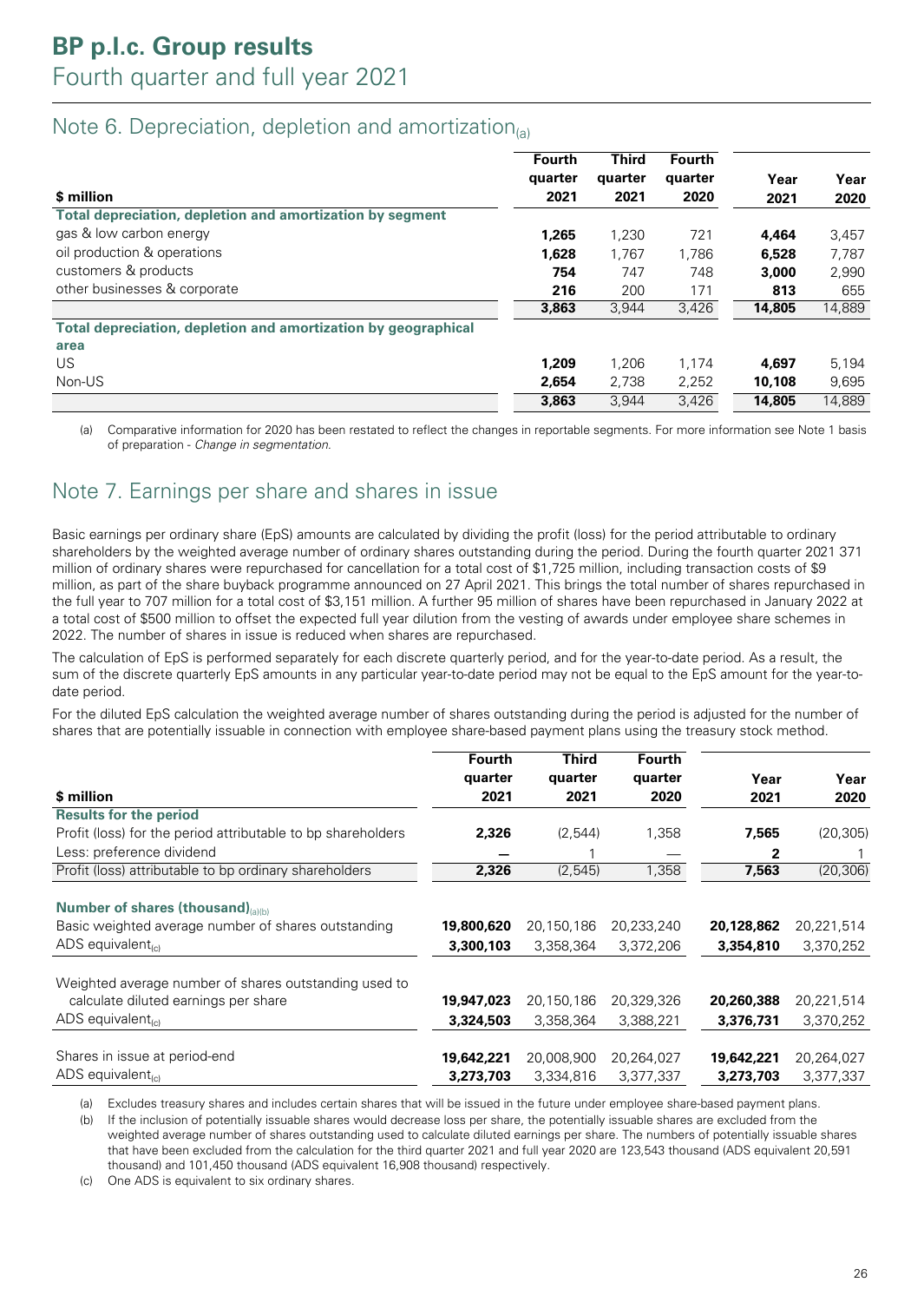### Note 8. Dividends

#### **Dividends payable**

BP today announced an interim dividend of 5.46 cents per ordinary share which is expected to be paid on 25 March 2022 to ordinary shareholders and American Depositary Share (ADS) holders on the register on 18 February 2022. The ex-dividend date will be 17 February 2022. The corresponding amount in sterling is due to be announced on 15 March 2022, calculated based on the average of the market exchange rates over three dealing days between 9 March 2022 and 11 March 2022. Holders of ADSs are expected to receive \$0.3276 per ADS (less applicable fees). The board has decided not to offer a scrip dividend alternative in respect of the fourth quarter 2021 dividend. Ordinary shareholders and ADS holders (subject to certain exceptions) will be able to participate in a dividend reinvestment programme. Details of the fourth quarter dividend and timetable are available at *bp.com/dividends* and further details of the dividend reinvestment programmes are available at bp.com/drip.

|                                   | Fourth<br>quarter<br>2021 | <b>Third</b><br>quarter<br>2021 | <b>Fourth</b><br>quarter<br>2020 | Year<br>2021 | Year<br>2020 |
|-----------------------------------|---------------------------|---------------------------------|----------------------------------|--------------|--------------|
| Dividends paid per ordinary share |                           |                                 |                                  |              |              |
| cents                             | 5.460                     | 5.460                           | 5.250                            | 21.420       | 31.500       |
| pence                             | 4.105                     | 3.953                           | 3.917                            | 15.538       | 24.458       |
| Dividends paid per ADS (cents)    | 32.76                     | 32.76                           | 31.50                            | 128.52       | 189.00       |

### Note 9. Net debt

| Net debt*                                                               | <b>Fourth</b> | Third   | <b>Fourth</b> |        |         |
|-------------------------------------------------------------------------|---------------|---------|---------------|--------|---------|
|                                                                         | quarter       | quarter | quarter       | Year   | Year    |
| \$ million                                                              | 2021          | 2021    | 2020          | 2021   | 2020    |
| Finance debt $_{(a)}$                                                   | 61,176        | 63,214  | 72,664        | 61,176 | 72,664  |
| Fair value (asset) liability of hedges related to finance debt $_{(b)}$ | 118           | (549)   | (2,612)       | 118    | (2,612) |
|                                                                         | 61,294        | 62,665  | 70,052        | 61,294 | 70,052  |
| Less: cash and cash equivalents                                         | 30,681        | 30,694  | 31,111        | 30,681 | 31,111  |
| Net debt $_{\text{lc}}$                                                 | 30,613        | 31,971  | 38,941        | 30,613 | 38,941  |
| Total equity                                                            | 90,439        | 89,266  | 85,568        | 90,439 | 85,568  |
| Gearing*                                                                | 25.3%         | 26.4%   | 31.3%         | 25.3%  | 31.3%   |

(a) The fair value of finance debt at 31 December 2021 was \$62,946 million (30 September 2021 \$65,316 million, 31 December 2020 \$76,092 million).

(b) Derivative financial instruments entered into for the purpose of managing interest rate and foreign currency exchange risk associated with net debt with a fair value liability position of \$166 million at 31 December 2021 (third quarter 2021 liability of \$151 million and fourth quarter 2020 liability of \$236 million) are not included in the calculation of net debt shown above as hedge accounting is not applied for these instruments.

Net debt does not include accrued interest, which is reported within other receivables and other payables on the balance sheet and for which the associated cash flows are presented as operating cash flows in the group cash flow statement.

As part of actively managing its debt portfolio, in the fourth quarter the group bought back \$2.9 billion of finance debt (third quarter 2021 \$4.2 billion; fourth quarter 2020 \$nil) consisting entirely of US dollar bonds. Year to date the group has bought back a total of \$11.0 billion equivalent of finance debt (\$4.0 billion for the comparative period in 2020) primarily consisting of US dollar, euro and sterling bonds. Derivatives associated with non-US dollar debt bought back were also terminated. There was no significant impact on net debt or gearing as a result of these transactions.

### Note 10. Inventory valuation

A provision of \$64 million was held against hydrocarbon inventories at 31 December 2021 (\$129 million at 30 September 2021 and \$216 million at 31 December 2020) to write them down to their net realizable value. As a result of the changes in strategic direction of the group and the evolution of the trading strategy set out in Note 1, from 1 January, certain inventory, totalling \$11.4 billion as at 31 December 2021 (\$12.8 billion as at 30 September 2021), is now treated as trading inventory and is valued at fair value whereas the equivalent inventory was previously valued at the lower of cost or net realisable value in prior periods.

### Note 11. Statutory accounts

The financial information shown in this publication, which was approved by the Board of Directors on 7 February 2022, is unaudited and does not constitute statutory financial statements. Audited financial information will be published in BP Annual Report and Form 20-F 2021. BP Annual Report and Form 20-F 2020 has been filed with the Registrar of Companies in England and Wales. The report of the auditor on those accounts was unqualified, did not include a reference to any matters to which the auditor drew attention by way of emphasis without qualifying the report and did not contain a statement under section 498(2) or section 498(3) of the UK Companies Act 2006.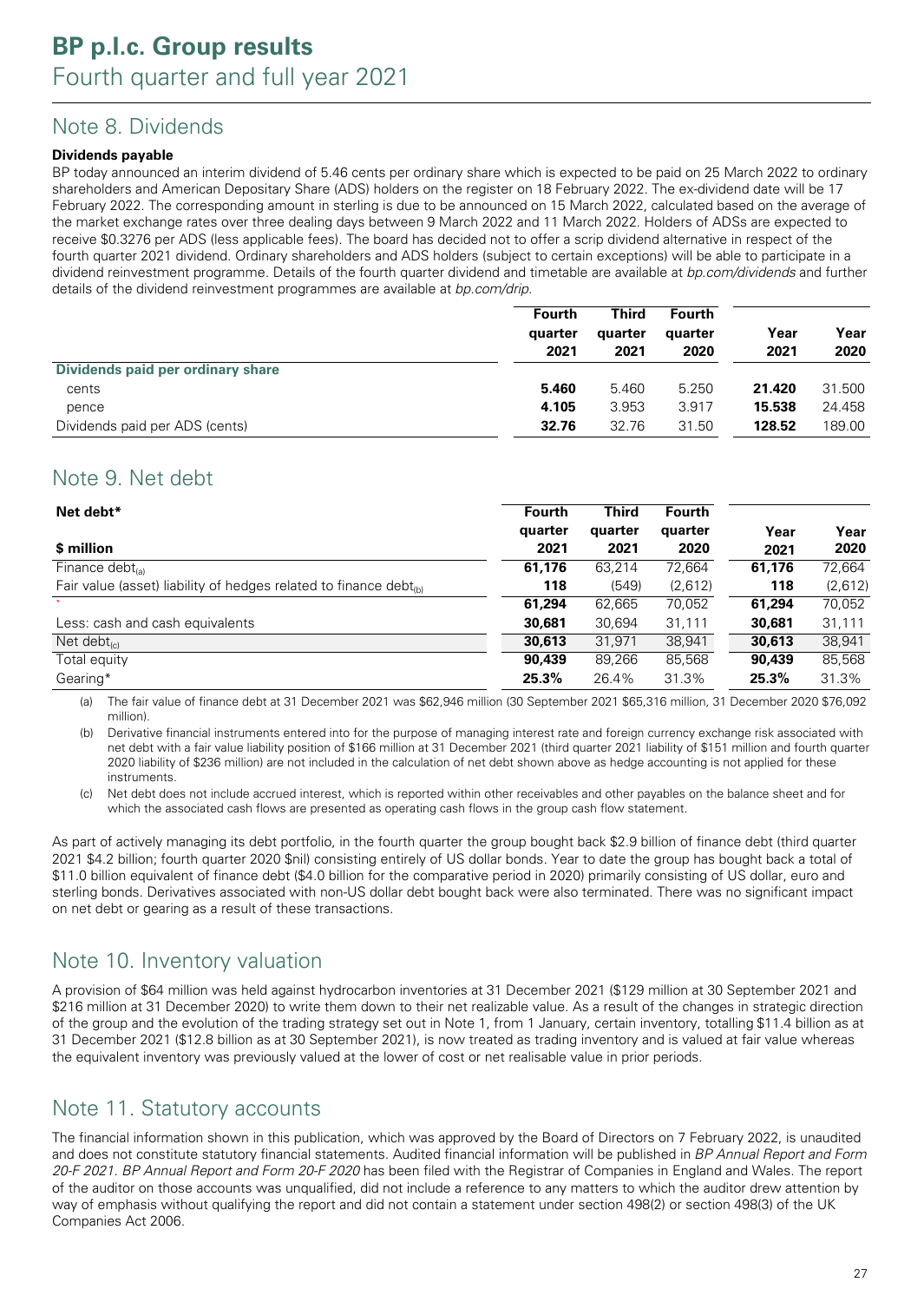## Additional information

## Capital expenditure $*_{(a)}$

|                                                  | <b>Fourth</b> | <b>Third</b> | <b>Fourth</b> |        |        |
|--------------------------------------------------|---------------|--------------|---------------|--------|--------|
|                                                  | quarter       | quarter      | quarter       | Year   | Year   |
| \$ million                                       | 2021          | 2021         | 2020          | 2021   | 2020   |
| <b>Capital expenditure</b>                       |               |              |               |        |        |
| Organic capital expenditure*                     | 3,512         | 2,850        | 2,949         | 11,779 | 12,034 |
| Inorganic capital expenditure* <sub>(b)(c)</sub> | 121           | 53           | 542           | 1,069  | 2,021  |
|                                                  | 3,633         | 2,903        | 3,491         | 12,848 | 14,055 |
|                                                  | Fourth        | <b>Third</b> | <b>Fourth</b> |        |        |
|                                                  | quarter       | quarter      | quarter       | Year   | Year   |
| \$ million                                       | 2021          | 2021         | 2020          | 2021   | 2020   |
| <b>Capital expenditure by segment</b>            |               |              |               |        |        |
| gas & low carbon energy $_{\text{th}}$           | 1,037         | 1,072        | 1,470         | 4,741  | 4,608  |
| oil production & operations                      | 1,272         | 1,099        | 1,133         | 4,838  | 5,829  |
| customers & products                             | 1,224         | 597          | 770           | 2,872  | 3,315  |
| other businesses & corporate                     | 100           | 135          | 118           | 397    | 303    |
|                                                  | 3,633         | 2,903        | 3,491         | 12,848 | 14,055 |
| Capital expenditure by geographical area         |               |              |               |        |        |
| US.                                              | 1,305         | 1,176        | 1,305         | 4,858  | 4,482  |
| Non-US                                           | 2,328         | 1,727        | 2,186         | 7,990  | 9,573  |
|                                                  | 3,633         | 2,903        | 3,491         | 12,848 | 14,055 |

(a) Comparative information for 2020 has been restated to reflect the changes in reportable segments. For more information see Note 1 Basis of preparation - Change in segmentation.

(b) Full year 2021 includes the final payment of \$712 million in respect of the strategic partnership with Equinor.

(c) Fourth quarter and full year 2020 includes a \$500 million deposit in respect of the strategic partnership with Equinor. Full year 2020 includes \$1 billion relating to an investment in a 49% interest in the group's Indian fuels and mobility venture with Reliance industries. Full year 2020 also includes amounts relating to the 25-year extension to our ACG production-sharing agreement\* in Azerbaijan.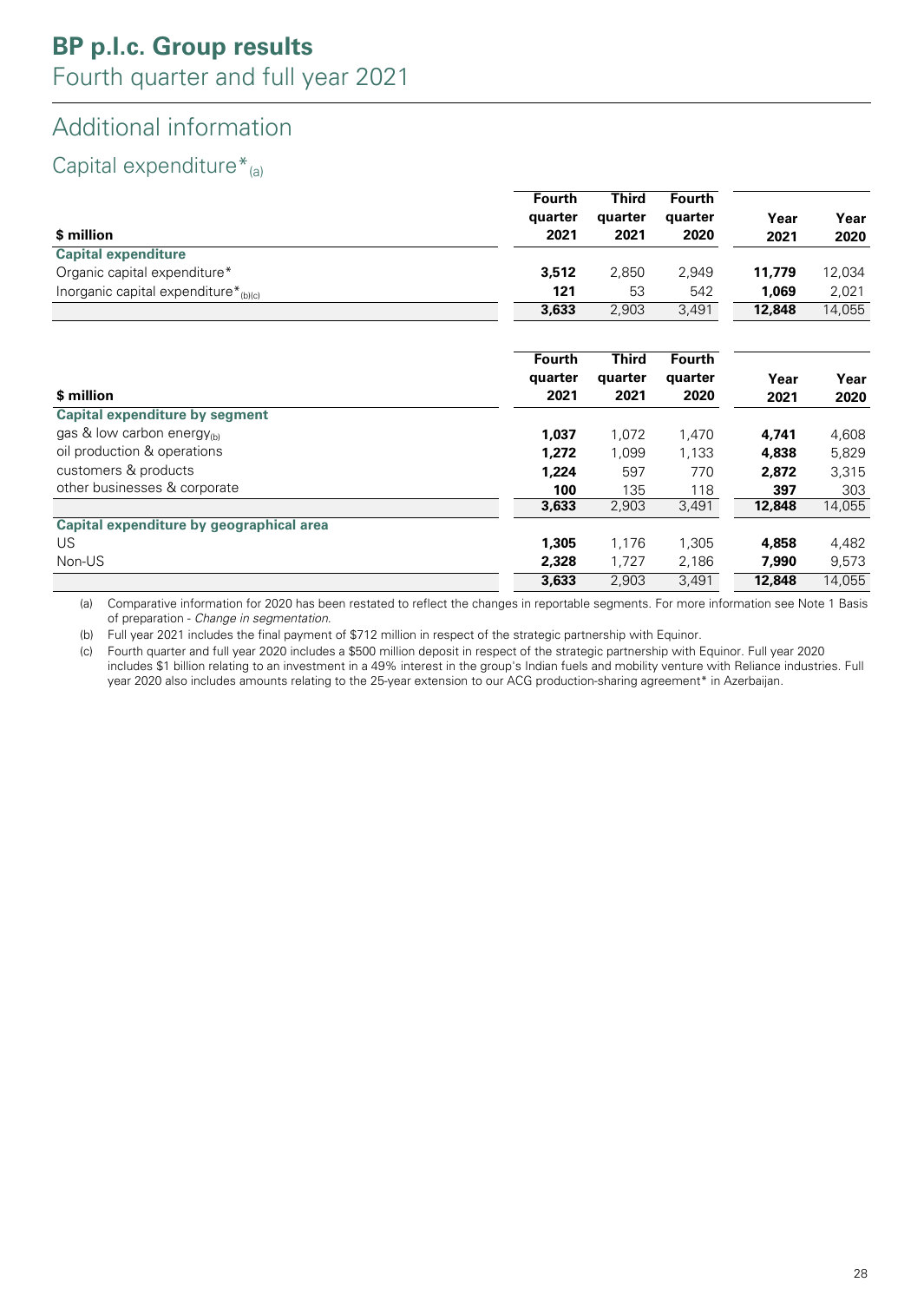## Adjusting items $*_{(a)}$

|                                                                                 | <b>Fourth</b><br>quarter | <b>Third</b><br>quarter | Fourth<br>quarter | Year     | Year      |
|---------------------------------------------------------------------------------|--------------------------|-------------------------|-------------------|----------|-----------|
| \$ million                                                                      | 2021                     | 2021                    | 2020              | 2021     | 2020      |
| gas & low carbon energy                                                         |                          |                         |                   |          |           |
| Gains on sale of businesses and fixed assets <sub>(b)</sub>                     |                          |                         |                   | 1,034    |           |
| Net impairment and losses on sale of businesses and fixed assets $_{(c)}$       | 553                      | (197)                   | (23)              | 1,503    | (6, 220)  |
| Environmental and other provisions                                              |                          |                         |                   |          |           |
| Restructuring, integration and rationalization costs <sub>(d)</sub>             | (4)                      |                         | (87)              | (33)     | (127)     |
| Fair value accounting effects $_{(e)(f)}$                                       | (790)                    | (5,808)                 | (677)             | (7,662)  | (738)     |
| Other $_{(g)}$                                                                  | (59)                     | 63                      | (5)               | (237)    | (672)     |
|                                                                                 | (300)                    | (5, 942)                | (792)             | (5, 395) | (7, 757)  |
| oil production & operations                                                     |                          |                         |                   |          |           |
| Gains on sale of businesses and fixed assets                                    | 224                      | 261                     | 257               | 869      | 360       |
| Net impairment and losses on sale of businesses and fixed assets <sub>(c)</sub> | (799)                    | 33                      | (830)             | 776      | (7, 012)  |
| Environmental and other provisions $_{(h)}$                                     | (235)                    | (68)                    | 20                | (1, 144) | (2)       |
| Restructuring, integration and rationalization costs <sub>(d)</sub>             | (2)                      | 4                       | (125)             | (92)     | (278)     |
| Fair value accounting effects                                                   |                          |                         |                   |          |           |
| $Other_{(g)(i)}$                                                                |                          | $\mathbf{1}$            | 181               | (200)    | (1,763)   |
|                                                                                 | (812)                    | 231                     | (497)             | 209      | (8,695)   |
| customers & products                                                            |                          |                         |                   |          |           |
| Gains on sale of businesses and fixed assets <sub>(i)</sub>                     | 62                       | (25)                    | 2,310             | (52)     | 2,320     |
| Impairment and losses on sale of businesses and fixed assets <sub>(c)</sub>     | (961)                    | (58)                    | (313)             | (1,097)  | (1, 136)  |
| Environmental and other provisions                                              | (102)                    | (1)                     | (33)              | (111)    | (33)      |
| Restructuring, integration and rationalization costs <sub>(d)</sub>             | 24                       | 16                      | (522)             | (11)     | (633)     |
| Fair value accounting effects $_{(f)}$                                          | 146                      | (30)                    | (284)             | 436      | (149)     |
| Other $_{(k)}$                                                                  | (206)                    |                         | (39)              | (209)    | (39)      |
|                                                                                 | (1,037)                  | (98)                    | 1,119             | (1,044)  | 330       |
| <b>Rosneft</b>                                                                  |                          |                         |                   |          |           |
| Other                                                                           | (190)                    | (55)                    | (41)              | (291)    | (205)     |
|                                                                                 | (190)                    | (55)                    | (41)              | (291)    | (205)     |
| other businesses & corporate                                                    |                          |                         |                   |          |           |
| Gains on sale of businesses and fixed assets                                    |                          |                         | 190               |          | 194       |
| Net impairment and losses on sale of businesses and fixed assets                | (9)                      | $\mathbf{1}$            | (1)               | (59)     | (1)       |
| Environmental and other provisions                                              | (144)                    | (65)                    | (122)             | (281)    | (177)     |
| Restructuring, integration and rationalization $cost_{\text{cd}}$               | (2)                      | (12)                    | (57)              | (113)    | (258)     |
| Gulf of Mexico oil spill                                                        | (24)                     | (17)                    | (140)             | (70)     | (255)     |
| Fair value accounting effects <sub>(f)</sub>                                    | (212)                    | (263)                   | 450               | (849)    | 675       |
| <b>Other</b>                                                                    | 2                        | (21)                    | $77 \,$           | (22)     | 125       |
|                                                                                 | (389)                    | (377)                   | 397               | (1, 394) | 303       |
| Total before interest and taxation                                              | (2,728)                  | (6, 241)                | 186               | (7, 915) | (16, 024) |
| Finance $costs_{(i)(m)}$                                                        | (257)                    | (175)                   | (191)             | (782)    | (625)     |
| Total before taxation                                                           | (2, 985)                 | (6, 416)                | $\overline{(5)}$  | (8,697)  | (16, 649) |
| Total taxation $_{(n)}$                                                         | 888                      | 160                     | 715               | 621      | 4,235     |
| Total after taxation for period                                                 | (2,097)                  | (6, 256)                | 710               | (8,076)  | (12, 414) |

(a) Prior to 2021 adjusting items were reported under two different headings – non-operating items and fair value accounting effects. Comparative information for 2020 has been restated to reflect the changes in reportable segments. For more information see Note 1 Basis of preparation – Change in segmentation.

(b) Full year 2021 relates to a gain from the divestment of a 20% stake in Oman Block 61.

(c) See Note 3 for further information.

(d) All periods in 2021 include charges and write-backs on provisions for restructuring costs associated with the reinvent programme that was formalized in 2020.

(e) Under IFRS bp marks-to-market the derivative financial instruments used to risk-manage LNG contracts, but does not mark-to-market the physical LNG contracts themselves, resulting in a mismatch in accounting treatment. The fair value accounting effect removes this mismatch, and the underlying result reflects how bp risk-manages its LNG contracts.

(f) For further information, including the nature of fair value accounting effects reported in each segment, see page 36.

(g) Full year 2020 includes the exploration write-off of \$673 million in gas and low carbon energy relating to fair value ascribed to certain licences as part of the accounting at the time of acquisition of gas & low carbon assets in India and the impairment of certain intangible assets in Mauritania and Senegal and \$1,301 million in oil production & operations relating to fair value ascribed to certain licences as part of the accounting at the time of acquisition of oil production & operations assets in Brazil and the Gulf of Mexico.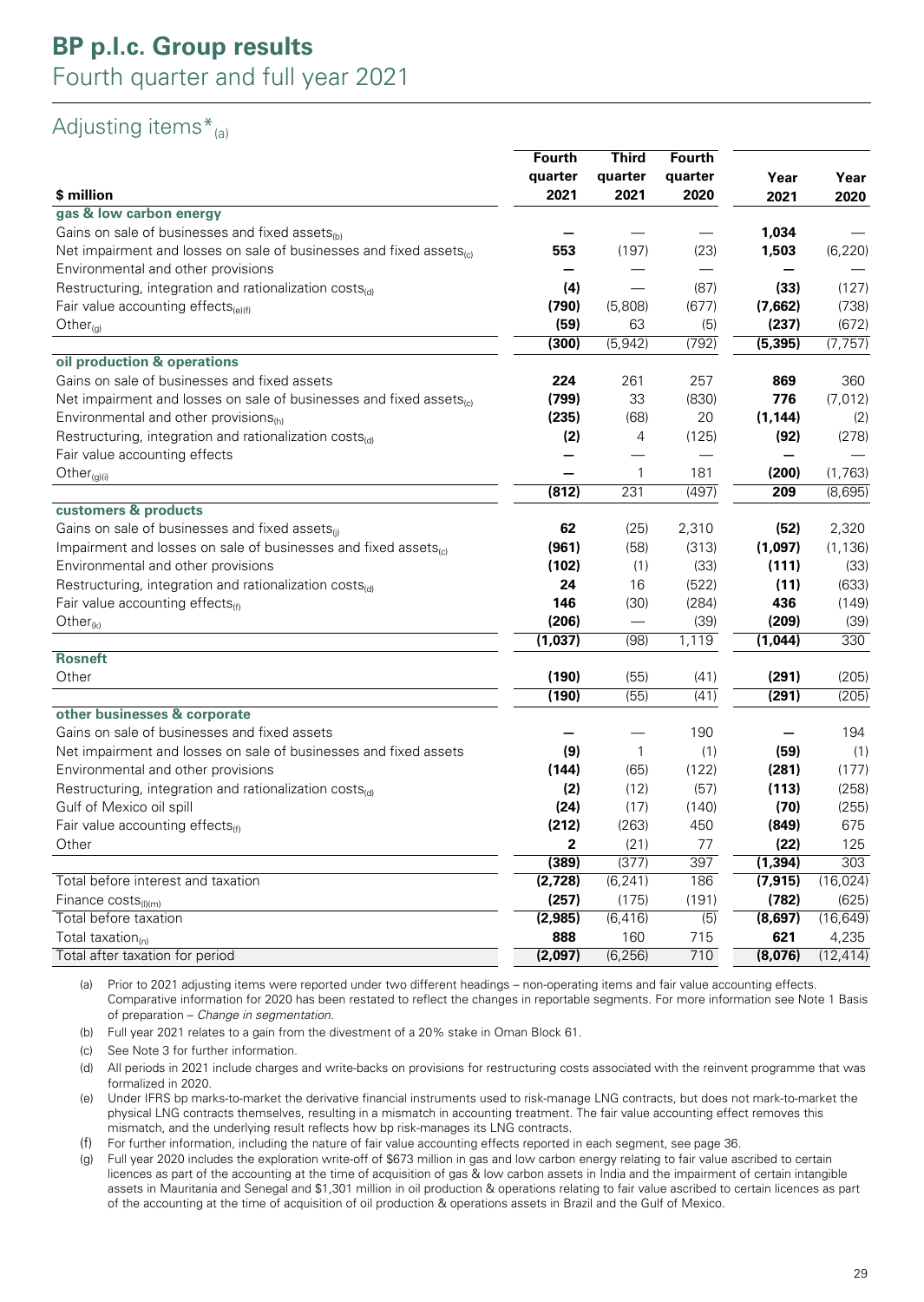- (h) Full year 2021 include adjustments relating to the change in discount rate on retained decommissioning provisions and the recognition of a decommissioning provision in relation to certain assets previously sold to a third party where the decommissioning obligation transferred may revert to bp due to the financial condition of the current owner.
- (i) Full year 2021 includes a \$415-million charge relating to a remeasurement of deferred tax balances in our equity-accounted entity in Argentina following income tax rate changes partially offset by impairment reversals in equity-accounted entities.
- (j) Fourth quarter and full year 2020 include a gain of \$2.3 billion on the sale of our petrochemicals business.
- (k) Fourth quarter and full year 2021 include amounts arising in relation to the amendment of the timing of recognition of certain customer incentives in our customers business.
- (l) All periods presented include the unwinding of discounting effects relating to Gulf of Mexico oil spill payables and the income statement impact associated with the buyback of finance debt. See Note 9 for further information.
- (m) From first quarter 2021 bp is presenting temporary valuation differences associated with the group's interest rate and foreign currency exchange risk management of finance debt as an adjusting item within finance costs. In 2020 these amounts were presented within production and manufacturing expenses and as an 'other' adjusting item in the other business & corporate segment. Relevant amounts in the comparative periods presented were not material.
- (n) Includes certain foreign exchange effects on tax as adjusting items. These amounts represent the impact of: (i) foreign exchange on deferred tax balances arising from the conversion of local currency tax base amounts into functional currency, and (ii) taxable gains and losses from the retranslation of US dollar-denominated intra-group loans to local currency.

### Net debt including leases

| Net debt including leases*                                            | <b>Fourth</b> | Third   | <b>Fourth</b> |        |        |
|-----------------------------------------------------------------------|---------------|---------|---------------|--------|--------|
|                                                                       | quarter       | quarter | quarter       | Year   | Year   |
| \$ million                                                            | 2021          | 2021    | 2020          | 2021   | 2020   |
| Net debt                                                              | 30,613        | 31.971  | 38,941        | 30,613 | 38,941 |
| Lease liabilities                                                     | 8,611         | 8,628   | 9,262         | 8,611  | 9,262  |
| Net partner (receivable) payable for leases entered into on behalf of |               |         |               |        |        |
| joint operations                                                      | 187           | 111     | (7)           | 187    | (7)    |
| Net debt including leases                                             | 39,411        | 40.710  | 48,196        | 39,411 | 48,196 |
| Total equity                                                          | 90,439        | 89.266  | 85,568        | 90,439 | 85,568 |
| Gearing including leases*                                             | 30.4%         | 31.3%   | 36.0%         | 30.4%  | 36.0%  |

### Gulf of Mexico oil spill

|                                                  | <b>31 December</b> | 31 December |
|--------------------------------------------------|--------------------|-------------|
| \$ million                                       | 2021               | 2020        |
| Gulf of Mexico oil spill payables and provisions | (10.433)           | (11,436)    |
| Of which - current                               | (1.279)            | (1.444)     |
| Deferred tax asset                               | 3,959              | 5.471       |

During the second quarter pre-tax payments of \$1,199 million were made relating to the 2016 consent decree and settlement agreement with the United States and the five Gulf coast states. Payables and provisions presented in the table above reflect the latest estimate for the remaining costs associated with the Gulf of Mexico oil spill. Where amounts have been provided on an estimated basis, the amounts ultimately payable may differ from the amounts provided and the timing of payments is uncertain. Further information relating to the Gulf of Mexico oil spill, including information on the nature and expected timing of payments relating to provisions and other payables, is provided in BP Annual Report and Form 20-F 2020 - Financial statements - Notes 7, 9, 20, 22, 23, 29, and 33.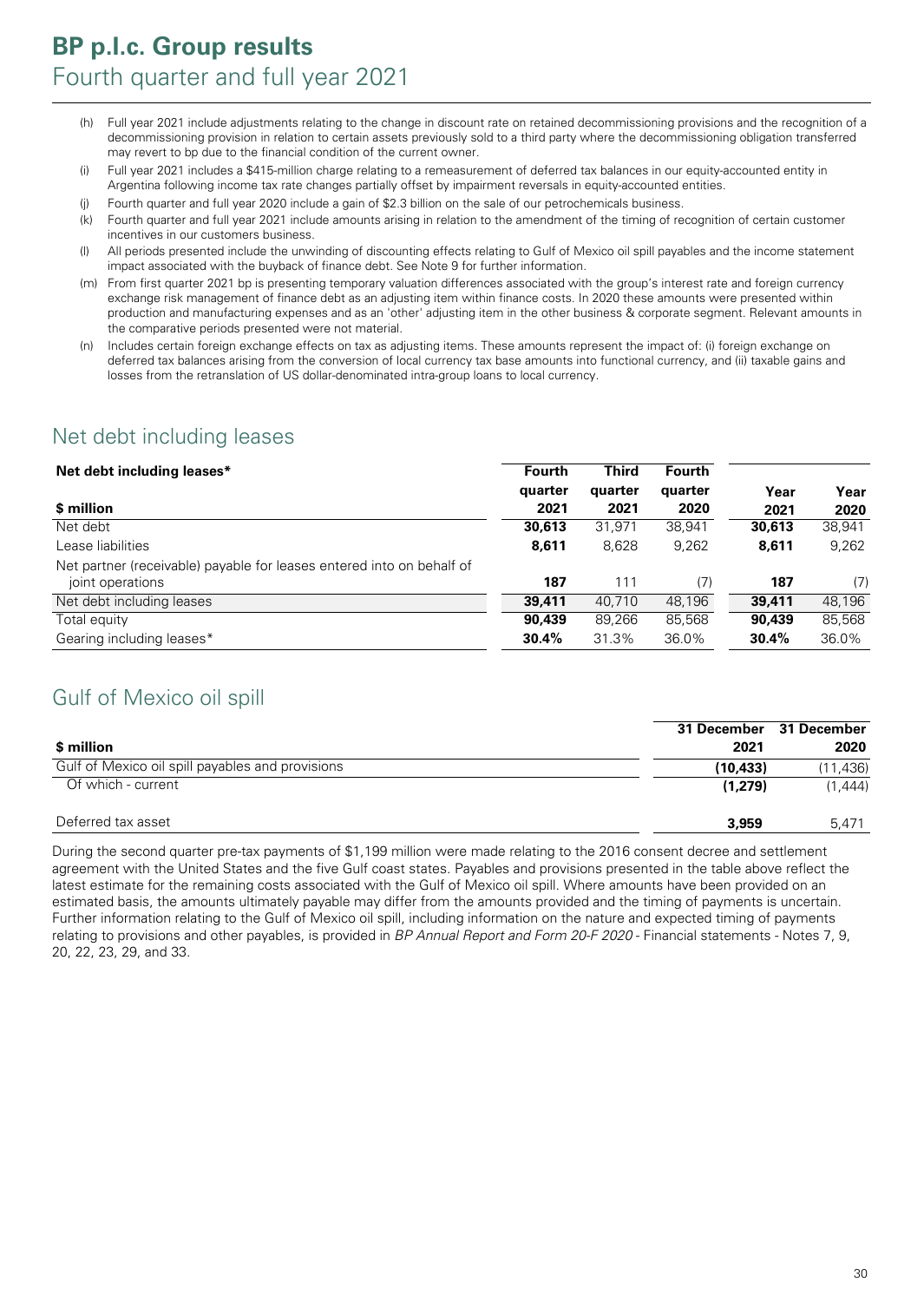### Working capital\* reconciliation $_{(a)}$

|                                                                                                                                                | <b>Fourth</b> | <b>Third</b> | <b>Fourth</b> |         |         |
|------------------------------------------------------------------------------------------------------------------------------------------------|---------------|--------------|---------------|---------|---------|
|                                                                                                                                                | quarter       | quarter      | quarter       | Year    | Year    |
| \$ million                                                                                                                                     | 2021          | 2021         | 2020          | 2021    | 2020    |
| Movements in inventories and other current and non-current assets<br>and liabilities as per condensed group cash flow statement <sub>(b)</sub> | (1,709)       | 3,850        | (715)         | (626)   | (85)    |
| Adjusted for inventory holding gains (losses)* (Note 4 excluding                                                                               |               |              |               |         |         |
| Rosneft)                                                                                                                                       | 404           | 465          | 670           | 3,396   | (2,779) |
| Adjusted for fair value accounting effects                                                                                                     | (856)         | (6, 101)     | (511)         | (8,075) | (212)   |
| Working capital release (build) after adjusting for net inventory gains                                                                        |               |              |               |         |         |
| (losses) and fair value accounting effects                                                                                                     | (2, 161)      | (1,786)      | (556)         | (5,305) | (3,076) |
|                                                                                                                                                |               |              |               |         |         |
| After adjusting for Gulf of Mexico oil spill outflows                                                                                          |               |              |               | (3,923) | (1.496) |

(a) Commencing with second quarter 2021 results fair value accounting effects have been included in the working capital reconciliation. For further information see Glossary page 40.

(b) The movement in working capital includes outflows relating to the Gulf of Mexico oil spill on a pre-tax basis of \$7 million and \$1,382 million in the fourth quarter and full year of 2021 respectively. For the same periods in 2020 the amount was an outflow of \$41 million and \$1,580 million respectively. Net cash outflows relating to the Gulf of Mexico oil spill in 2021 and 2020 include payments made under the 2016 consent decree and settlement agreement with the United States and the five Gulf coast states.

### Surplus cash flow\* reconciliation

|                                                                        | <b>Fourth</b> |           |
|------------------------------------------------------------------------|---------------|-----------|
|                                                                        | quarter       | Year      |
| \$ million                                                             | 2021          | 2021      |
| Sources:                                                               |               |           |
| Net cash provided by operating activities                              | 6,116         | 23,612    |
| Cash provided from investing activities                                | 2,301         | 7.154     |
| Receipts relating to transactions involving non-controlling interests  | 12            | 683       |
| <b>Cash inflow</b>                                                     | 8,429         | 31,449    |
| Uses:                                                                  |               |           |
| Lease liability payments                                               | (502)         | (2,082)   |
| Payments on perpetual hybrid bonds                                     | (100)         | (538)     |
| Dividends paid - BP shareholders                                       | (1,077)       | (4, 304)  |
| - non-controlling interests                                            | (66)          | (311)     |
| Total capital expenditure*                                             | (3,633)       | (12, 848) |
| Net repurchase of shares relating to employee share schemes            |               | (500)     |
| Payments relating to transactions involving non-controlling interests  |               | (560)     |
| Currency translation differences relating to cash and cash equivalents | (58)          | (269)     |
| <b>Cash outflow</b>                                                    | (5, 436)      | (21, 412) |
| Cash used to meet net debt target                                      |               | (3,729)   |
| <b>Surplus cash flow</b>                                               | 2,993         | 6,308     |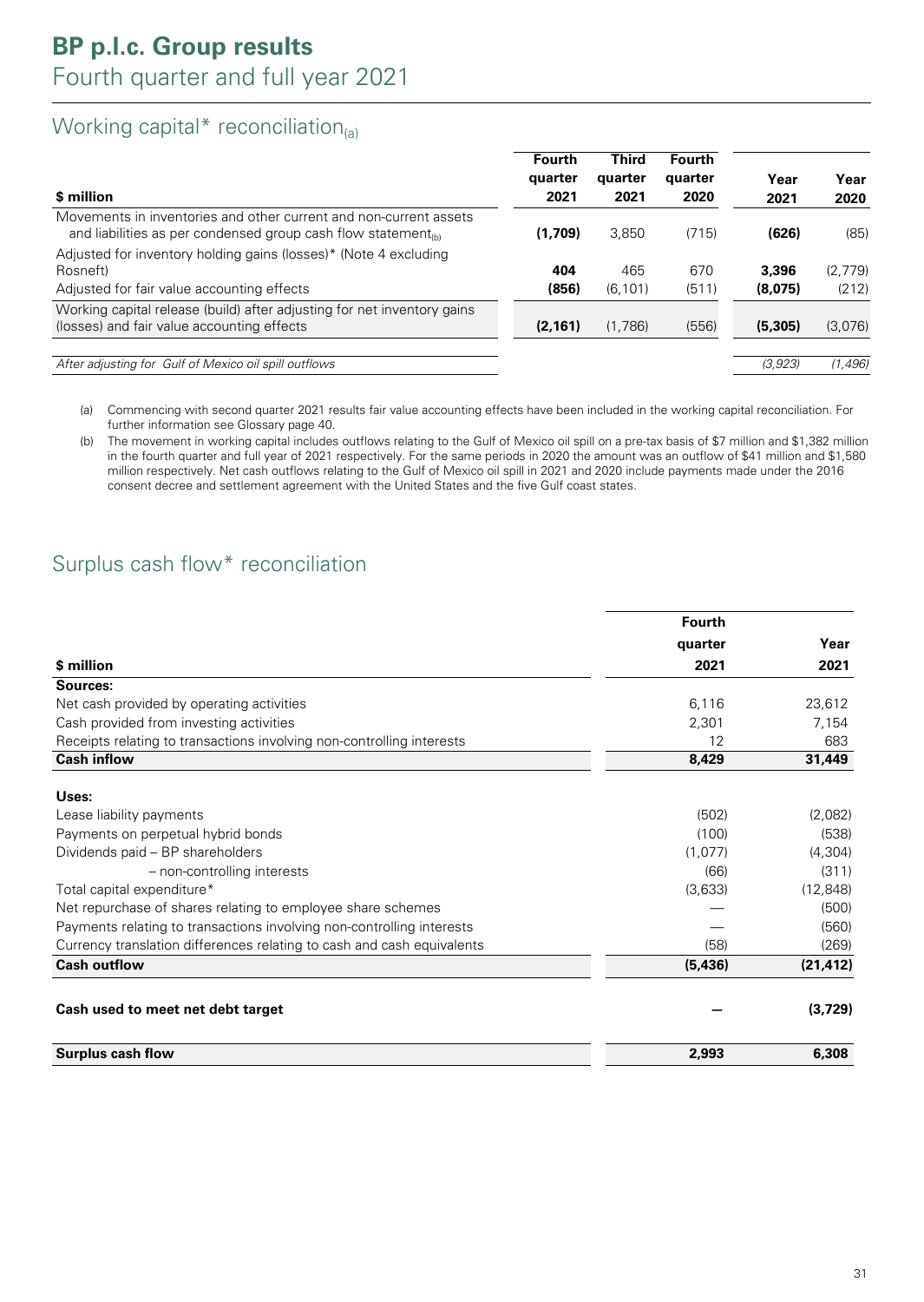## Adjusted EBIDA\*

|                                                                              | Year     | Year      |
|------------------------------------------------------------------------------|----------|-----------|
| \$ million                                                                   | 2021     | 2020      |
| Profit (loss) before interest and tax                                        | 18,082   | (21, 740) |
| Inventory holding (gains) losses*, before tax                                | (3,655)  | 2,868     |
| RC profit before interest and tax                                            | 14,427   | (18, 872) |
| Net (favourable) adverse impact of adjusting items*, before interest and tax | 7.915    | 16,024    |
| Underlying RC profit before interest and tax                                 | 22,342   | (2,848)   |
| Taxation on an underlying RC basis                                           | (6, 532) | (743)     |
|                                                                              | 15,810   | (3,591)   |
| Add back:                                                                    |          |           |
| Depreciation, depletion and amortization                                     | 14,805   | 14.889    |
| Exploration expenditure written off, net of adjusting items(a)               | 168      | 7,946     |
| <b>Adjusted EBIDA</b>                                                        | 30,783   | 19.244    |

(a) There are no adjusting items in 2021. For 2020, exploration expenditure written off was \$9,920 million, of which adjusting items were \$1,974 million.

### Return on average capital employed (ROACE)\*

|                                                                                    | Year    | Year      |
|------------------------------------------------------------------------------------|---------|-----------|
| \$ million                                                                         | 2021    | 2020      |
| Profit (loss) for the year attributable to bp shareholders                         | 7,565   | (20, 305) |
| Inventory holding (gains) losses*, net of tax                                      | (2,826) | 2,201     |
| Adjusting items*, after taxation                                                   | 8,076   | 12,414    |
| Underlying replacement cost (RC) profit*                                           | 12,815  | (5,690)   |
| Interest expense, net of tax $_{(a)}$                                              | 1,127   | 1,402     |
| Non-controlling interests                                                          | 922     | (424)     |
| Adjusted underlying RC profit                                                      | 14,864  | (4, 712)  |
| Total equity                                                                       | 90,439  | 85,568    |
| Finance debt                                                                       | 61,176  | 72,664    |
| Capital employed (2021 averaged \$154,924 million, 2020 average \$163,332 million) | 151,615 | 158,232   |
| Less: Goodwill                                                                     | 12,373  | 12,480    |
| Cash and cash equivalents                                                          | 30,681  | 31,111    |
|                                                                                    | 108,561 | 114,641   |
| Average capital employed (excluding goodwill and cash and cash equivalents)        | 111,601 | 124,367   |
| ROACE                                                                              | 13.3%   | $(3.8)\%$ |

(a) Finance costs, as reported in the Group income statement, were \$2,857 million (2020 \$3,115 million). Interest expense which totals \$1,322 million (2020 \$1,808 million) on a pre-tax basis is finance costs excluding lease interest of \$306 million (2020 \$350 million), unwinding of discount on provisions and other payables of \$890 million (2020 \$957 million) and for 2021 other adjusting items related to finance costs of \$339 million. Interest expense included above is calculated on a post-tax basis.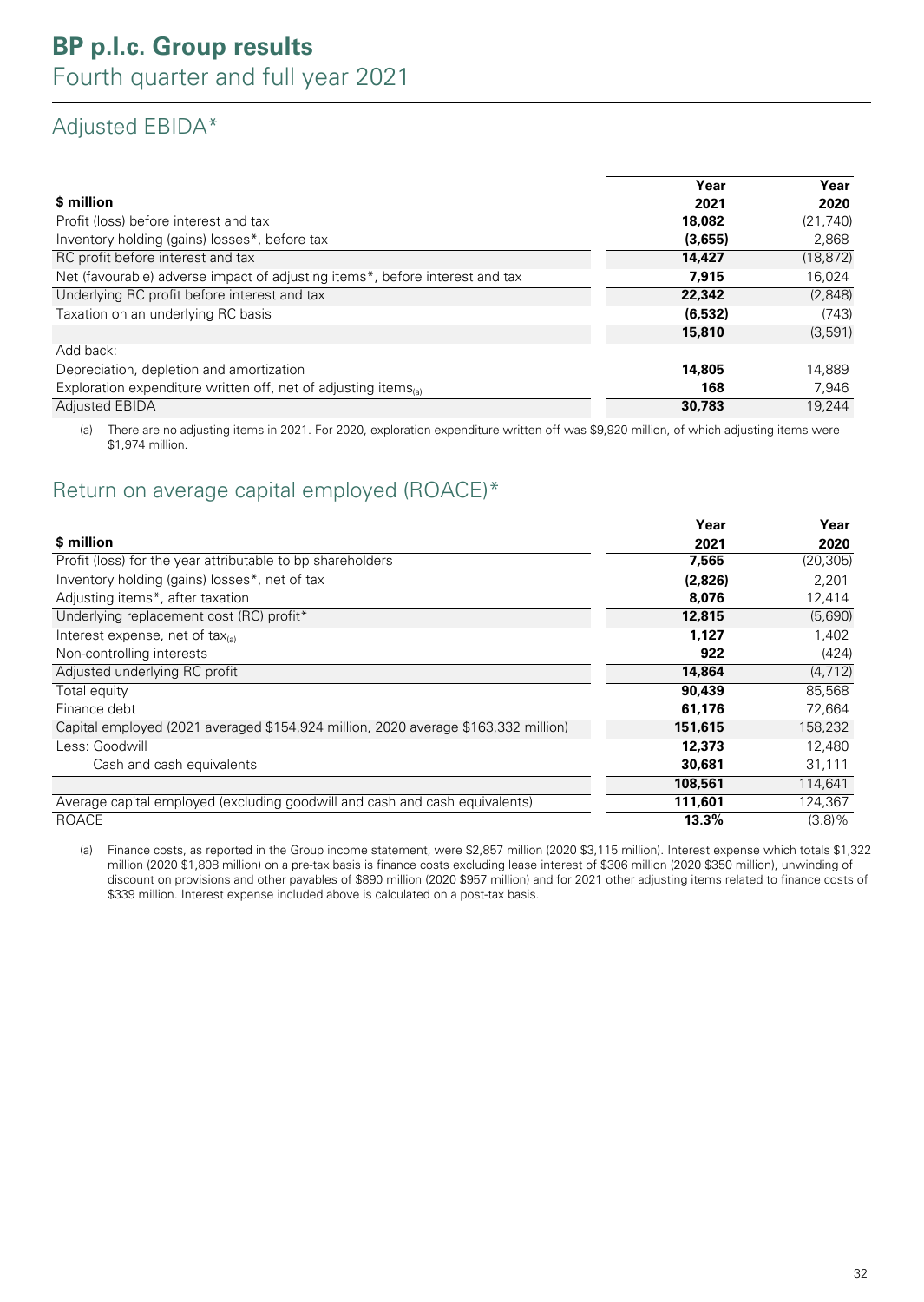## **BP p.l.c. Group results** Fourth quarter and full year 2021

### Reconciliation of customers & products RC profit before interest and tax\* to underlying RC profit before interest and tax to adjusted EBITDA\* by business

|                                                                       | <b>Fourth</b> | <b>Third</b> | <b>Fourth</b> |         |       |
|-----------------------------------------------------------------------|---------------|--------------|---------------|---------|-------|
|                                                                       | quarter       | quarter      | quarter       | Year    | Year  |
| \$ million                                                            | 2021          | 2021         | 2020          | 2021    | 2020  |
| RC profit before interest and tax for customers & products            | (426)         | 1,060        | 1,245         | 2,208   | 3,418 |
| Less: Adjusting items gains (charges)                                 | (1,037)       | (98)         | 1,119         | (1,044) | 330   |
| Underlying RC profit before interest and tax for customers & products | 611           | 1,158        | 126           | 3,252   | 3,088 |
| By business:                                                          |               |              |               |         |       |
| customers - convenience & mobility                                    | 637           | 806          | 682           | 3,052   | 2,883 |
| Castrol – included in customers                                       | 207           | 231          | 262           | 1,037   | 818   |
| products – refining & trading                                         | (26)          | 352          | (589)         | 200     | (28)  |
| petrochemicals                                                        |               |              | 33            |         | 233   |
| Add back: Depreciation, depletion and amortization                    | 754           | 747          | 748           | 3,000   | 2,990 |
| By business:                                                          |               |              |               |         |       |
| customers - convenience & mobility                                    | 329           | 324          | 324           | 1,306   | 1,200 |
| Castrol – included in customers                                       | 36            | 36           | 42            | 150     | 161   |
| products – refining & trading                                         | 425           | 423          | 422           | 1,694   | 1,686 |
| petrochemicals                                                        |               |              | 2             |         | 104   |
| Adjusted EBITDA for customers & products                              | 1,365         | 1,905        | 874           | 6,252   | 6,078 |
| By business:                                                          |               |              |               |         |       |
| customers - convenience & mobility                                    | 966           | 1,130        | 1,006         | 4,358   | 4,083 |
| Castrol – included in customers                                       | 243           | 267          | 304           | 1.187   | 979   |
| products – refining & trading                                         | 399           | 775          | (167)         | 1,894   | 1,658 |
| petrochemicals                                                        |               |              | 35            |         | 337   |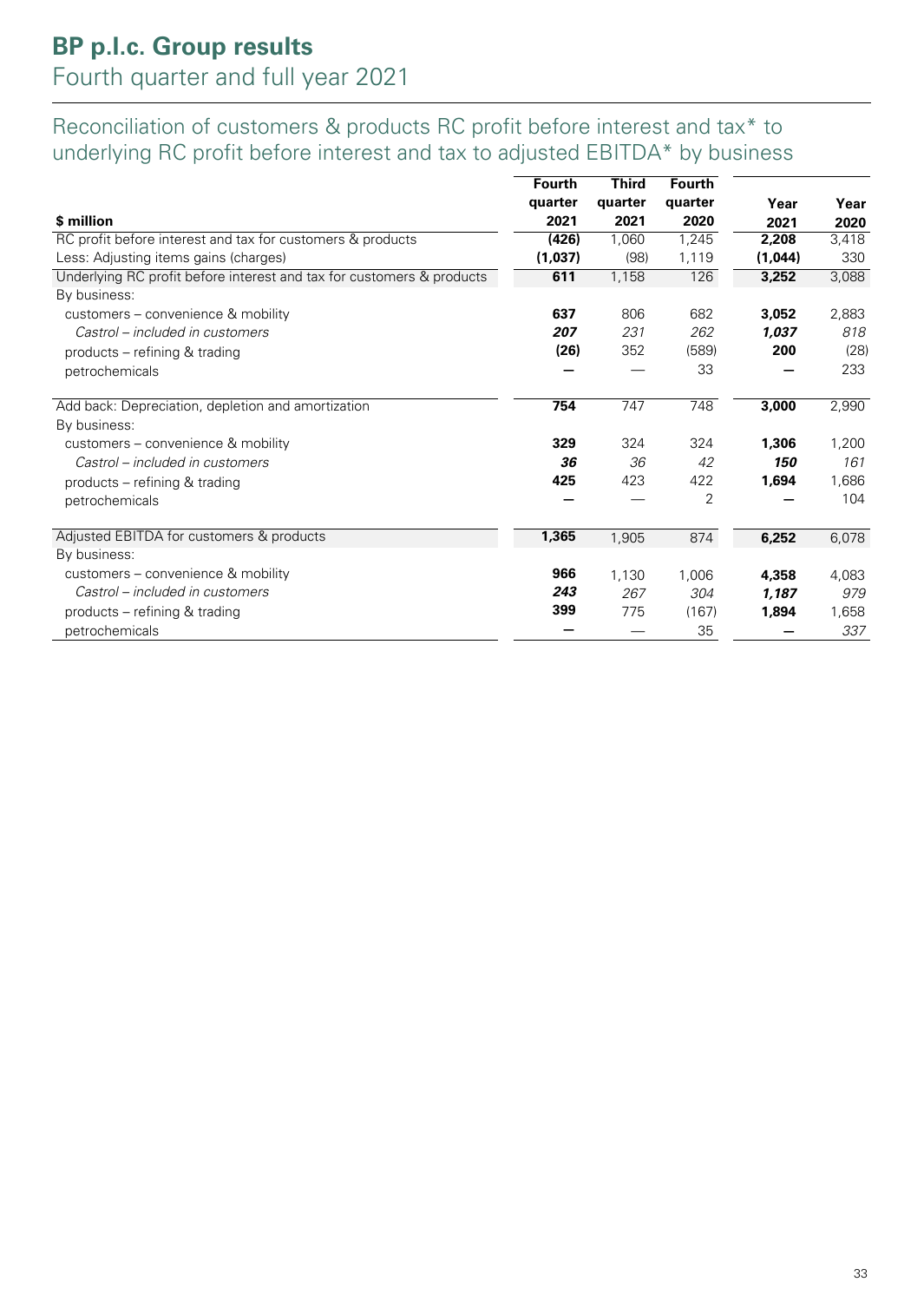## **BP p.l.c. Group results**

## Fourth quarter and full year 2021

## Realizations\* and marker prices

|                                             | Fourth<br>quarter | <b>Third</b> | <b>Fourth</b> |         |       |
|---------------------------------------------|-------------------|--------------|---------------|---------|-------|
|                                             |                   |              | quarter       | quarter | Year  |
|                                             | 2021              | 2021         | 2020          | 2021    | 2020  |
| <b>Average realizations</b>                 |                   |              |               |         |       |
| <b>Liquids</b> * $(\frac{f}{b})$            |                   |              |               |         |       |
| US                                          | 65.25             | 59.87        | 32.40         | 56.15   | 33.06 |
| Europe                                      | 80.49             | 74.02        | 43.39         | 70.82   | 41.79 |
| <b>Rest of World</b>                        | 74.19             | 68.67        | 41.60         | 66.23   | 37.42 |
| <b>BP</b> Average                           | 71.12             | 65.63        | 38.42         | 62.69   | 36.16 |
| Natural gas (\$/mcf)                        |                   |              |               |         |       |
| <b>US</b>                                   | 4.59              | 3.51         | 1.76          | 3.68    | 1.30  |
| Europe                                      | 32.45             | 17.07        | 5.37          | 17.06   | 3.13  |
| <b>Rest of World</b>                        | 6.94              | 5.26         | 3.37          | 5.11    | 3.25  |
| <b>BP</b> Average                           | 7.51              | 5.35         | 3.10          | 5.30    | 2.75  |
| Total hydrocarbons* (\$/boe)                |                   |              |               |         |       |
| US                                          | 51.09             | 45.39        | 24.20         | 43.88   | 23.25 |
| Europe                                      | 118.97            | 81.99        | 39.39         | 79.78   | 35.52 |
| <b>Rest of World</b>                        | 52.93             | 45.13        | 29.28         | 43.72   | 26.91 |
| <b>BP</b> Average                           | 56.46             | 47.57        | 28.48         | 46.08   | 26.31 |
| Average oil marker prices (\$/bbl)          |                   |              |               |         |       |
| <b>Brent</b>                                | 79.76             | 73.51        | 44.16         | 70.91   | 41.84 |
| West Texas Intermediate                     | 77.32             | 70.54        | 42.63         | 68.10   | 39.25 |
| Western Canadian Select                     | 59.71             | 56.95        | 31.57         | 53.90   | 28.53 |
| Alaska North Slope                          | 79.74             | 72.66        | 44.82         | 70.56   | 42.20 |
| Mars                                        | 75.21             | 69.09        | 43.26         | 67.28   | 40.20 |
| Urals ( $NWE - \text{cif}$ )                | 77.66             | 70.63        | 44.29         | 68.65   | 41.71 |
| Average natural gas marker prices           |                   |              |               |         |       |
| Henry Hub gas price $_{(b)}$ (\$/mmBtu)     | 5.84              | 4.02         | 2.67          | 3.85    | 2.08  |
| UK Gas - National Balancing Point (p/therm) | 226.24            | 118.81       | 40.46         | 115.78  | 24.93 |

(a) Based on sales of consolidated subsidiaries only – this excludes equity-accounted entities.

(b) Henry Hub First of Month Index.

### Exchange rates

|                                           | Fourth<br>quarter<br>2021 | <b>Third</b><br>quarter<br>2021 | <b>Fourth</b><br>quarter<br>2020 | Year<br>2021 | Year<br>2020 |
|-------------------------------------------|---------------------------|---------------------------------|----------------------------------|--------------|--------------|
| \$/£ average rate for the period          | 1.35                      | 1.38                            | 1.32                             | 1.38         | 1.28         |
| \$/£ period-end rate                      | 1.35                      | 1.34                            | 1.36                             | 1.35         | 1.36         |
| $\frac{1}{2}$ average rate for the period | 1.14                      | 1.18                            | 1.19                             | 1.18         | 1.14         |
| $\frac{1}{2}$ period-end rate             | 1.13                      | 1.16                            | 1.23                             | 1.13         | 1.23         |
| \$/AUD average rate for the period        | 0.73                      | 0.73                            | 0.73                             | 0.75         | 0.69         |
| \$/AUD period-end rate                    | 0.73                      | 0.72                            | 0.77                             | 0.73         | 0.77         |
| Rouble/\$ average rate for the period     | 72.72                     | 73.52                           | 76.16                            | 73.71        | 72.32        |
| Rouble/\$ period-end rate                 | 74.66                     | 72.78                           | 74.44                            | 74.66        | 74.44        |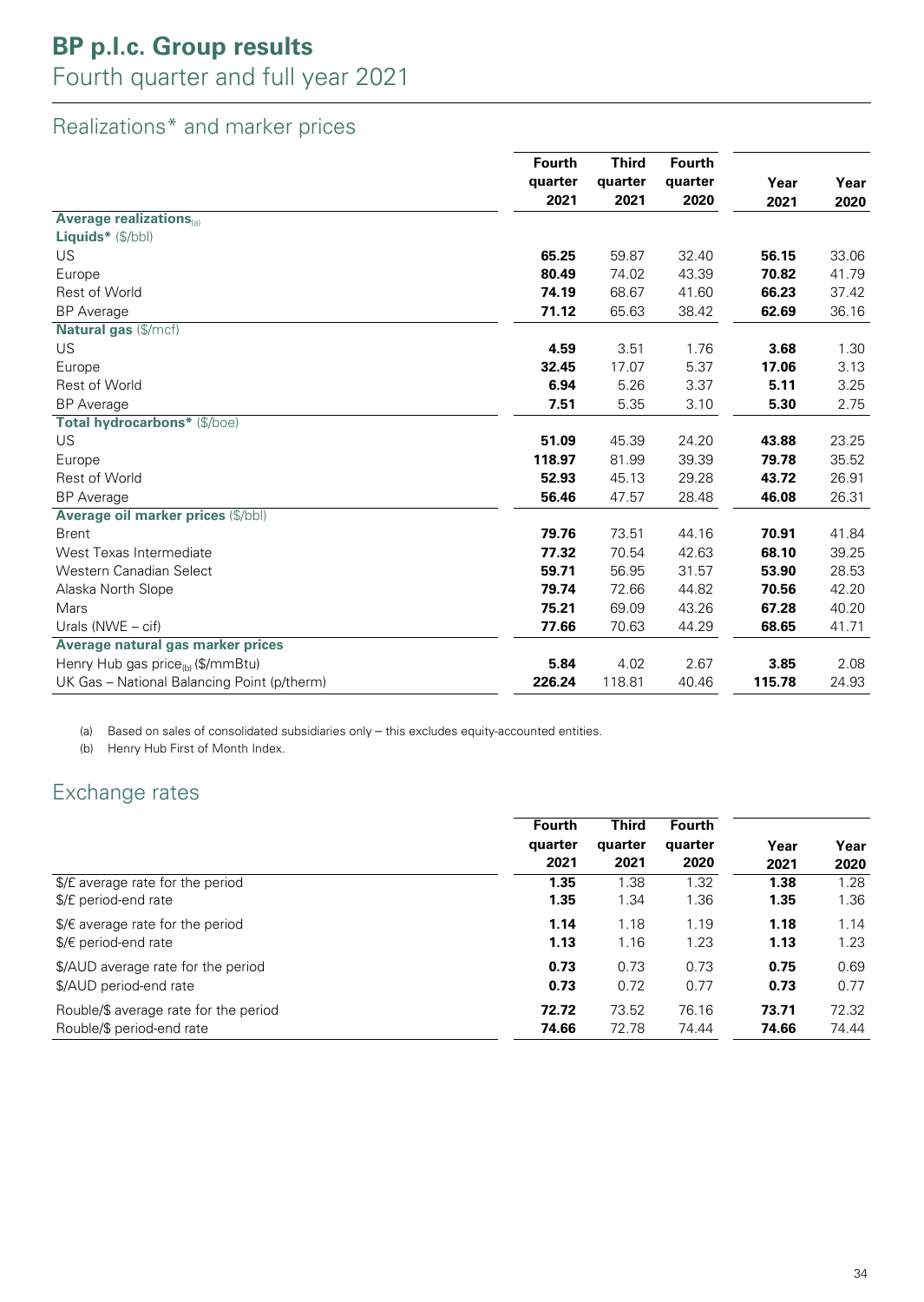### Legal proceedings

For a full discussion of the group's material legal proceedings, see pages 226-227 of bp Annual Report and Form 20-F 2020.

### Glossary

Non-GAAP measures are provided for investors because they are closely tracked by management to evaluate bp's operating performance and to make financial, strategic and operating decisions. Non-GAAP measures are sometimes referred to as alternative performance measures.

New metrics have been introduced in 2021 to provide transparency against key strategic value drivers.

**Adjusted EBIDA** is a non-GAAP measure and is defined as profit or loss before finance costs and net finance expense relating to pensions and other post-retirement benefits and taxation, adjusting for inventory holding gains or losses before tax, adjusting items\* before interest and tax, taxation on an underlying RC basis, and adding back depreciation, depletion and amortization (pre-tax) and exploration expenditure written-off (net of adjusting items, pre-tax). bp believes that adjusted EBIDA is a useful measure for investors because it is a measure closely tracked by management to evaluate bp's operating performance and to make financial, strategic and operating decisions and because it may help investors to understand and evaluate, in the same manner as management, the underlying trends in bp's operational performance on a comparable basis, period on period. The nearest equivalent measure on an IFRS basis is profit or loss for the period. A reconciliation of profit or loss for the period to adjusted EBIDA is provided on page 32.

**Adjusted EBITDA** is a non-GAAP measure presented for bp's operating segments and is defined as replacement cost (RC) profit before interest and tax, excluding net adjusting items\*, adding back depreciation, depletion and amortization and exploration writeoffs (net of adjusting items). Adjusted EBITDA by business is a further analysis of adjusted EBITDA for the customers & products businesses. bp believes it is helpful to disclose adjusted EBITDA by operating segment and by business because it reflects how the segments measure underlying business delivery. The nearest equivalent measure on an IFRS basis for the segment is RC profit or loss before interest and tax, which is bp's measure of profit or loss that is required to be disclosed for each operating segment under IFRS.

**Adjusting items** are items that bp discloses separately because it considers such disclosures to be meaningful and relevant to investors. They are items that management considers to be important to period-on-period analysis of the group's results and are disclosed in order to enable investors to better understand and evaluate the group's reported financial performance. Adjusting items include gains and losses on the sale of businesses and fixed assets, impairments, environmental and other provisions, restructuring, integration and rationalization costs, fair value accounting effects, costs relating to the Gulf of Mexico oil spill and other items. Adjusting items within equity-accounted earnings are reported net of incremental income tax reported by the equity-accounted entity. Adjusting items are used as a reconciling adjustment to derive underlying RC profit or loss and related underlying measures which are non-GAAP measures. An analysis of adjusting items by segment and type is shown on page 29. Prior to 2021 adjusting items were reported under two different headings – non-operating items and fair value accounting effects.

**Capital expenditure** is total cash capital expenditure as stated in the condensed group cash flow statement. Capital expenditure for the operating segments and customers & products businesses is presented on the same basis.

**Cash balance point** is defined as the implied Brent oil price for the quarter that would cause the sum of operating cash flow excluding Gulf of Mexico oil spill payments (assuming actual refining marker margins and Henry Hub gas prices for the quarter) and proceeds from loan repayments to equate to the sum of total cash capital expenditure, lease liability payments, dividend paid, and payments on perpetual hybrid bonds.

**Consolidation adjustment – UPII** is unrealized profit in inventory arising on inter-segment transactions.

**Convenience gross margin** is a non-GAAP measure. Convenience gross margin is calculated as RC profit before interest and tax for the customers & products segment, excluding RC profit before interest and tax for the refining & trading and petrochemicals businesses, and adjusting items\* (as defined above) for the convenience & mobility business to derive underlying RC profit before interest and tax for the convenience & mobility business; subtracting underlying RC profit before interest and tax for the Castrol business; adding back depreciation, depletion and amortization, production and manufacturing, distribution and administration expenses for convenience & mobility (excluding Castrol); subtracting earnings from equity-accounted entities in the convenience & mobility business (excluding Castrol) and gross margin for the retail fuels, next-gen, aviation, B2B and midstream businesses.

**Convenience gross margin growth** at constant foreign exchange is a non-GAAP measure. This metric requires a calculation of the comparative convenience gross margin (\$ million) at current period foreign exchange rates (constant foreign exchange) and compares the current period value with the restated comparative period value, which results in the growth % at constant foreign exchange rates. bp believes the convenience gross margin and growth at constant foreign exchange are useful measures because these measures may help investors to understand and evaluate, in the same way as management, our progress against our strategic objectives of redefining convenience. The nearest GAAP measure to convenience gross margin is RC profit before interest and tax for the customer & products segment.

**Developed renewables to final investment decision (FID)** – Total generating capacity for assets developed to FID by all entities where bp has an equity share (proportionate to equity share). If asset is subsequently sold bp will continue to record capacity as developed to FID. If bp equity share increases developed capacity to FID will increase proportionately to share increase for any assets where bp held equity at the point of FID.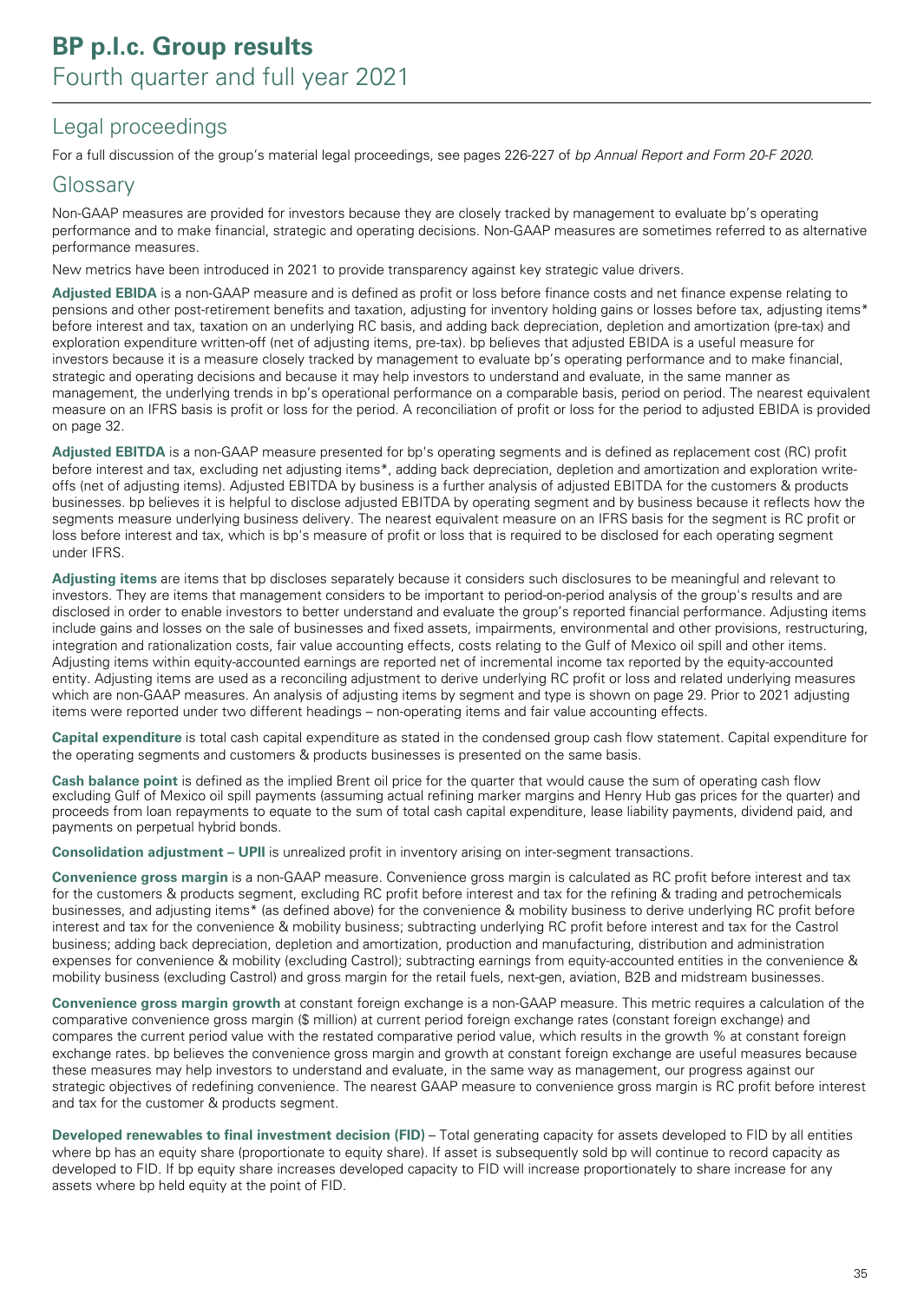**Divestment proceeds** are disposal proceeds as per the condensed group cash flow statement.

**Effective tax rate (ETR) on replacement cost (RC) profit or loss** is a non-GAAP measure. The ETR on RC profit or loss is calculated by dividing taxation on a RC basis by RC profit or loss before tax. Taxation on a RC basis for the group is calculated as taxation as stated on the group income statement adjusted for taxation on inventory holding gains and losses. Information on RC profit or loss is provided below. bp believes it is helpful to disclose the ETR on RC profit or loss because this measure excludes the impact of price changes on the replacement of inventories and allows for more meaningful comparisons between reporting periods. Taxation on a RC basis and ETR on RC profit or loss are non-GAAP measures. The nearest equivalent measure on an IFRS basis is the ETR on profit or loss for the period.

**Electric vehicle charge points / EV charge points** are defined as charge points operated by either bp or a bp joint venture.

**Fair value accounting effects** are non-GAAP adjustments to our IFRS profit (loss). They reflect the difference between the way bp manages the economic exposure and internally measures performance of certain activities and the way those activities are measured under IFRS. Fair value accounting effects are included within adjusting items. They relate to certain of the group's commodity, interest rate and currency risk exposures as detailed below. Other than as noted below, the fair value accounting effects described are reported in both the gas & low carbon energy and customer & products segments.

bp uses derivative instruments to manage the economic exposure relating to inventories above normal operating requirements of crude oil, natural gas and petroleum products. Under IFRS, these inventories are recorded at historical cost. The related derivative instruments, however, are required to be recorded at fair value with gains and losses recognized in the income statement. This is because hedge accounting is either not permitted or not followed, principally due to the impracticality of effectiveness-testing requirements. Therefore, measurement differences in relation to recognition of gains and losses occur. Gains and losses on these inventories, other than net realizable value provisions, are not recognized until the commodity is sold in a subsequent accounting period. Gains and losses on the related derivative commodity contracts are recognized in the income statement, from the time the derivative commodity contract is entered into, on a fair value basis using forward prices consistent with the contract maturity.

bp enters into physical commodity contracts to meet certain business requirements, such as the purchase of crude for a refinery or the sale of bp's gas production. Under IFRS these physical contracts are treated as derivatives and are required to be fair valued when they are managed as part of a larger portfolio of similar transactions. Gains and losses arising are recognized in the income statement from the time the derivative commodity contract is entered into.

IFRS require that inventory held for trading is recorded at its fair value using period-end spot prices, whereas any related derivative commodity instruments are required to be recorded at values based on forward prices consistent with the contract maturity. Depending on market conditions, these forward prices can be either higher or lower than spot prices, resulting in measurement differences.

bp enters into contracts for pipelines and other transportation, storage capacity, oil and gas processing, liquefied natural gas (LNG) and certain gas and power contracts that, under IFRS, are recorded on an accruals basis. These contracts are risk-managed using a variety of derivative instruments that are fair valued under IFRS. This results in measurement differences in relation to recognition of gains and losses.

The way that bp manages the economic exposures described above, and measures performance internally, differs from the way these activities are measured under IFRS. bp calculates this difference for consolidated entities by comparing the IFRS result with management's internal measure of performance. Under management's internal measure of performance the inventory, transportation and capacity contracts in question are valued based on fair value using relevant forward prices prevailing at the end of the period. The fair values of derivative instruments used to risk manage certain oil, gas, power and other contracts, are deferred to match with the underlying exposure and the commodity contracts for business requirements are accounted for on an accruals basis. We believe that disclosing management's estimate of this difference provides useful information for investors because it enables investors to see the economic effect of these activities as a whole.

Fair value accounting effects also include changes in the fair value of the near-term portions of LNG contracts that fall within bp's risk management framework. LNG contracts are not considered derivatives, because there is insufficient market liquidity, and they are therefore accrual accounted under IFRS. However, oil and natural gas derivative financial instruments (used to risk manage the near-term portions of the LNG contracts) are fair valued under IFRS. The fair value accounting effect, which is reported in the gas and low carbon energy segment, reduces the measurement differences between that of the derivative financial instruments used to risk manage the LNG contracts and the measurement of the LNG contracts themselves, which therefore gives a better representation of performance in each period.

In addition, from the second quarter 2020 fair value accounting effects include changes in the fair value of derivatives entered into by the group to manage currency exposure and interest rate risks relating to hybrid bonds to their respective first call periods. The hybrid bonds which were issued on 17 June 2020 are classified as equity instruments and were recorded in the balance sheet at that date at their USD equivalent issued value. Under IFRS these equity instruments are not remeasured from period to period, and do not qualify for application of hedge accounting. The derivative instruments relating to the hybrid bonds, however, are required to be recorded at fair value with mark to market gains and losses recognized in the income statement. Therefore, measurement differences in relation to the recognition of gains and losses occur. The fair value accounting effect, which is reported in the other businesses & corporate segment, eliminates the fair value gains and losses of these derivative financial instruments that are recognized in the income statement. We believe that this gives a better representation of performance, by more appropriately reflecting the economic effect of these risk management activities, in each period.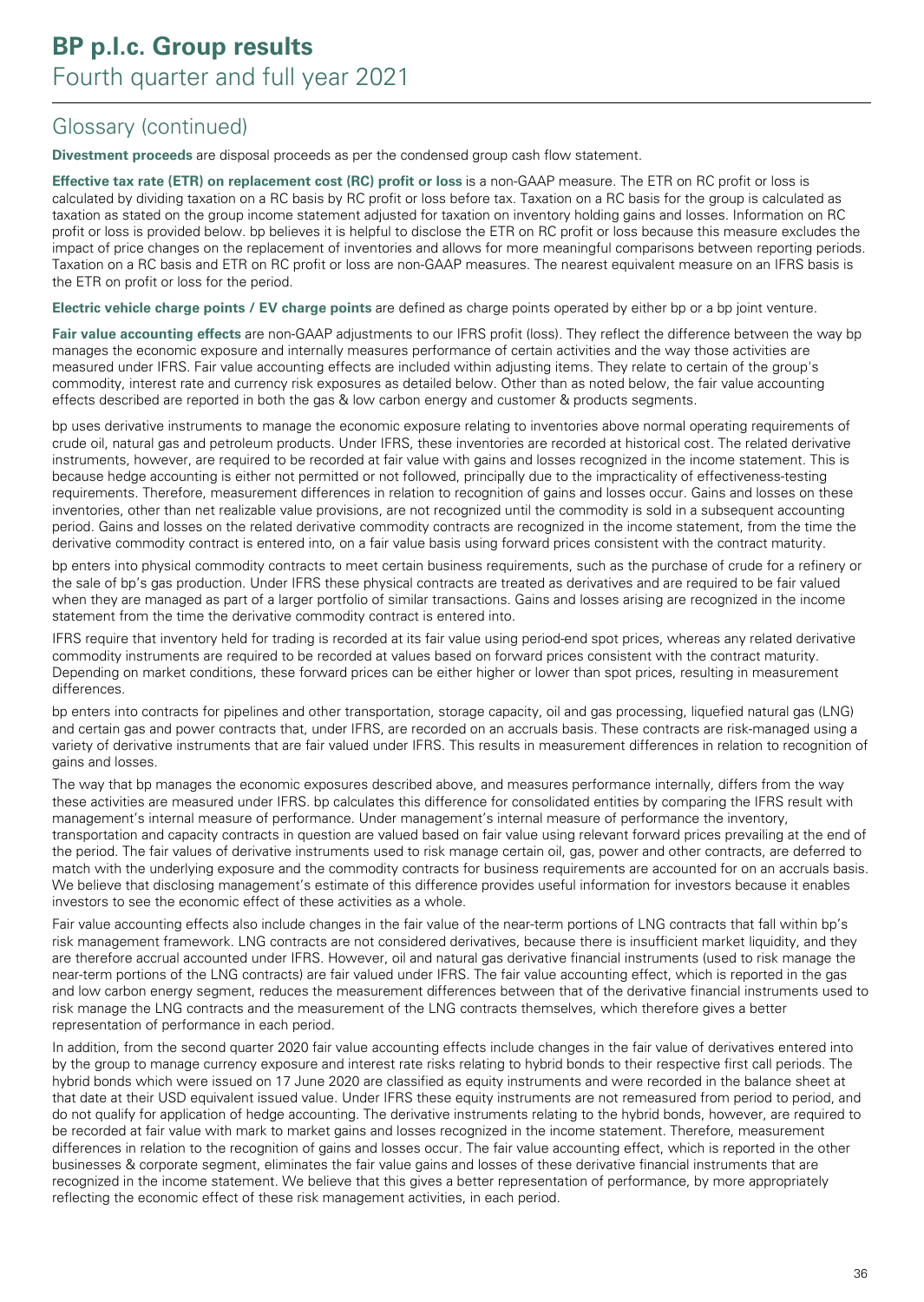**Gearing and net debt** are non-GAAP measures. Net debt is calculated as finance debt, as shown in the balance sheet, plus the fair value of associated derivative financial instruments that are used to hedge foreign currency exchange and interest rate risks relating to finance debt, for which hedge accounting is applied, less cash and cash equivalents. Net debt does not include accrued interest, which is reported within other receivables and other payables on the balance sheet and for which the associated cash flows are presented as operating cash flows in the group cash flow statement. Gearing is defined as the ratio of net debt to the total of net debt plus total equity. bp believes these measures provide useful information to investors. Net debt enables investors to see the economic effect of finance debt, related hedges and cash and cash equivalents in total. Gearing enables investors to see how significant net debt is relative to total equity. The derivatives are reported on the balance sheet within the headings 'Derivative financial instruments'. The nearest equivalent GAAP measures on an IFRS basis are finance debt and finance debt ratio. A reconciliation of finance debt to net debt is provided on page 27.

We are unable to present reconciliations of forward-looking information for net debt or gearing to finance debt and total equity, because without unreasonable efforts, we are unable to forecast accurately certain adjusting items required to present a meaningful comparable GAAP forward-looking financial measure. These items include fair value asset (liability) of hedges related to finance debt and cash and cash equivalents, that are difficult to predict in advance in order to include in a GAAP estimate.

**Gearing including leases and net debt including leases** are non-GAAP measures. Net debt including leases is calculated as net debt plus lease liabilities, less the net amount of partner receivables and payables relating to leases entered into on behalf of joint operations. Gearing including leases is defined as the ratio of net debt including leases to the total of net debt including leases plus total equity. bp believes these measures provide useful information to investors as they enable investors to understand the impact of the group's lease portfolio on net debt and gearing. The nearest equivalent GAAP measures on an IFRS basis are finance debt and finance debt ratio. A reconciliation of finance debt to net debt including leases is provided on page 30.

**Hydrocarbons** – Liquids and natural gas. Natural gas is converted to oil equivalent at 5.8 billion cubic feet = 1 million barrels.

**Inorganic capital expenditure** is a non-GAAP measure. Inorganic capital expenditure comprises consideration in business combinations and certain other significant investments made by the group. It is reported on a cash basis. bp believes that this measure provides useful information as it allows investors to understand how bp's management invests funds in projects which expand the group's activities through acquisition. The nearest equivalent measure on an IFRS basis is capital expenditure on a cash basis. Further information and a reconciliation to GAAP information is provided on page 28.

**Installed renewables capacity** is bp's share of capacity for operating assets owned by entities where bp has an equity share.

**Inventory holding gains and losses** are non-GAAP adjustments to our IFRS profit (loss) and represent:

- a. the difference between the cost of sales calculated using the replacement cost of inventory and the cost of sales calculated on the first-in first-out (FIFO) method after adjusting for any changes in provisions where the net realizable value of the inventory is lower than its cost. Under the FIFO method, which we use for IFRS reporting of inventories other than for trading inventories, the cost of inventory charged to the income statement is based on its historical cost of purchase or manufacture, rather than its replacement cost. In volatile energy markets, this can have a significant distorting effect on reported income. The amounts disclosed as inventory holding gains and losses represent the difference between the charge to the income statement for inventory on a FIFO basis (after adjusting for any related movements in net realizable value provisions) and the charge that would have arisen based on the replacement cost of inventory. For this purpose, the replacement cost of inventory is calculated using data from each operation's production and manufacturing system, either on a monthly basis, or separately for each transaction where the system allows this approach; and
- b. an adjustment relating to certain trading inventories that are not price risk managed which relate to a minimum inventory volume that is required to be held to maintain underlying business activities. This adjustment represents the movement in fair value of the inventories due to prices, on a grade by grade basis, during the period. This is calculated from each operation's inventory management system on a monthly basis using the discrete monthly movement in market prices for these inventories.

The amounts disclosed are not separately reflected in the financial statements as a gain or loss. No adjustment is made in respect of the cost of inventories held as part of a trading position and certain other temporary inventory positions that are price risk-managed. See Replacement cost (RC) profit or loss definition below.

**Liquids** – Liquids for oil production & operations, gas & low carbon energy and Rosneft comprises crude oil, condensate and natural gas liquids. For oil production & operations and gas & low carbon energy, liquids also includes bitumen.

**Major projects** have a bp net investment of at least \$250 million, or are considered to be of strategic importance to bp or of a high degree of complexity.

**Operating cash flow** is net cash provided by (used in) operating activities as stated in the condensed group cash flow statement.

**Organic capital expenditure** is a non-GAAP measure. Organic capital expenditure comprises capital expenditure on a cash basis less inorganic capital expenditure. bp believes that this measure provides useful information as it allows investors to understand how bp's management invests funds in developing and maintaining the group's assets. The nearest equivalent measure on an IFRS basis is capital expenditure on a cash basis and a reconciliation to GAAP information is provided on page 28.

We are unable to present reconciliations of forward-looking information for organic capital expenditure to total cash capital expenditure, because without unreasonable efforts, we are unable to forecast accurately the adjusting item, inorganic capital expenditure, that is difficult to predict in advance in order to derive the nearest GAAP estimate.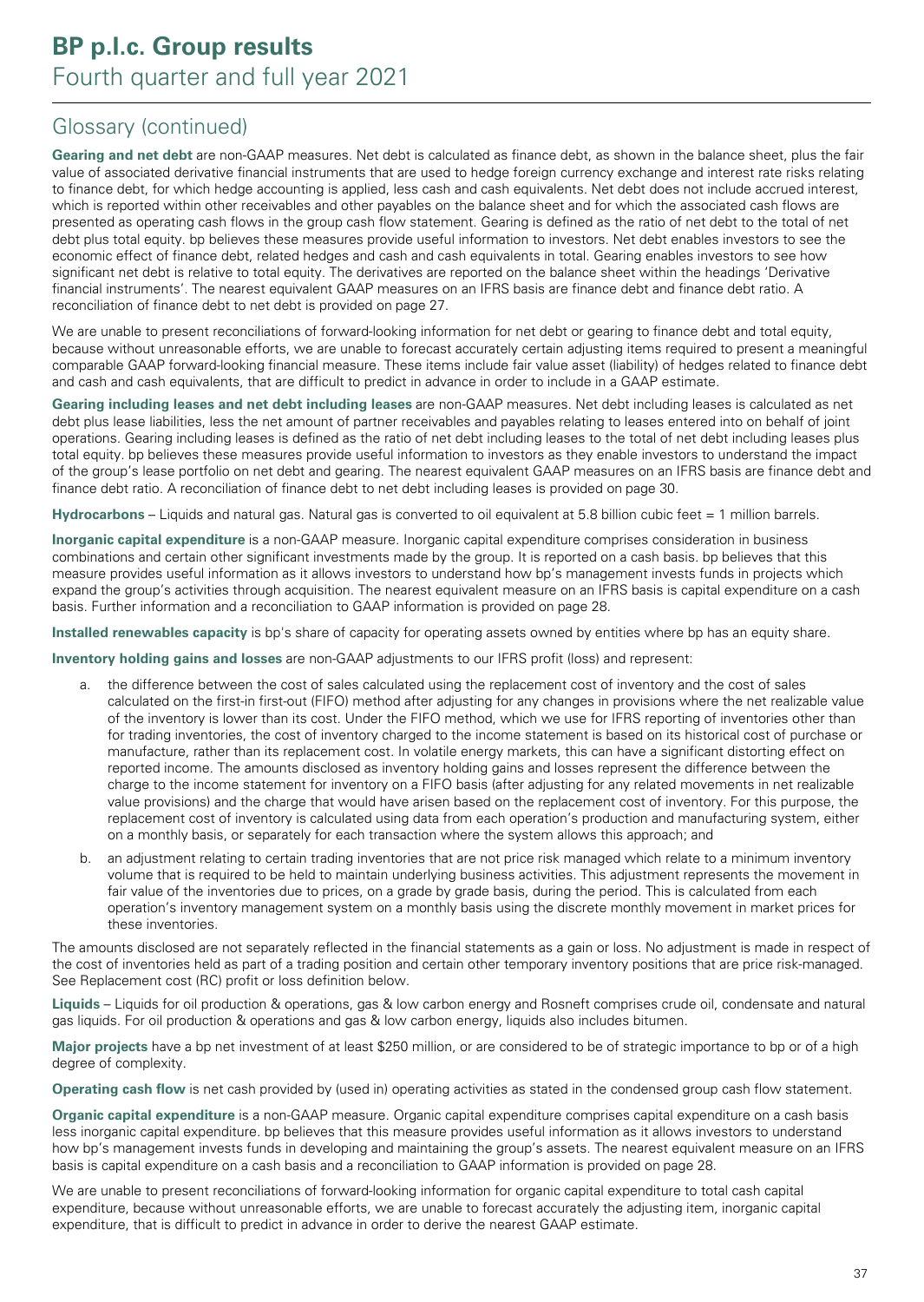**Production-sharing agreement/contract (PSA/PSC)** is an arrangement through which an oil and gas company bears the risks and costs of exploration, development and production. In return, if exploration is successful, the oil company receives entitlement to variable physical volumes of hydrocarbons, representing recovery of the costs incurred and a stipulated share of the production remaining after such cost recovery.

**Realizations** are the result of dividing revenue generated from hydrocarbon sales, excluding revenue generated from purchases made for resale and royalty volumes, by revenue generating hydrocarbon production volumes. Revenue generating hydrocarbon production reflects the bp share of production as adjusted for any production which does not generate revenue. Adjustments may include losses due to shrinkage, amounts consumed during processing, and contractual or regulatory host committed volumes such as royalties.

**Refining availability** represents Solomon Associates' operational availability for bp-operated refineries, which is defined as the percentage of the year that a unit is available for processing after subtracting the annualized time lost due to turnaround activity and all planned mechanical, process and regulatory downtime.

The **Refining marker margin (RMM)** is the average of regional indicator margins weighted for bp's crude refining capacity in each region. Each regional marker margin is based on product yields and a marker crude oil deemed appropriate for the region. The regional indicator margins may not be representative of the margins achieved by bp in any period because of bp's particular refinery configurations and crude and product slate.

**Renewables pipeline** – Renewable projects satisfying the following criteria until the point they can be considered developed to final investment decision (FID): Site based projects have obtained land exclusivity rights, or for PPA based projects an offer has been made to the counterparty, or for auction projects pre-qualification criteria has been met, or for acquisition projects post a binding offer being accepted.

**Replacement cost (RC) profit or loss / RC profit or loss attributable to bp shareholders** reflects the replacement cost of inventories sold in the period and is calculated as profit or loss attributable to bp shareholders, adjusting for inventory holding gains and losses (net of tax). RC profit or loss for the group is not a recognized GAAP measure. bp believes this measure is useful to illustrate to investors the fact that crude oil and product prices can vary significantly from period to period and that the impact on our reported result under IFRS can be significant. Inventory holding gains and losses vary from period to period due to changes in prices as well as changes in underlying inventory levels. In order for investors to understand the operating performance of the group excluding the impact of price changes on the replacement of inventories, and to make comparisons of operating performance between reporting periods, bp's management believes it is helpful to disclose this measure. The nearest equivalent measure on an IFRS basis is profit or loss attributable to bp shareholders. A reconciliation to GAAP information is provided on page 1. RC profit or loss before interest and tax is bp's measure of profit or loss that is required to be disclosed for each operating segment under IFRS.

**Reported recordable injury frequency** measures the number of reported work-related employee and contractor incidents that result in a fatality or injury per 200,000 hours worked. This represents reported incidents occurring within bp's operational HSSE reporting boundary. That boundary includes bp's own operated facilities and certain other locations or situations. Reported incidents are investigated throughout the year and as a result there may be changes in previously reported incidents. Therefore comparative movements are calculated against internal data reflecting the final outcomes of such investigations, rather than the previously reported comparative period, as this this represents a more up to date reflection of the safety environment.

**Reserves replacement ratio** – the extent to which the year's production has been replaced by proved reserves added to our reserve base. The ratio is expressed in oil-equivalent terms and includes changes resulting from discoveries, improved recovery and extensions and revisions to previous estimates, but excludes changes resulting from acquisitions and disposals.

**Retail sites** include sites operated by dealers, jobbers, franchisees or brand licensees or joint venture (JV) partners, under the bp brand. These may move to and from the bp brand as their fuel supply agreement or brand licence agreement expires and are renegotiated in the normal course of business. Retail sites are primarily branded bp, ARCO, Amoco, Aral and Thorntons, and also includes sites in India through our Jio-bp JV.

**Retail sites in growth markets** are retail sites that are either bp branded or co-branded with our partners in China, Mexico and Indonesia and also include sites in India through our Jio-bp JV.

**Return on average capital employed (ROACE)** is a non-GAAP measure. ROACE is defined as underlying replacement cost profit, which is defined as profit or loss attributable to bp shareholders adjusted for inventory holding gains and losses, adjusting items and related taxation on inventory holding gains and losses and total taxation on adjusting items, after adding back non-controlling interest and interest expense net of tax, divided by the average of the beginning and ending balances of total equity plus finance debt, excluding cash and cash equivalents and goodwill as presented on the group balance sheet over the periods presented. Interest expense is finance costs as presented on the group income statement, excluding lease interest and the unwinding of the discount on provisions and other payables before tax. bp believes it is helpful to disclose the ROACE because this measure gives an indication of the company's capital efficiency. The nearest GAAP measures of the numerator and denominator are profit or loss for the period attributable to bp shareholders and total equity respectively. The reconciliation of the numerator and denominator is provided on page 32.

We are unable to present forward-looking information of the nearest GAAP measures of the numerator and denominator for ROACE, because without unreasonable efforts, we are unable to forecast accurately certain adjusting items required to calculate a meaningful comparable GAAP forward-looking financial measure. These items include inventory holding gains or losses and interest net of tax, that are difficult to predict in advance in order to include in a GAAP estimate.

**Solomon availability** – See Refining availability definition.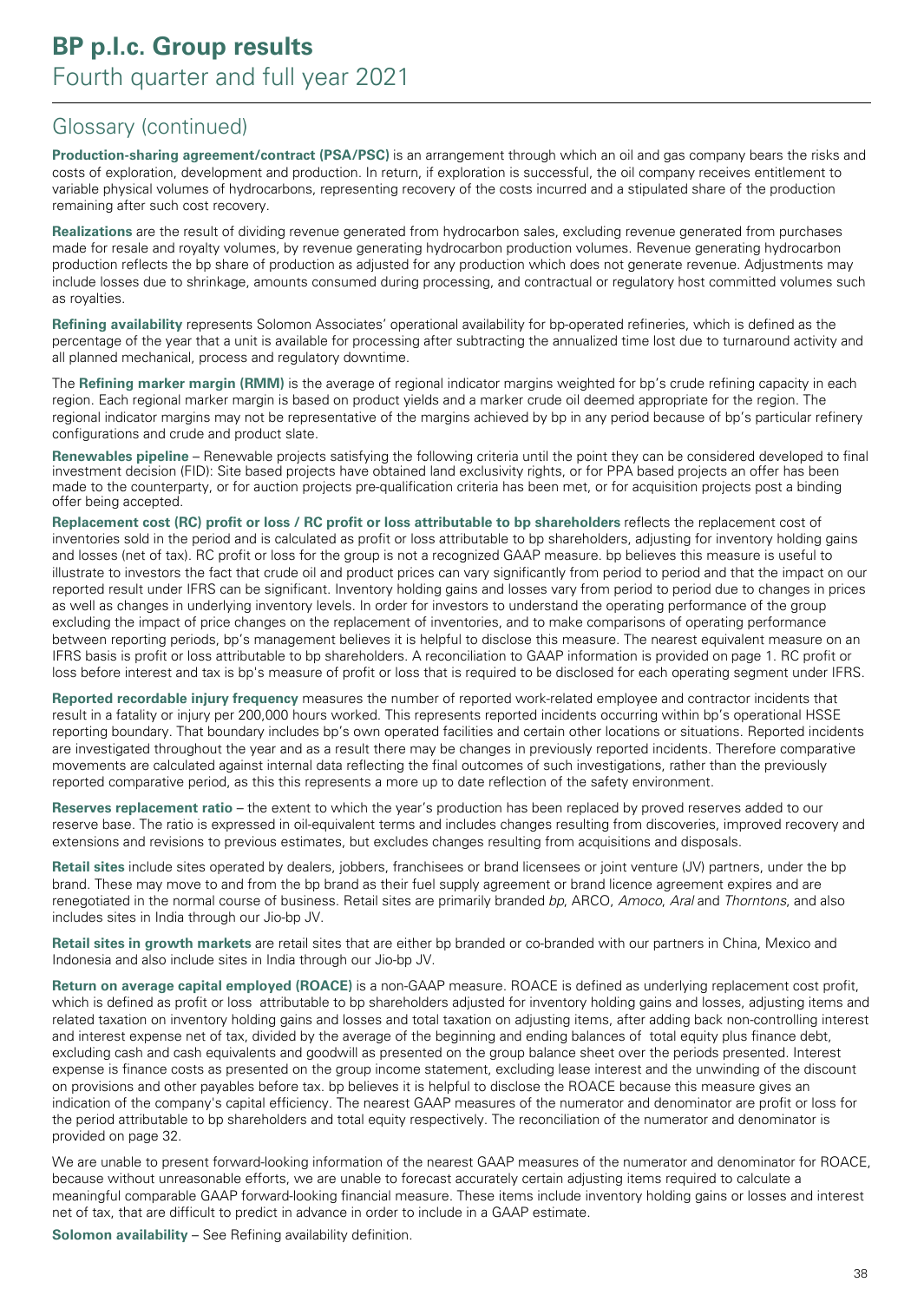**Strategic convenience sites** are retail sites, within the bp portfolio, which both sell bp branded fuel and carry one of the strategic convenience brands (e.g. M&S, Rewe to Go). To be considered a strategic convenience brand the convenience offer should be a strategic differentiator in the market in which it operates. Strategic convenience site count includes sites under a pilot phase.

**Surplus cash flow** is a non-GAAP measure and refers to the net surplus of sources of cash over uses of cash, after reaching the \$35 billion net debt target. Sources of cash include net cash provided by operating activities, cash provided from investing activities and cash receipts relating to transactions involving non-controlling interests. Uses of cash include lease liability payments, payments on perpetual hybrid bond, dividends paid, cash capital expenditure, the cash cost of share buybacks to offset the dilution from vesting of awards under employee share schemes, cash payments relating to transactions involving non-controlling interests and currency translation differences relating to cash and cash equivalents as presented on the condensed group cash flow statement. See page 31 for the components of our sources of cash and uses of cash.

**Technical service contract (TSC)** – Technical service contract is an arrangement through which an oil and gas company bears the risks and costs of exploration, development and production. In return, the oil and gas company receives entitlement to variable physical volumes of hydrocarbons, representing recovery of the costs incurred and a profit margin which reflects incremental production added to the oilfield.

**Tier 1 and tier 2 process safety events** – Tier 1 events are losses of primary containment from a process of greatest consequence – causing harm to a member of the workforce, damage to equipment from a fire or explosion, a community impact or exceeding defined quantities. Tier 2 events are those of lesser consequence. These represent reported incidents occurring within bp's operational HSSE reporting boundary. That boundary includes bp's own operated facilities and certain other locations or situations. Reported process safety events are investigated throughout the year and as a result there may be changes in previously reported events. Therefore comparative movements are calculated against internal data reflecting the final outcomes of such investigations, rather than the previously reported comparative period, as this this represents a more up to date reflection of the safety environment.

**Underlying effective tax rate (ETR)** is a non-GAAP measure. The underlying ETR is calculated by dividing taxation on an underlying replacement cost (RC) basis by underlying RC profit or loss before tax. Taxation on an underlying RC basis for the group is calculated as taxation as stated on the group income statement adjusted for taxation on inventory holding gains and losses and total taxation on adjusting items. Information on underlying RC profit or loss is provided below. Taxation on an underlying RC basis presented for the operating segments is calculated through an allocation of taxation on an underlying RC basis to each segment. bp believes it is helpful to disclose the underlying ETR because this measure may help investors to understand and evaluate, in the same manner as management, the underlying trends in bp's operational performance on a comparable basis, period on period. Taxation on an underlying RC basis and underlying ETR are non-GAAP measures. The nearest equivalent measure on an IFRS basis is the ETR on profit or loss for the period.

We are unable to present reconciliations of forward-looking information for underlying ETR to ETR on profit or loss for the period, because without unreasonable efforts, we are unable to forecast accurately certain adjusting items required to present a meaningful comparable GAAP forward-looking financial measure. These items include the taxation on inventory holding gains and losses and adjusting items, that are difficult to predict in advance in order to include in a GAAP estimate.

**Underlying production** – 2021 underlying production, when compared with 2020, is production after adjusting for acquisitions and divestments, curtailments, and entitlement impacts in our production-sharing agreements/contracts and technical service contract.

**Underlying RC profit or loss / underlying RC profit or loss attributable to bp shareholders** is a non-GAAP measure and is RC profit or loss\* (as defined on page 38) after excluding net adjusting items and related taxation. See page 29 for additional information on the adjusting items that are used to arrive at underlying RC profit or loss in order to enable a full understanding of the items and their financial impact.

**Underlying RC profit or loss before interest and tax** for the operating segments or customers & products businesses is calculated as RC profit or loss (as defined above) including profit or loss attributable to non-controlling interests before interest and tax for the operating segments and excluding net adjusting items for the respective operating segment or business.

bp believes that underlying RC profit or loss is a useful measure for investors because it is a measure closely tracked by management to evaluate bp's operating performance and to make financial, strategic and operating decisions and because it may help investors to understand and evaluate, in the same manner as management, the underlying trends in bp's operational performance on a comparable basis, period on period, by adjusting for the effects of these adjusting items. The nearest equivalent measure on an IFRS basis for the group is profit or loss attributable to bp shareholders. The nearest equivalent measure on an IFRS basis for segments and businesses is RC profit or loss before interest and taxation. A reconciliation to GAAP information is provided on page 1 for the group and pages 6-14 for the segments.

**Underlying RC profit or loss per share** is a non-GAAP measure. Earnings per share is defined in Note 7. Underlying RC profit or loss per ordinary share is calculated using the same denominator as earnings per share as defined in the consolidated financial statements. The numerator used is underlying RC profit or loss attributable to bp shareholders rather than profit or loss attributable to bp shareholders. **Underlying RC profit or loss per ADS** is calculated as outlined above for underlying RC profit or loss per share except the denominator is adjusted to reflect one ADS equivalent to six ordinary shares. bp believes it is helpful to disclose the underlying RC profit or loss per ordinary share and per ADS because these measures may help investors to understand and evaluate, in the same manner as management, the underlying trends in bp's operational performance on a comparable basis, period on period. The nearest equivalent measure on an IFRS basis is basic earnings per share based on profit or loss for the period attributable to bp shareholders.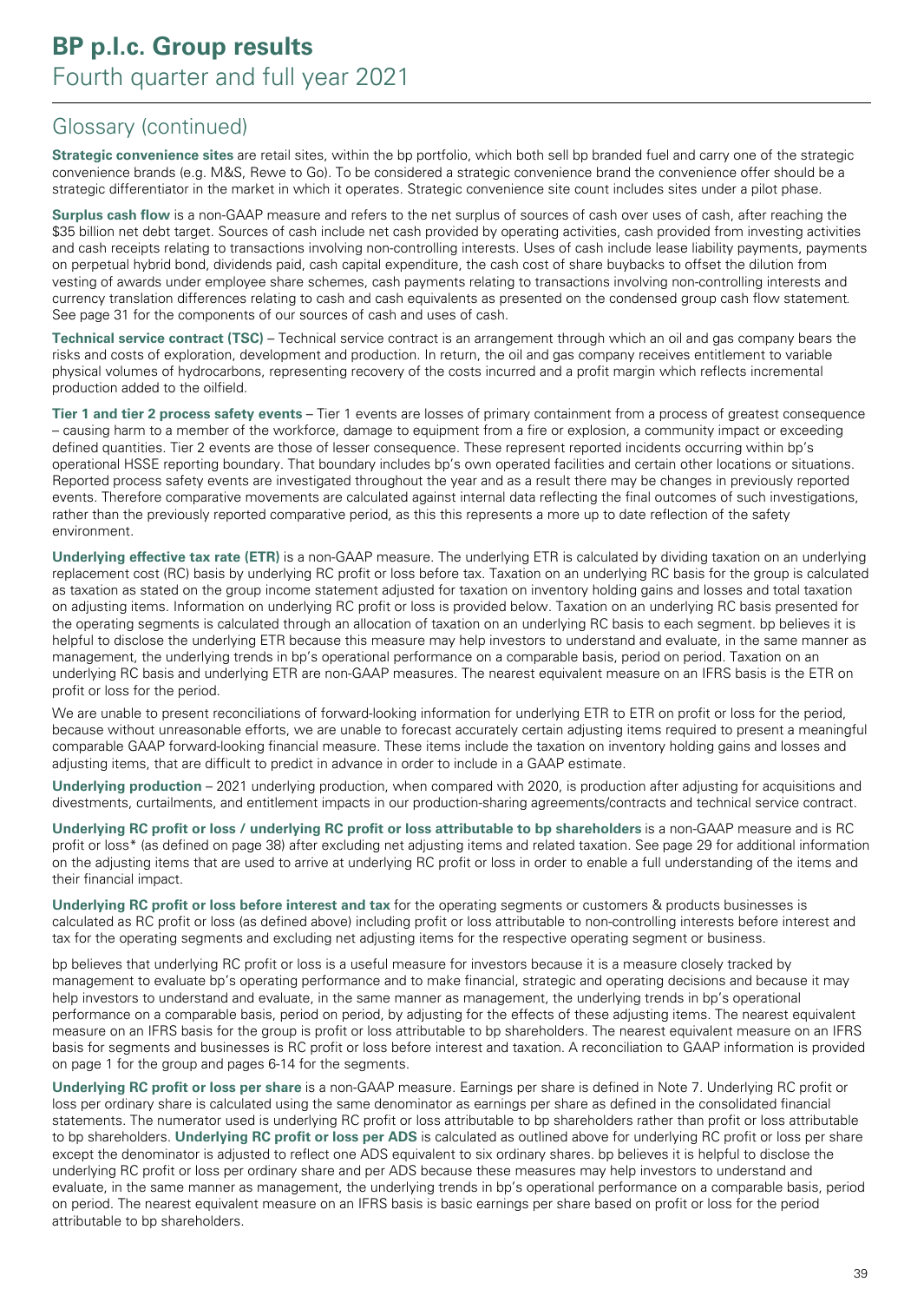**upstream** includes oil and natural gas field development and production within the gas & low carbon energy and oil production & operations segments. References to upstream exclude Rosneft.

**upstream/hydrocarbon plant reliability** (bp-operated) is calculated taking 100% less the ratio of total unplanned plant deferrals divided by installed production capacity, excluding non-operated assets and BPX Energy. Unplanned plant deferrals are associated with the topside plant and where applicable the subsea equipment (excluding wells and reservoir). Unplanned plant deferrals include breakdowns, which does not include Gulf of Mexico weather related downtime.

**upstream unit production cost** is calculated as production cost divided by units of production. Production cost does not include ad valorem and severance taxes. Units of production are barrels for liquids and thousands of cubic feet for gas. Amounts disclosed are for bp subsidiaries only and do not include bp's share of equity-accounted entities.

**Working capital** is movements in inventories and other current and non-current assets and liabilities as reported in the condensed group cash flow statement.

Change in working capital adjusted for inventory holding gains/losses and fair value accounting effects is a non-GAAP measure. It is calculated by adjusting for inventory holding gains/losses reported in the period and from the second quarter onwards, it is also adjusted for fair value accounting effects reported within adjusting items for the period. This represents what would have been reported as movements in inventories and other current and non-current assets and liabilities, if the starting point in determining net cash provided by operating activities had been underlying replacement cost profit rather than profit for the period. The nearest equivalent measure on an IFRS basis for this is movements in inventories and other current and non-current assets and liabilities. In the context of describing working capital after adjusting for Gulf of Mexico oil spill outflows, change in working capital also excludes movements in inventories and other current and non-current assets and liabilities relating to the Gulf of Mexico oil spill.

bp utilizes various arrangements in order to manage its working capital including discounting of receivables and, in the supply and trading business, the active management of supplier payment terms, inventory and collateral.

#### **Trade marks**

Trade marks of the bp group appear throughout this announcement. They include: bp, Amoco, Aral, Castrol ON and Thorntons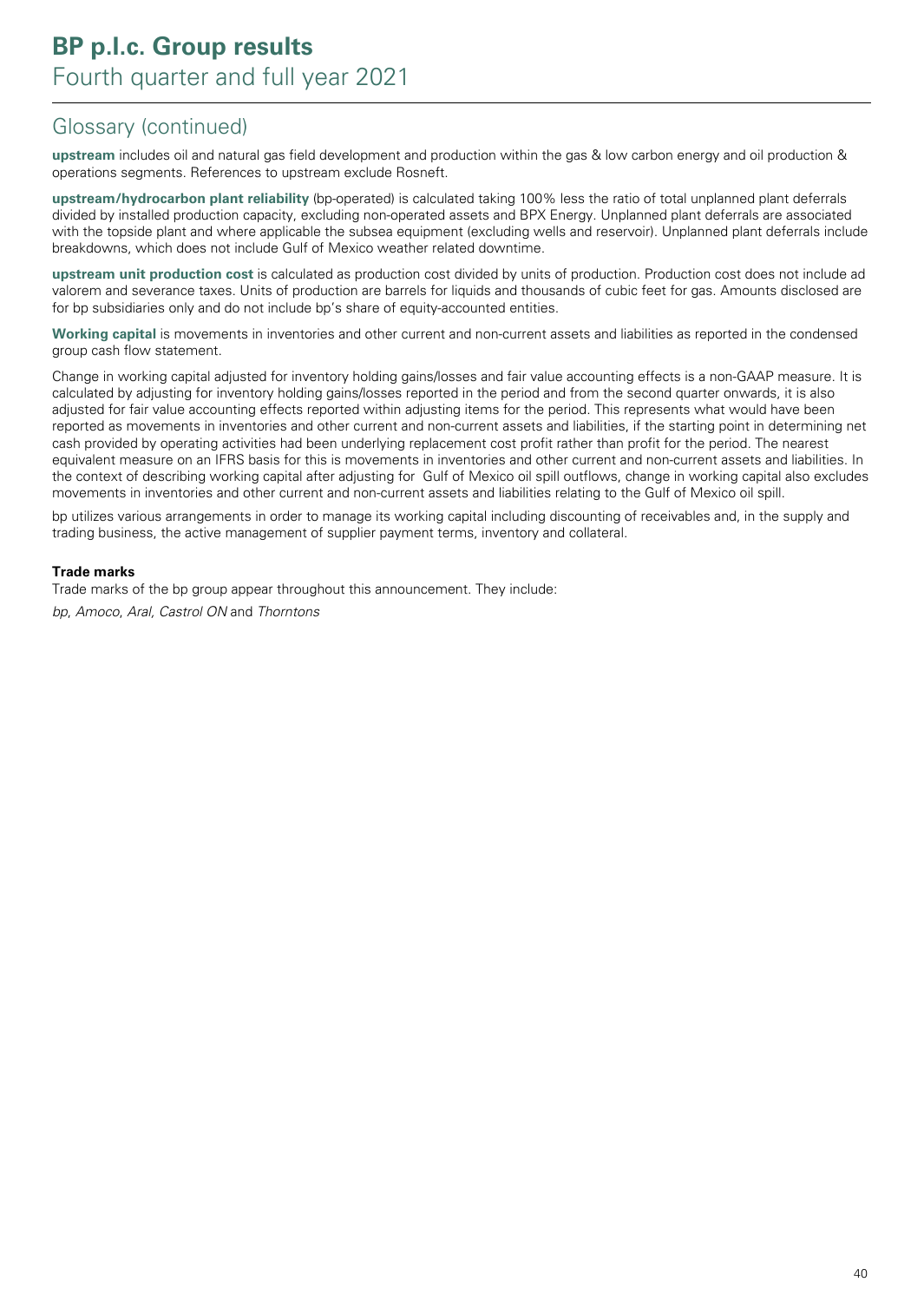### Cautionary statement

In order to utilize the 'safe harbor' provisions of the United States Private Securities Litigation Reform Act of 1995 (the 'PSLRA') and the general doctrine of cautionary statements, bp is providing the following cautionary statement:

The discussion in this results announcement contains certain forecasts, projections and forward-looking statements - that is, statements related to future, not past events and circumstances - with respect to the financial condition, results of operations and businesses of bp and certain of the plans and objectives of bp with respect to these items. These statements may generally, but not always, be identified by the use of words such as 'will', 'expects', 'is expected to', 'aims', 'should', 'may', 'objective', 'is likely to', 'intends', 'believes', 'anticipates', 'plans', 'we see' or similar expressions.

In particular, the following, among other statements, are all forward looking in nature: expectations regarding the COVID-19 pandemic, including its risks, impacts, consequences, duration, continued restrictions, challenges, bp's response, the impact on bp's financial performance (including cash flows and net debt), operations and credit losses, and the impact on the trading environment, oil and gas prices, and global GDP; expectations regarding the pace of transition to a lower-carbon economy; plans, expectations and assumptions regarding oil and gas demand, supply or prices, the timing of production of reserves, storage levels and decision making by OPEC+; expectations and assumptions underlying liquidity forecasts and reverse stress tests; expectations regarding refining margins, refinery utilization rates and product demand; expectations regarding bp's future financial performance and cash flows; expectations regarding future hydrocarbon production and project ramp-up; expectations regarding supply shortages; expectations with respect to completion of transactions and the timing and amount of proceeds of agreed disposals; expectations with regards to bp's transformation to an IEC; plans and expectations regarding bp's financial framework; expectations regarding price assumptions used in accounting estimates; bp's plans and expectations regarding the amount and timing of share buybacks and quarterly dividends; expectations regarding the amount of full-year dilution from the vesting of awards under employee share schemes in 2022; expectations regarding bp's credit rating, including in respect of maintaining a strong investment grade credit rating; plans and expectations regarding the allocation of surplus cash flow to share buybacks and strengthening the balance sheet; plans and expectations with respect to the total depreciation, depletion and amortization, expected tax rate and business and corporate underlying annual charge for 2022; plans and expectations regarding net debt, debt and bp's intentions to strengthen the balance sheet; plans and expectations regarding the divestment programme, including the amount and timing of proceeds, and plans and expectations in respect of reaching \$25 billion of divestment and other proceeds by 2025, and expectations that divestment and other proceeds for 2022 will be \$2-3 billion; plans and expectations regarding bp's renewable energy and alternative energy businesses; expectations regarding reported and underlying production and related major project ramp-up, capital investments, divestment and maintenance activity; expectations regarding the underlying effective tax rate for 2022; expectations regarding the timing and amount of future payments relating to the Gulf of Mexico oil spill; plans and expectations regarding capital expenditure, including that capital expenditure, including inorganic capital expenditure, will be within a range of \$14-15 billion in 2022 and within a range of \$14-16 billion per annum through 2025; expectations regarding Rosneft's operational and financial results, and expectations with respect to Rosneft dividends; and plans and expectations regarding new joint ventures and other agreements, including partnerships and other collaborations with State Power Investment Co. Ltd., Qianhai Foran Energy Co. Ltd, EnBW, Grabango, Aberdeen City Council, and bp's Jio-bp and Yermak Neftegaz LLC JVs, as well as plans and expectations regarding offtake terms for offshore wind projects in New York, the HyGreen Teesside green hydrogen production facility, the start-up of Mad Dog Phase 2 and the Tangguh expansion project, the development of LSbp's pipeline of projects, the completion of the acquisition of the oil and gas business of Lundin Energy, the completion of bp's taking full ownership of BP Midstream Partners LP, the development of EV charge points, the plan to create an integrated energy hub at bp's Castellón refinery in Spain and the completion of the establishment of bp's Basra Energy Company joint venture with PetroChina.

By their nature, forward-looking statements involve risk and uncertainty because they relate to events and depend on circumstances that will or may occur in the future and are outside the control of bp.

Actual results may differ materially from those expressed in such statements, depending on a variety of factors, including: the extent and duration of the impact of current market conditions including the volatility of oil prices, the impact of COVID-19, overall global economic and business conditions impacting our business and demand for our products as well as the specific factors identified in the discussions accompanying such forward-looking statements; changes in consumer preferences and societal expectations; the pace of development and adoption of alternative energy solutions; developments in policy, law, regulation, technology and markets, including societal and investor sentiment related to the issue of climate change; the receipt of relevant third party and/or regulatory approvals; the timing and level of maintenance and/or turnaround activity; the timing and volume of refinery additions and outages; the timing of bringing new fields onstream; the timing, quantum and nature of certain acquisitions and divestments; future levels of industry product supply, demand and pricing, including supply growth in North America and continued base oil and additive supply shortages; OPEC+ quota restrictions; PSA and TSC effects; operational and safety problems; potential lapses in product quality; economic and financial market conditions generally or in various countries and regions; political stability and economic growth in relevant areas of the world; changes in laws and governmental regulations; regulatory or legal actions including the types of enforcement action pursued and the nature of remedies sought or imposed; the actions of prosecutors, regulatory authorities and courts; delays in the processes for resolving claims; amounts ultimately payable and timing of payments relating to the Gulf of Mexico oil spill; exchange rate fluctuations; development and use of new technology; recruitment and retention of a skilled workforce; the success or otherwise of partnering; the actions of competitors, trading partners, contractors, subcontractors, creditors, rating agencies and others; our access to future credit resources; business disruption and crisis management; the impact on our reputation of ethical misconduct and non-compliance with regulatory obligations; trading losses; major uninsured losses; decisions by Rosneft's management and board of directors; the actions of contractors; natural disasters and adverse weather conditions; changes in public expectations and other changes to business conditions; wars and acts of terrorism; cyber-attacks or sabotage; and other factors discussed elsewhere in this report, as well those factors discussed under "Risk factors" in bp's Annual Report and Form 20-F 2020 and those factors discussed under "Principal risks and uncertainties" in bp's Report on Form 6-K regarding results for the six-month period ended 30 June 2021, as filed with the US Securities and Exchange Commission.